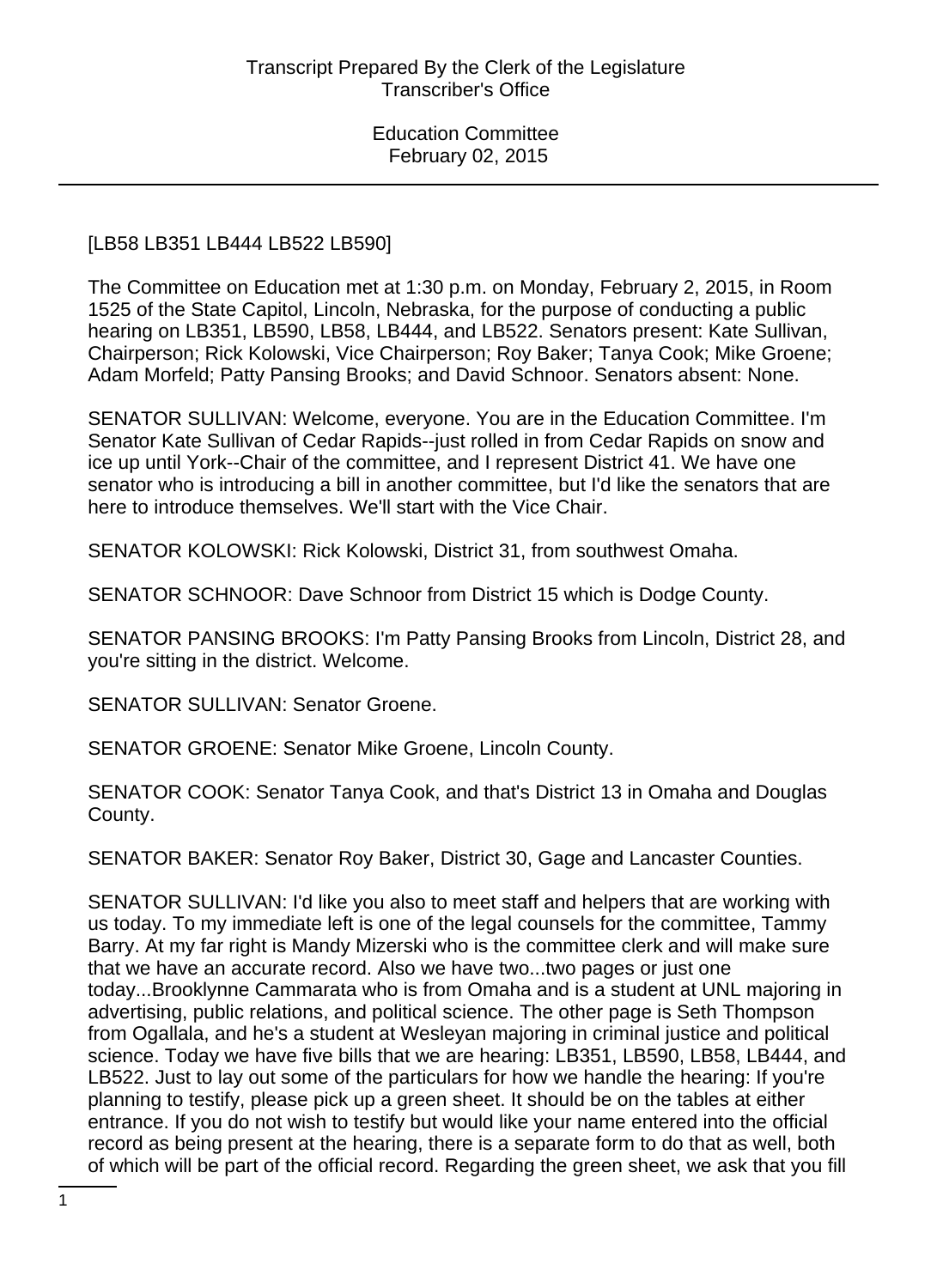Education Committee February 02, 2015

that out before you come up to testify. Please print. And it's important to complete the form in its entirety. When you come up to testify, just simply give that completed sign-in sheet to the committee clerk. If you have handouts, please make sure you have 12 copies for the pages to hand out to the committee. When you come up to testify, please do speak clearly into the microphone, tell us your name, and spell both your first and last names to, again, ensure we get an accurate record. Perhaps I don't need to say this, but just as a reminder to please turn off cell phones and anything that buzzes or rings or dings so that we can give our full attention to the testifiers and the bill introducer. We will also be using the light system today not for the introducer but for all testifiers. Five minutes will be the limit. The yellow light will come on when you have one minute left, and then the red light is on when your time is up. So I think that is all we have to do as far as laying out the parameters. And we will start with our first bill, LB351, being introduced by Senator Brasch. Welcome.

SENATOR BRASCH: (Exhibit 1) Thank you, Chairwoman Sullivan and good afternoon, members of the Education Committee. I am Lydia Brasch, L-y-d-i-a B-r-a-s-c-h. And I represent the 16th District in the Nebraska Legislature. I'm here to introduce LB351 which I have brought to you at the request of Nebraska Farm Bureau. This bill addresses the issue of school financing and equalizing the tax burden. As Dr. Michael Dulaney, executive director of the Nebraska Council of School Administrators, has noticed in his brief history of Nebraska school financing, the issue of school financing always entails a great deal of push and pull when trying to balance the interests of funding education for equalized or unequalized school districts and providing equitable and fair tax relief for property owners, particularly farmers and ranchers who often carry an increasingly heavier burden of providing local revenues for school funding. As I present this bill, I hope that we can consider the important philosophical, political, and technical issues at task. LB351 addresses two specific issues. First, it seeks to return 20 percent of income tax to the districts that generated them. Second, it repeals the minimum tax levy penalty. As I explain the details of this bill, some of you present or watching may recognize the roots of LB351 from LB1059 which was the original bill that created TEEOSA in 1990 and addressed past school funding challenges that we continue to face today. At the time LB1059 was passed, the original drafters and forefathers/foremothers of the bill worked tirelessly to arrive at the best practical solution to bring about a distribution of tax dollars and funding to all school districts in Nebraska regardless of size. I believe we should be mindful of some of these original ideas and how they can help address the current issues at hand. As I stated, the first component of LB351 would return a greater amount of income tax dollars to the school district communities that generated them. LB351 seeks to reinstate returning 20 percent of income tax to the school district from which it came. Presently, only about 2 percent, or \$45 million statewide, of the income tax liability of residents in any school district is returned to the school district after the net option funding is taken out. When the TEEOSA formula was first passed in 1990 with LB1059, a critical component of that bill was to return the 20 percent income tax liability to the districts that generated those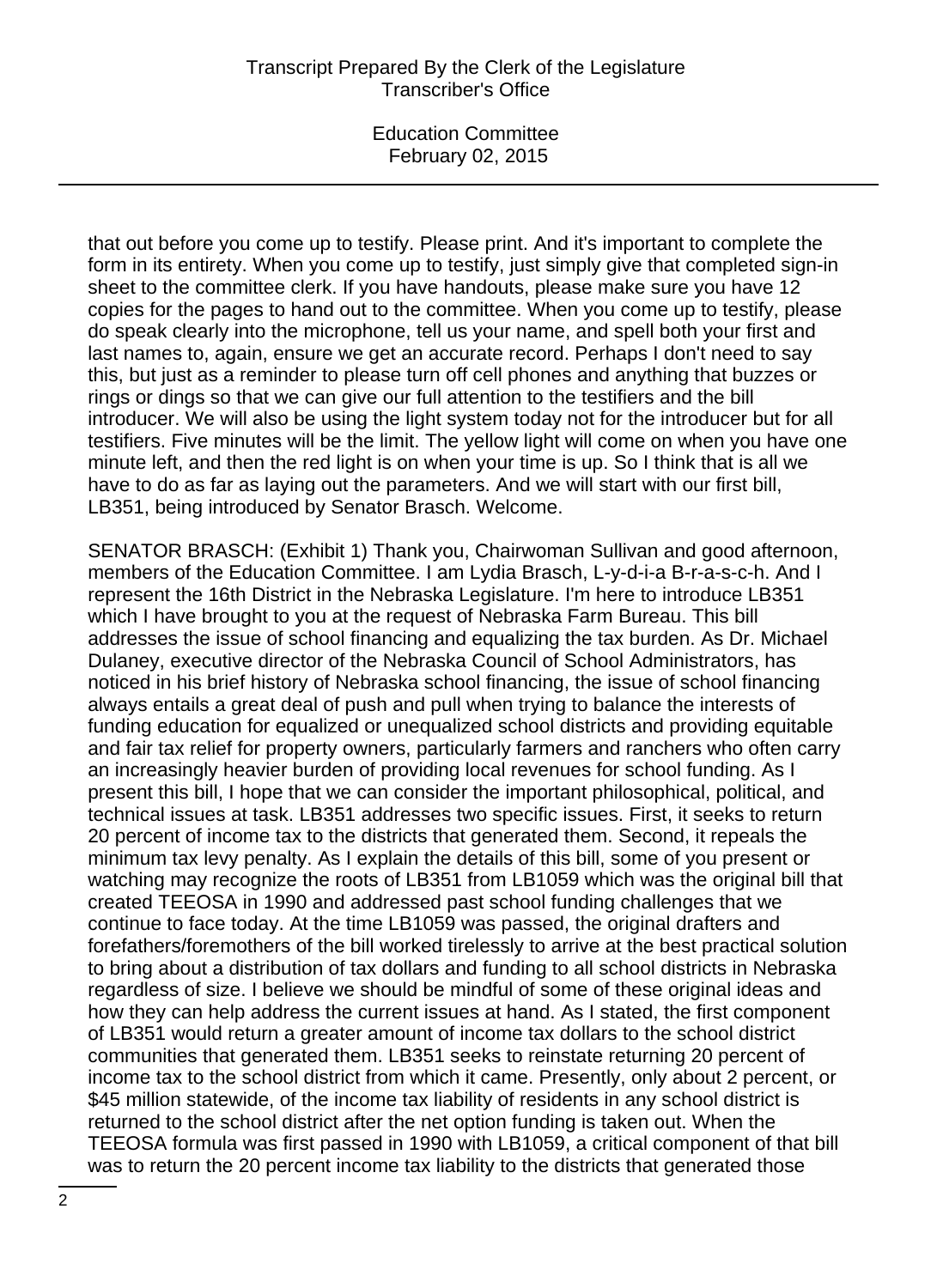revenues. The intent was to provide property tax relief by broadening the tax base for education financing. Six years later in 1996, the LB1050 component contained a provision that repealed the 20 percent figure. In its place, a \$102 million income tax rebate cap was controversially placed. The \$102 million figure represented the 20 percent income tax rebate for the years 1992 to 1993 fiscal year and accordingly for roughly 15 percent of the state's total tax liability in 1996. Today, school districts only receive \$45 million in income tax rebate which amounts to only 2 percent of the state's total income tax liability. The current figures have greatly departed from the original TEEOSA concept and LB351 would return us to the original intention of TEEOSA by providing equitable property tax relief and broadening the tax base for education financing. LB351 also seeks to repeal the minimum levy adjustment penalty. The penalty reduces the amount of income tax rebate returned to a school district. Under this bill, the full amount of the income tax base would flow back to its respective school district. Overall, I have introduced LB351 for a couple of reasons. First, the number one concern I hear from constituents and we hear from others across the state regards the high level of property taxes being paid. This is particularly true of ranchers and farmers whose taxes have disproportionately grown by 167 percent compared to their residential neighbors at a 40 percent increase in the same school district since 2007. Second, many school districts in the area I represent do not receive state aid equalization. Out of the nine school districts, only three receive state aid equalization. Two of these receive a minimal amount of state aid. One receives only \$2,700 and the other receives \$76,000. This means the school districts must overrely on property taxes and, given in the current formula, see very little in the way of improvements in state assistance. By LB351 directing more state income tax rebate dollars to local schools, both concerns that I mentioned would be addressed to some extent. More state dollars flowing directly to schools will result in lowering property taxes. It would also assure all school districts receive some form of state assistance. Moreover, school districts would no longer be penalized for being frugal and would have the opportunity to receive state aid funding. Again, I want to stress this bill's intention to broaden school funding without raising taxes. I realize that this bill is just one piece of a larger complex puzzle. In fact, this bill alongside with its sister bill, LB350, which I will be presenting in the Revenue Committee on February 19, would decrease property tax valuations on agricultural and horticultural lands from 75 to 65 percent, provides a much needed and fair solution to ensuring that we do not impose a disproportionate burden on property owners, again, especially our farmers and ranchers in the ever-important task of funding education. As it was 25 years ago when TEEOSA was implemented, it is today: We need to find a fiscally responsible way of moving the state away from an overreliance on property as the fundamental underpinning for financial education and find other mechanisms to assist in providing for education of our children. I would like to note that this bill carries a fiscal impact. As the fiscal note states, based on 2013 income tax data, the amount of allocated income taxes used in the formula will increase from about \$43.6 million to \$296 million. After other aspects of the formula are taken into consideration, the entire amount of increased allocated income taxes pursuant to the bill would not translate into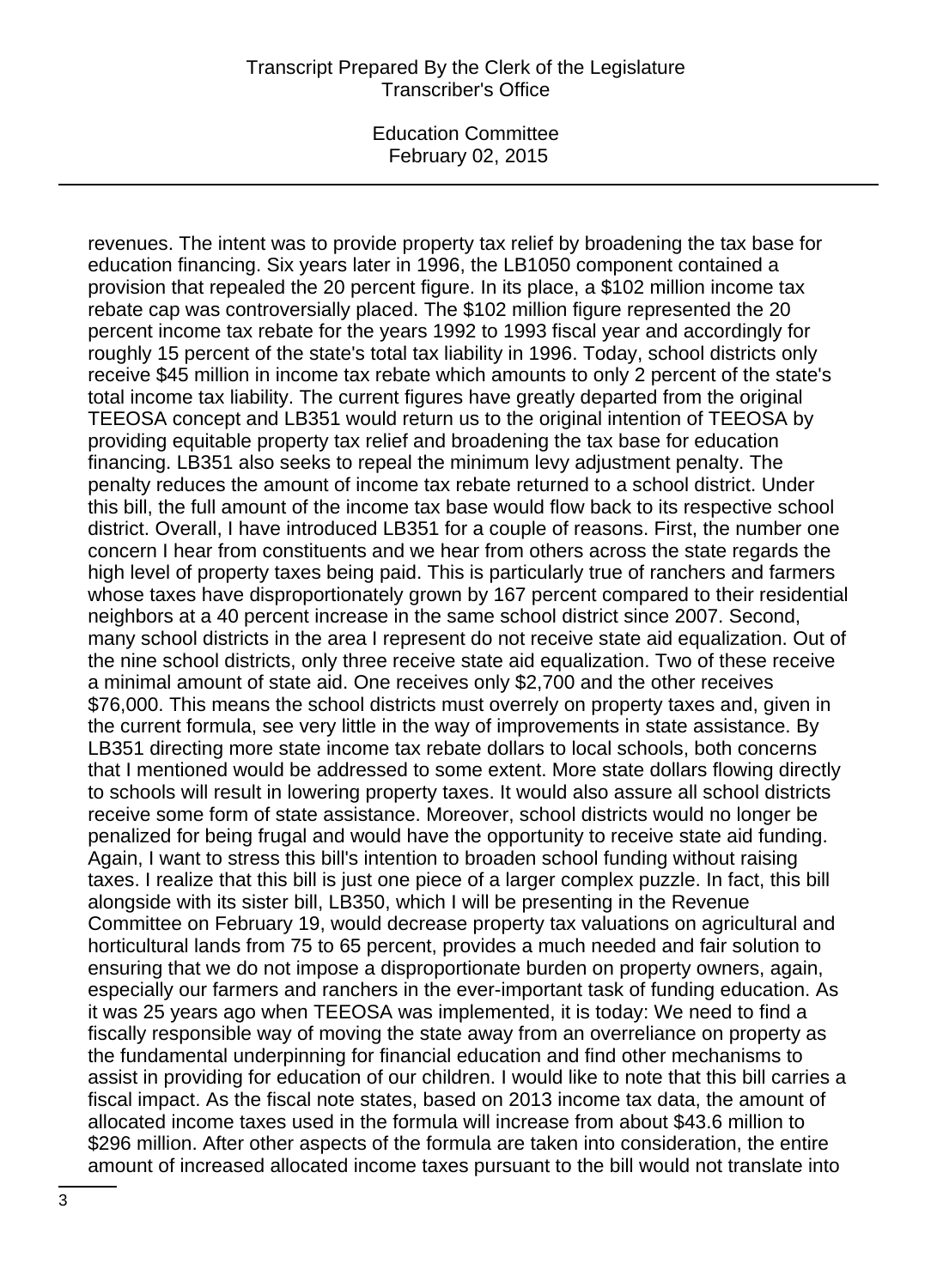Education Committee February 02, 2015

increased state aid. The increase in resources will only impact school districts not currently receiving equalization aid. The total increase to these unequalized districts would be around \$56 million. One last but important fact to recognize is, this bill does not help or hurt currently equalized school districts. I have a handout for the committee. We have...thank you. The numbers on this handout reflect those used by the Fiscal Analyst Office in determining the fiscal note. I want to briefly describe the impact of LB351 that...would have compared to how the formula currently works with regards to income tax rebates. As you look over this chart, the key points to consider is that if we look under current law, we see the \$102 million figure which represents the current cap set in 1996. Currently, the total amount of income tax rebate of \$43 million represents 2.46 percent of the state's local income...the state's total income tax liability. As you can also see in LB351, it will lead to roughly \$253 million of increased local revenues for school districts. Once this total is put in the state aid formula, it will result in an increase of state aid of \$56 million. The \$56 million increase will be concentrated to schools not currently receiving equalization aid. Equalized school districts will neither be helped nor hurt by this bill. Equalized school districts will have local income tax dollars becoming a vital source of revenue in substitution of state aid dollars. As I conclude, I would like to thank Farm Bureau in assisting with this bill. I believe there is someone from Farm Bureau behind me today that is here to testify as well and perhaps be able to answer more of your questions after any additional testimonies are given this afternoon. Again, I want to thank you for your time. And I will be happy to answer any questions. [LB351]

SENATOR SULLIVAN: Thank you, Senator Brasch. And just as a reminder to the committee, for Mandy's benefit as we ask questions and make comments, be sure that we should also speak into the mike so she can catch our comments as well. Senator Brasch, thank you for your testimony and for your introduction of this bill. When you refer to nine school districts as being unequalized, were you referring to the school districts in your district? [LB351]

SENATOR BRASCH: In my district. [LB351]

SENATOR SULLIVAN: How many... [LB351]

SENATOR BRASCH: There are many more across the state but... [LB351]

SENATOR SULLIVAN: Right, but how many...so of the...all the school districts in your legislative district, nine of them are currently nonequalized. Is that right? [LB351]

SENATOR BRASCH: Okay. Three receive equalization aid. Out of nine school districts, three receive state equalization aid. Two of these receive a minimum amount of state aid, two of the three... [LB351]

SENATOR SULLIVAN: Okay. [LB351]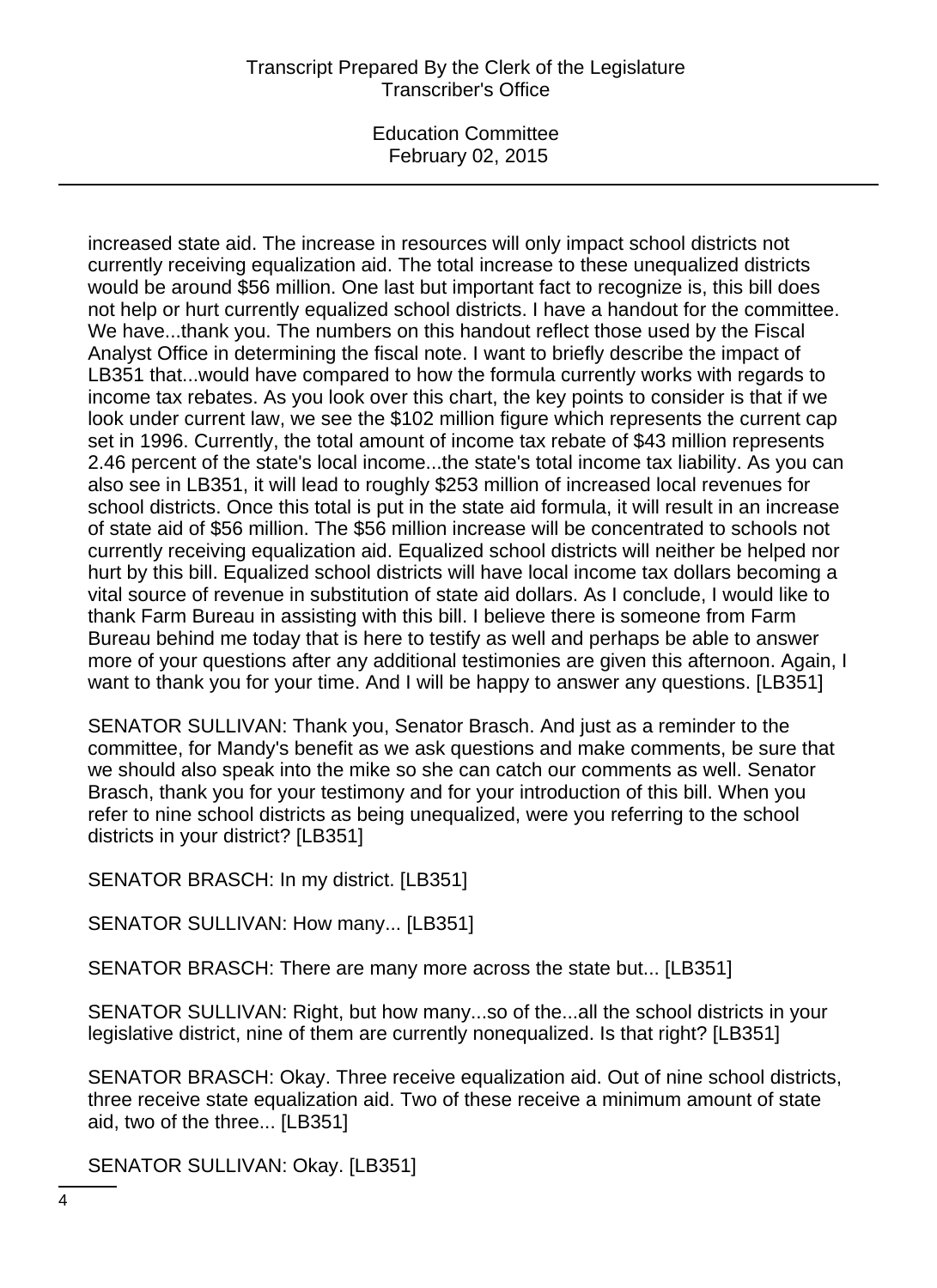SENATOR BRASCH: ...so six do not. [LB351]

SENATOR SULLIVAN: Okay. And as you indicated, you've been working with Farm Bureau and I'll ask them this question as well, but do you know, because we're...under this legislation would be increasing the amount of allocated income tax that would be designated to help the nonequalized school districts, is there any concern about the agricultural economy and income tax sort of being somewhat unstable in light of the ag economy being cyclical and we never know for sure what it's going to be doing? [LB351]

SENATOR BRASCH: That is always a concern. [LB351]

SENATOR SULLIVAN: Sure. [LB351]

SENATOR BRASCH: However, the question is, currently it's very disproportionate on how we are taxing ag land--and that's the next bill another time--and also needing to look at the history--it's very interesting; I can get a copy to anyone from the committee--that was written by Dr. Dulaney, spanning back Governors to 1954 at how our state has wrestled with needing to fund education. And solutions have changed over time with the economy and with the cycles. And at this current point, looking at the disproportionate funding and disproportionate return of dollars--income tax dollars--to communities, that this would be a solution that...I can't predict the cycle, when it will end, when it will turn around. But knowing that the world is increasingly growing in population and the need for food will also increase that perhaps this basis that was once developed years ago...I've called meetings with some of the past forefathers of this and perhaps some of them are here today. But they called a special session to address the needs, the ebb, the flow, you know, how money works. And at this point it's not working. It just is simply not working. And we've seen that when the tax modernization committee and also your special interim studies where people show up in lines wanting to express their concerns and the need for a change. And I believe that this is the time when we do need to change it and make changes again if that time in history proves present. [LB351]

SENATOR SULLIVAN: Okay. Thank you. Any other questions for Senator Brasch? Senator Kolowski. [LB351]

SENATOR KOLOWSKI: Thank you, Madam Chair. Senator Brasch, thank you for being here today and thank you for your input. I wanted to go back to the 20 percent that was talked about of...ideally of income tax. What would be the proportion for property and sales in that 100 percent cutout? What would the other 80 percent look like? Do you know what ideally there should have been? [LB351]

SENATOR BRASCH: We had thought about asking for a model. And at this point that's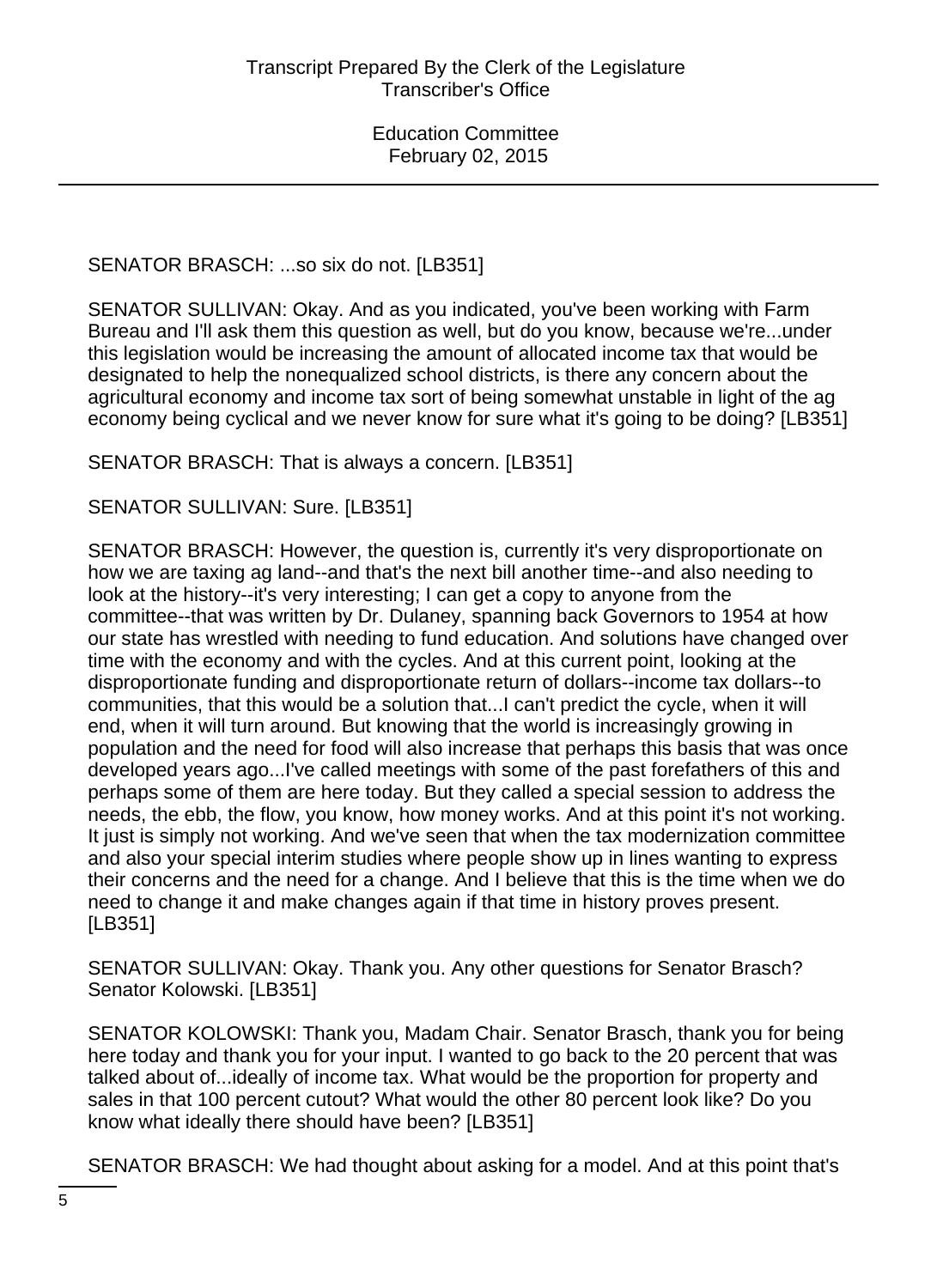not available. But we can do that so we can take a bigger look at the picture. But I don't have numbers. [LB351]

SENATOR KOLOWSKI: But ideally, was there one in 1990, 25 years ago? It should be this much, this much, and this much, or... [LB351]

SENATOR BRASCH: We can sure find out. [LB351]

SENATOR KOLOWSKI: Okay. [LB351]

SENATOR BRASCH: We'll find out. But that is an excellent question. [LB351]

SENATOR KOLOWSKI: Thank you. [LB351]

SENATOR BRASCH: Thank you. [LB351]

SENATOR KOLOWSKI: And from the legislative district, your legislative district, nine districts, three are equalized and six are not? [LB351]

SENATOR BRASCH: Correct. [LB351]

SENATOR KOLOWSKI: Do you know what the levy is on each of those six that are nonequalized? [LB351]

SENATOR BRASCH: I would need to get you the exact number. I'm not... [LB351]

SENATOR KOLOWSKI: That would be helpful also. [LB351]

SENATOR BRASCH: ...certain of that. [LB351]

SENATOR KOLOWSKI: Yeah, how much...wherever they might sit. [LB351]

SENATOR BRASCH: We are below the levy. The levy is lower. We're not at the levy. And...but I don't know the...for each of the districts what they would be. [LB351]

SENATOR KOLOWSKI: Okay. It's such a complex set of figures. [LB351]

SENATOR BRASCH: Um-hum. It is complex. It's... [LB351]

SENATOR KOLOWSKI: You have to look at everything and that's why it's very important to bring this topic up, so thank you. [LB351]

SENATOR BRASCH: Thank you. [LB351]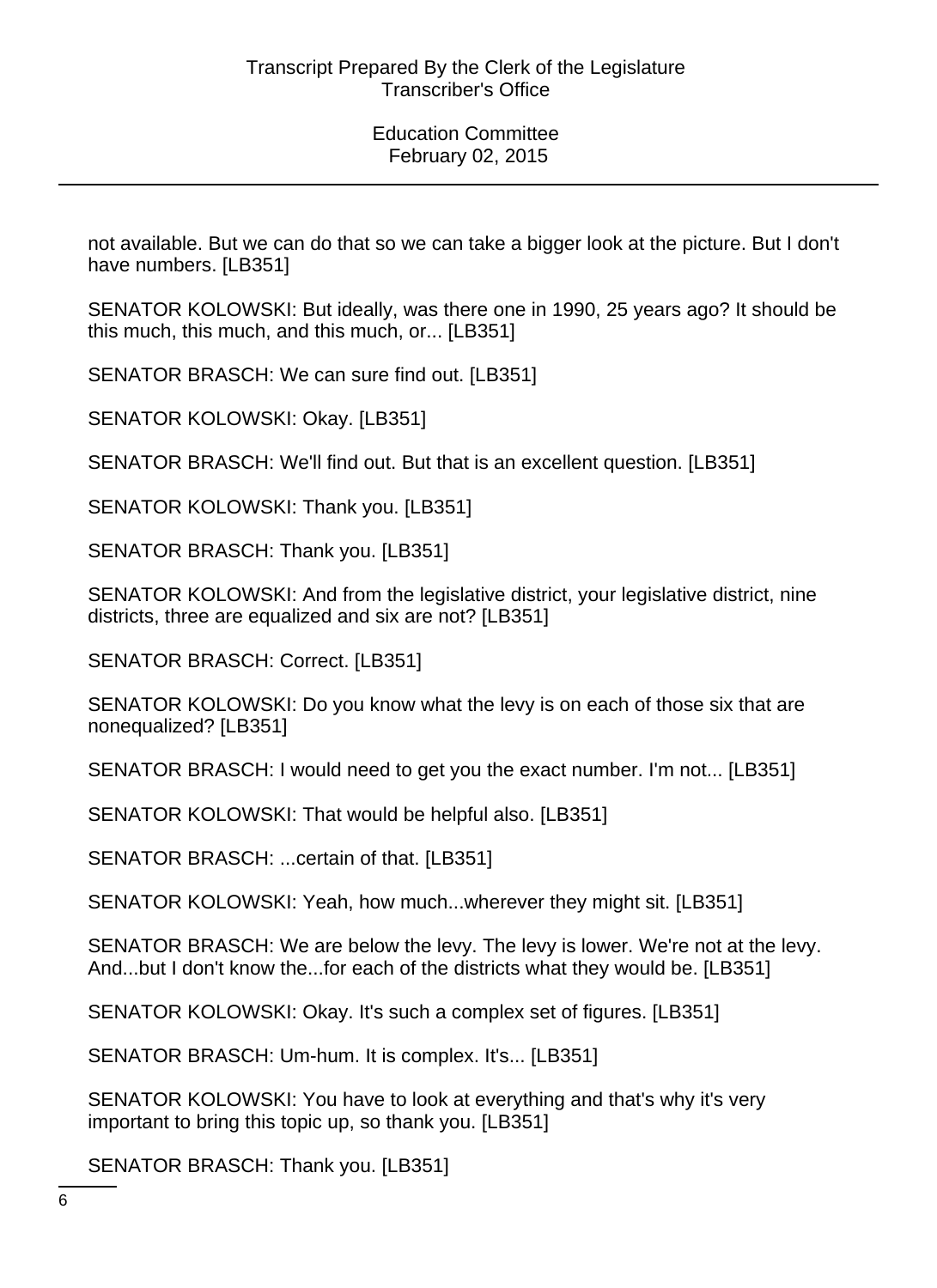SENATOR SULLIVAN: Senator Schnoor. [LB351]

SENATOR SCHNOOR: Thank you, Senator Brasch. Just to clarify, the TEEOSA formula was originally set up to allow for 20 percent of the funding to come from income tax? [LB351]

SENATOR BRASCH: Initially, yes. [LB351]

SENATOR SCHNOOR: Right. And that never happened. I don't think it did from the get-go, did it? [LB351]

SENATOR BRASCH: If it did, for a very, I believe, a very brief period, and it might have been the years...later years, 1990-93. I do have...it's a wonderful thesis written by Dr. Dulaney that tells all the years and things that did happen. [LB351]

SENATOR SCHNOOR: Okay. And your bill simply returns it back to the original intent. [LB351]

SENATOR BRASCH: The original intent. They had...they joined the...they had planned on studying it for a year, and it took two years. They had a special committee, I believe, between Appropriations and the Education (Committee)...they called...they did a study similar but much longer in time. Ron Withem was then the Speaker. It was quite a historic event in our state in school financing. But again, every time you bring something about, there's questions raised. [LB351]

SENATOR SCHNOOR: Okay. And this...since this is income tax, this doesn't really differentiate any between ag land versus residential. [LB351]

SENATOR BRASCH: Not on the income tax. [LB351]

SENATOR SCHNOOR: So then it would not affect the school districts that are primarily residential...funded primarily through residential property versus ag land. It would have no effect... [LB351]

SENATOR BRASCH: It does not affect the districts that are equalized... [LB351]

SENATOR SCHNOOR: Okay. [LB351]

SENATOR BRASCH: ...or get...yeah. It would not hurt them. [LB351]

SENATOR SCHNOOR: Okay. And then...but then it only affects nonequalized districts? Those that are equalized it does not? [LB351]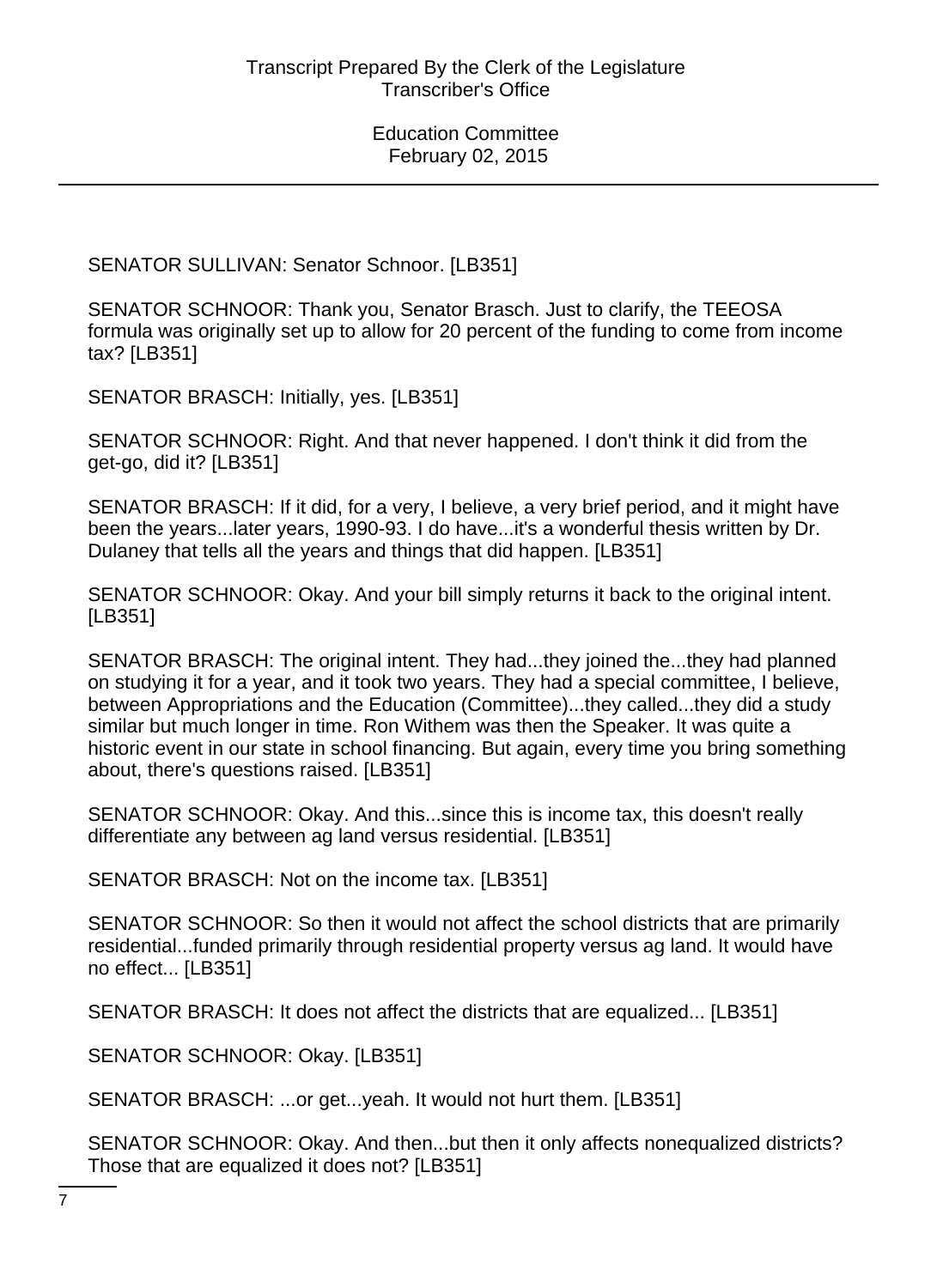SENATOR BRASCH: The ones that are not receiving any aid at this point. All school districts would get income tax funds rebated to them. And right now only 2 percent of their income tax dollars are coming back into the school district where 20 percent would. If they had been getting aid, they would continue their aid. If they had not, now they would have dollars. [LB351]

SENATOR SCHNOOR: So all districts will be affected by this. [LB351]

SENATOR BRASCH: Yes, all districts. [LB351]

SENATOR SCHNOOR: We'll get...we'll see some revenue based on this. [LB351]

SENATOR BRASCH: Um-hum. Some will be helped and others will not be harmed. [LB351]

SENATOR SCHNOOR: Okay. [LB351]

SENATOR SULLIVAN: Any other questions? Senator Groene, and then I'll come to you, Senator. [LB351]

SENATOR GROENE: You would also help equalize the aid that was low. It would not just be the nonequalized because, for example, a district in my area, Maxwell, gets a low amount of equalized aid, \$54,000, and it only gets \$14,000/\$15,000 of income tax rebate. Well, if you said that's 2.5 percent, you'd be taking that times about seven times that, so you'd be...it would jump from \$14,900. Their aid would be...their income tax aid would be...but you say if it was ten times it would be \$140,000. So it would help some of those that get equalized also. [LB351]

SENATOR BRASCH: If they are in need of... [LB351]

SENATOR GROENE: But if their income tax rebate and their equalized aid was more than the income tax rebate, they wouldn't be affected. I'm confusing here, but... [LB351]

SENATOR BRASCH: Very good. If you have some numbers in front of you that show that...we were unable to get any numbers run at this point. Perhaps... [LB351]

SENATOR GROENE: I'm just running them in my head, here. But that's...I believe it...anyway, I'll say something... [LB351]

SENATOR BRASCH: And it won't penalize districts that are frugal as well. [LB351]

SENATOR GROENE: No. [LB351]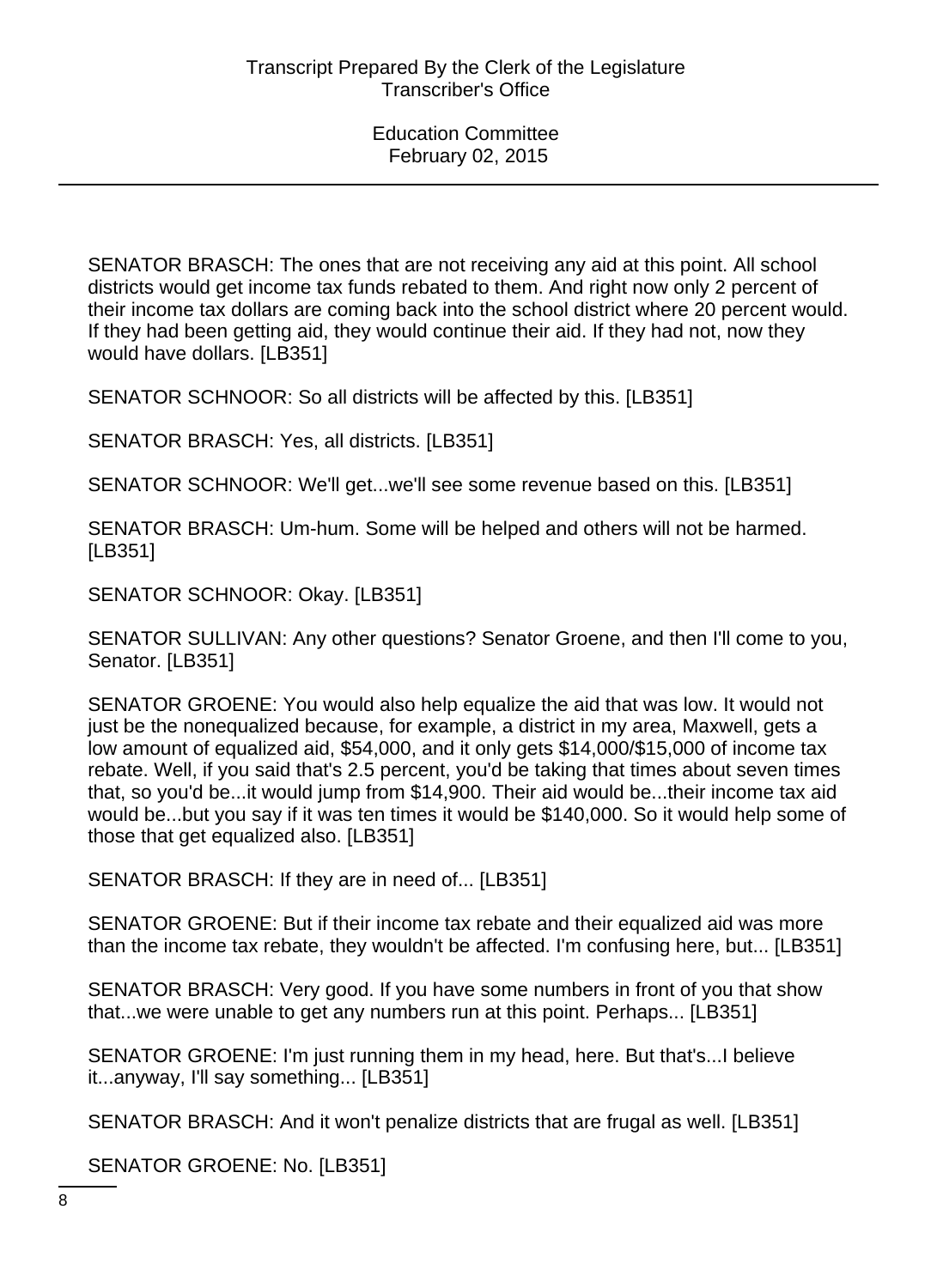SENATOR BRASCH: I mean, that's the good...there is no penalty here. [LB351]

SENATOR GROENE: Well, I...all I'm saying is I think you would help more districts than just the ones that were nonequalized. You would also help the ones that were lowly...a small amount of equalization. [LB351]

SENATOR BRASCH: That's...thank you. I do appreciate that assistance. It sounds good. (Laugh) [LB351]

SENATOR GROENE: It does. [LB351]

SENATOR SULLIVAN: Senator Pansing Brooks. [LB351]

SENATOR PANSING BROOKS: Thank you, Madam Chair. Thank you, Senator Brasch, for bringing this. It's...I know it's a difficult issue and we all have to grapple with it. And it's nice to initiate the discussion like this. I guess I'm interested in your perspective on why you think that the property values are going up so much and the tax on property is so high. [LB351]

SENATOR BRASCH: Nebraska taxes property--ag land--uniquely, like no other state does. And the taxes have risen. And it's interesting, because I have tax receipts from Herman, Nebraska, one example. This property tax owner, on their residential it was taxed, and I'll just give you just a fictitious number for now, but in my next hearing I have the real receipts with me. It was, let's say, \$1,500 in 2005. The residential taxes in 2014 had gone down \$200. Now, in the same school district, the tax bill for ag land in 2005, it was \$1,600. And I have this down fairly good to memory, because in 2014 it was at, I believe, \$5,600. It had gone from the \$1,000-some to the \$5,000-some. So in some cases, it's gone up 300 percent and not...the figures I said earlier were from the Revenue Department that basically one is 40 and one is 167 percent increases. And it's based on resale real estate value, how we do that. However, when you look at our surrounding states, in Iowa ag land is only at 50 percent but they used it on an income basis. I think it's 30 percent down in Kansas, 30 percent of valuation. We tax the third highest in the United States as a state except...the two higher are the state of Texas and California when it comes to property taxes. So the reason why it's the way we have set ourselves...our system up. And it has changed from time to time. Through that history sheet, you can see adjustments that were made. And it could be "cyclomatic" to farm economy. Right now, in today's market, the prices have dropped significantly on the grains, but they have not dropped on the inputs. The commodity prices have gone down. So as we stand today, you're losing money in agriculture. But that's the history of agriculture, is the demand, the markets. And so it's very difficult. Will land prices drop? Right now, I believe they're holding steady, but I still have heard there's increases in land. But... [LB351]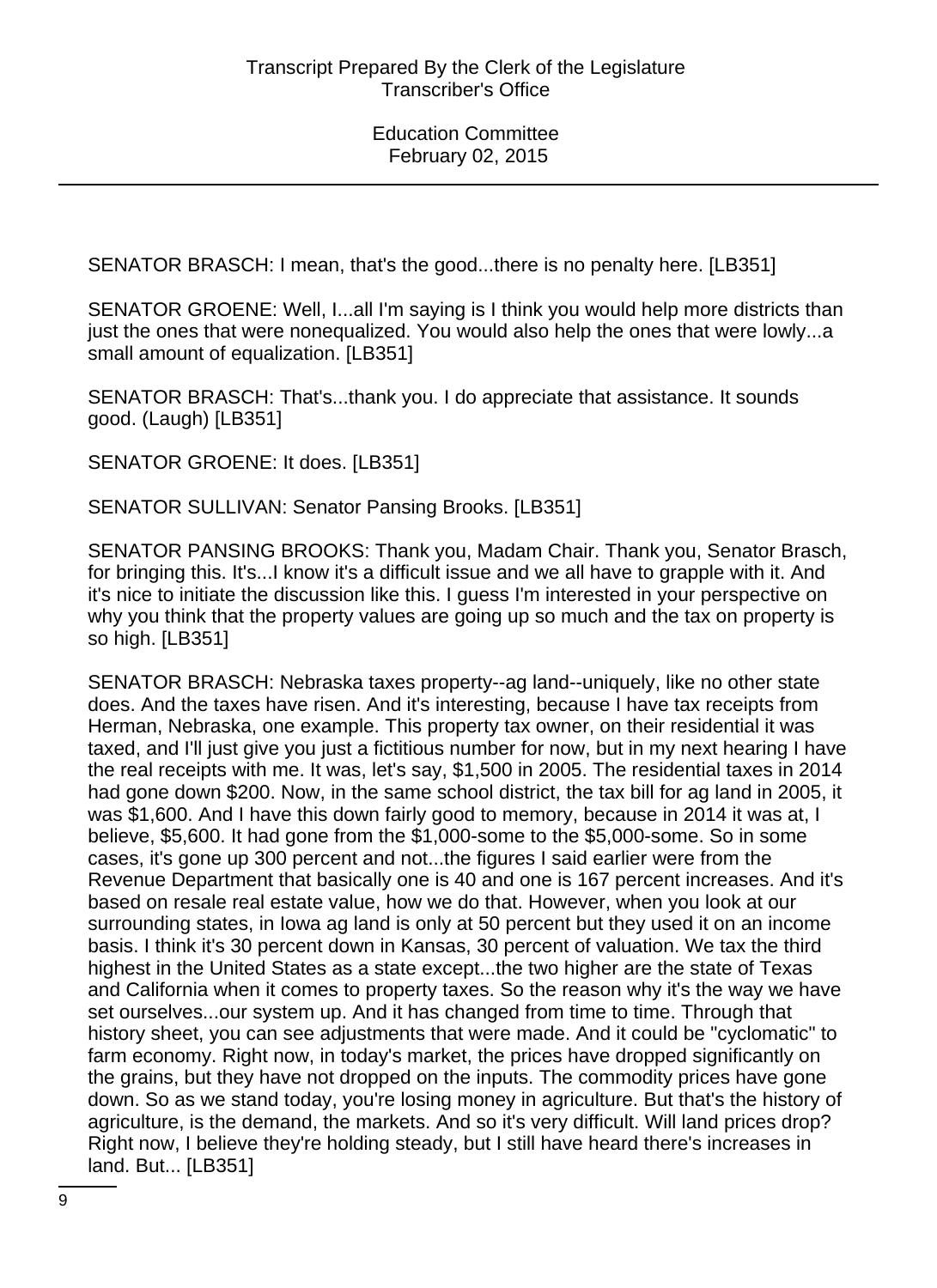SENATOR PANSING BROOKS: Okay. Well, so...but the land isn't losing value. I mean, the land is increasing. That's why the taxes are increasing, right... [LB351]

SENATOR BRASCH: The willingness to pay because...you would think... [LB351]

SENATOR PANSING BROOKS: ...because of the value of the property? [LB351]

SENATOR BRASCH: Yes. You would think it is because the way we value ag land, it's dry land, irrigated land, waste land, and that's according to the ability to earn income from the land. So is the... [LB351]

SENATOR PANSING BROOKS: And would you count subsidies as part of income? [LB351]

SENATOR BRASCH: And I'm not familiar with the subsidies. My husband and I on our farm operation, we don't do the subsidy programs. [LB351]

SENATOR PANSING BROOKS: Okay. [LB351]

SENATOR BRASCH: That's...some do. Some don't. [LB351]

SENATOR PANSING BROOKS: Okay. I guess my next question then is...and I'm not sure that I totally agree on that number three...number third highest, but...in taxes, but I guess what I'm interested in is, what's your opinion on...if we...my feeling is, and...is that if you depend more on income taxes and sales taxes that you have more of a roller coaster, an up and down effect. And so I would like to see these numbers around the 2008 recession and see what happened if we would insert the same numbers for income tax and property in that time to show how much of a loss we would be in at that point, because that's my greatest fear, is that if we rely too much on that, then...I mean, imagine if a local tax seat authority all of the sudden had a 10 percent or greater loss that they had to contend with. There's...with property taxes I think we have a much more stable... [LB351]

SENATOR BRASCH: But again, it's disproportionate, is what we're trying to address. And by working with our income taxes, we are offering some property tax relief. [LB351]

SENATOR PANSING BROOKS: Yeah, I think the only thing that I would add to that is, if I buy a lot of properties in Lincoln and own a lot of different houses, I'm going to pay a disproportionate tax as well, but it's partly because I've chosen to do a business that will allow me to succeed in that regard. And so part of it is a decision to enter into business and you realize the risk and cost of that business in my estimation. So I just need to look at some of that and see. And if we increase income tax, there's a lot that don't pay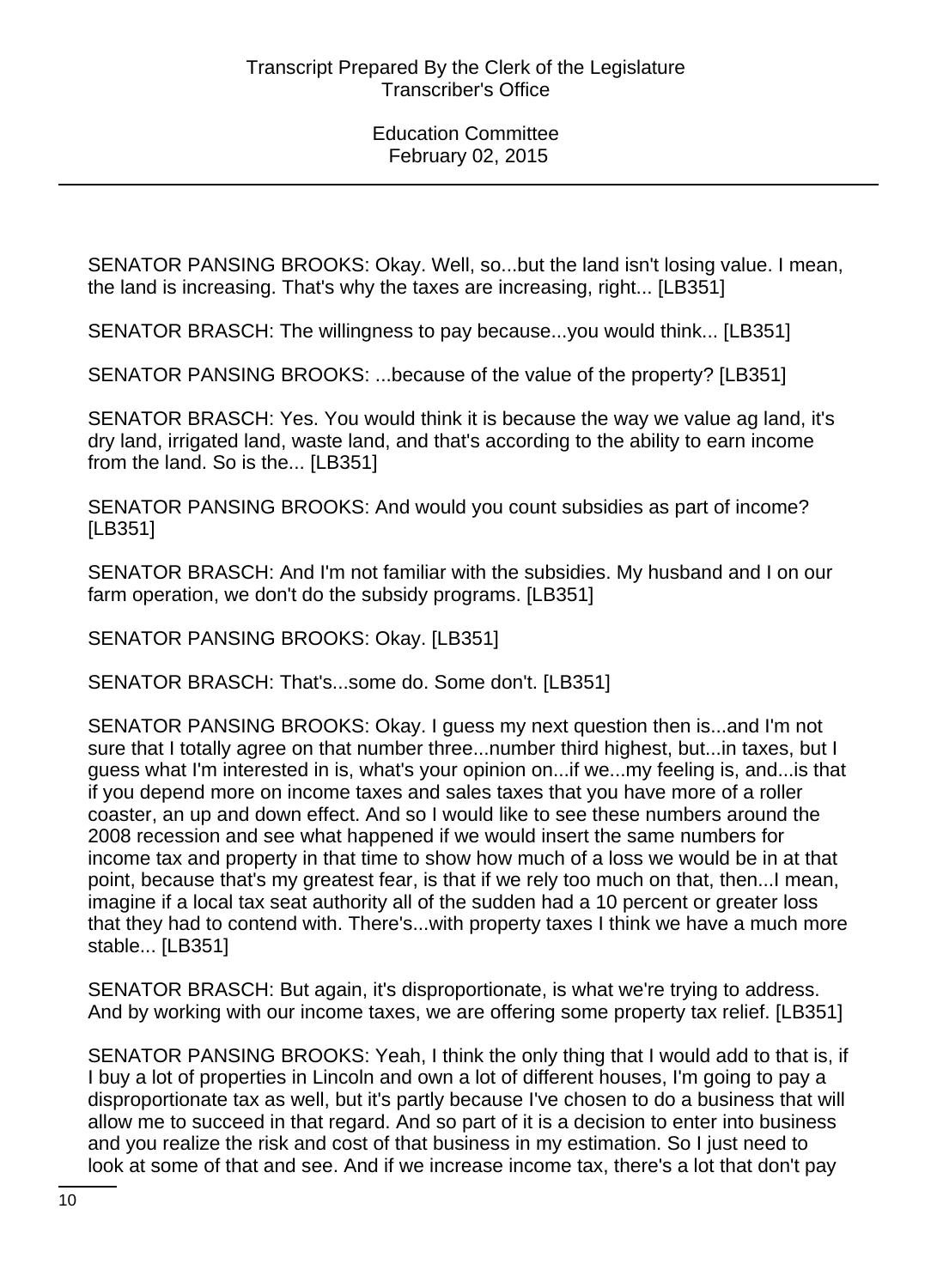income tax, so we have a lot that are taken off the rolls at that point. I'm just interested in the whole balance of everything. And I really appreciate you bringing it forward to...so that we could have this discussion. Thank you. [LB351]

SENATOR BRASCH: Thank you. Thank you. [LB351]

SENATOR SULLIVAN: Any other questions for Senator Brasch? Thank you. Will you be here for closing? [LB351]

SENATOR BRASCH: Yes. [LB351]

SENATOR SULLIVAN: Very good. We will now hear proponent testimony. Welcome. [LB351]

STEVE NELSON: Welcome. Good afternoon, Senator Sullivan. Great to see you. And welcome...or thank you to all of the committee as well. My name is Steve Nelson. I'm president of the Nebraska Farm Bureau. I'm here on behalf of the Nebraska Farm Bureau providing testimony today in support of LB351. I'm from... [LB351]

SENATOR SULLIVAN: Mr. Nelson, you've got an easy name, but maybe you'd better spell it for the record. (Laugh) [LB351]

STEVE NELSON: Oh, yes. Steve, S-t-e-v-e N-e-l-s-o-n. [LB351]

SENATOR SULLIVAN: Thank you. [LB351]

STEVE NELSON: And I'm also a farmer from Axtell, which is in Kearney County, the county right south of Kearney, Nebraska. And my son and I raise irrigated corn, soy beans, and hybrid seed corn there. As Senator Brasch mentioned, Farm Bureau has worked with the senator to introduce LB351 because we believe the bill brings the school finance component to the table. It's a step towards the goal of reducing the property tax burden for Nebraska farmers and ranchers and will bring greater balance to the state's tax system. I'm sure everyone here, if I asked, would say that they would like to reduce their tax burden. And I wouldn't disagree. But the distinction and the difference with property taxes as it relates to agriculture is that property taxes are very much a tax on what we do for a living, almost a livelihood tax, because of the nature of our business. If you're a farmer or a rancher--and it doesn't really matter whether you grow crops or grow livestock--you need land. The use of land is fundamental to what we do in raising food. That's why our members are so engaged in the issue of property taxes on agricultural land. Farm and ranch families don't exist without the land. It's the very core of what we do for a living. There's no other occupation that requires as much land as raising food. Therefore, there's no other livelihood in Nebraska that is hit as hard by property taxes than farmers and ranchers. There's...and I'm not going to...I hope to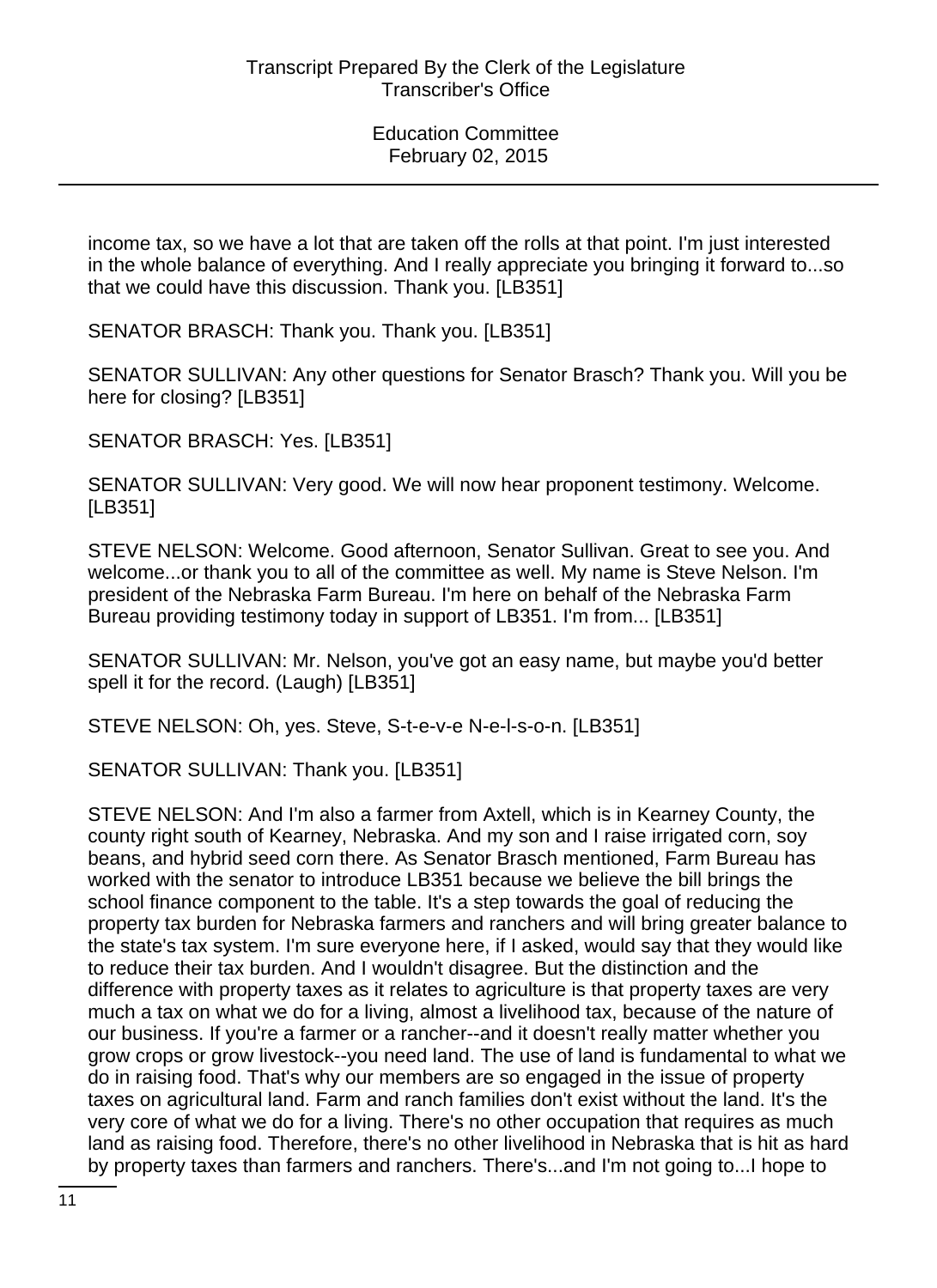Education Committee February 02, 2015

get to some of this in some of the questions when I finish up here, but I would just reiterate those things that Senator Brasch talked about related to the difference between the property tax collected in Nebraska and our surrounding states. And I can talk more about that when we do questions. And also, Senator Brasch reviewed the history of LB1059 very well and I'm not going to repeat that, just to say that the legislation will provide unequalized districts, those not receiving state aid to education, some state funding. We believe this is important because everyone across the state pays income tax and all school districts that...have access to a percentage of the income tax collected. Today, Nebraska farmers and ranchers make up 3 percent of our state's population, yet we pay nearly 30 percent of all of the property taxes paid in the state. Farmers and ranchers should not be forced to carry an unfair and disproportionate share of the support for our schools. LB351 will bring fairness, balance, and equity to the way we fund education in our state. There are many proposals before the Education Committee, the Revenue Committee, and the Appropriations Committee that deal with the property tax issue. We're committed to work together to make life better for all Nebraskans. So at this time I would welcome your questions. [LB351]

SENATOR SULLIVAN: Thank you, Mr. Nelson, for your testimony. Are you concerned, as I indicated to Senator Brasch, at all about putting more reliance on the allocated income tax, what's generated locally in terms of stability or instability of that? [LB351]

STEVE NELSON: Well, I don't know that my answer is really any different than what Senator Brasch gave. You know, there's cycles in everything, and certainly--when we...and we may talk about his a little bit more, but--there's cycles in the value of land as well. And that has really shifted the pendulum in a very, very significant way in the last few years into the...you know, in the proportion towards what agricultural land is paying. And so obviously there will be those cycles that you might see in income. Hopefully a couple of things: One is that the formula will balance some of that out. And then by taking all of the forms of income...and of course we argue all the time that Nebraska's agricultural base--and whether you're a farmer or rancher--that much of the economy in Nebraska is based on agriculture. There's still a lot of diversification between what different people do. And so hopefully that would help, to a certain extent, balance out the concern that you have with income tax changing from one year to the next. [LB351]

SENATOR SULLIVAN: Do you know on average here in Nebraska what percent of the gross income of a farmer is devoted to taxes? [LB351]

STEVE NELSON: To all taxes? [LB351]

SENATOR SULLIVAN: Um-hum. [LB351]

STEVE NELSON: I don't, but that's a great question. [LB351]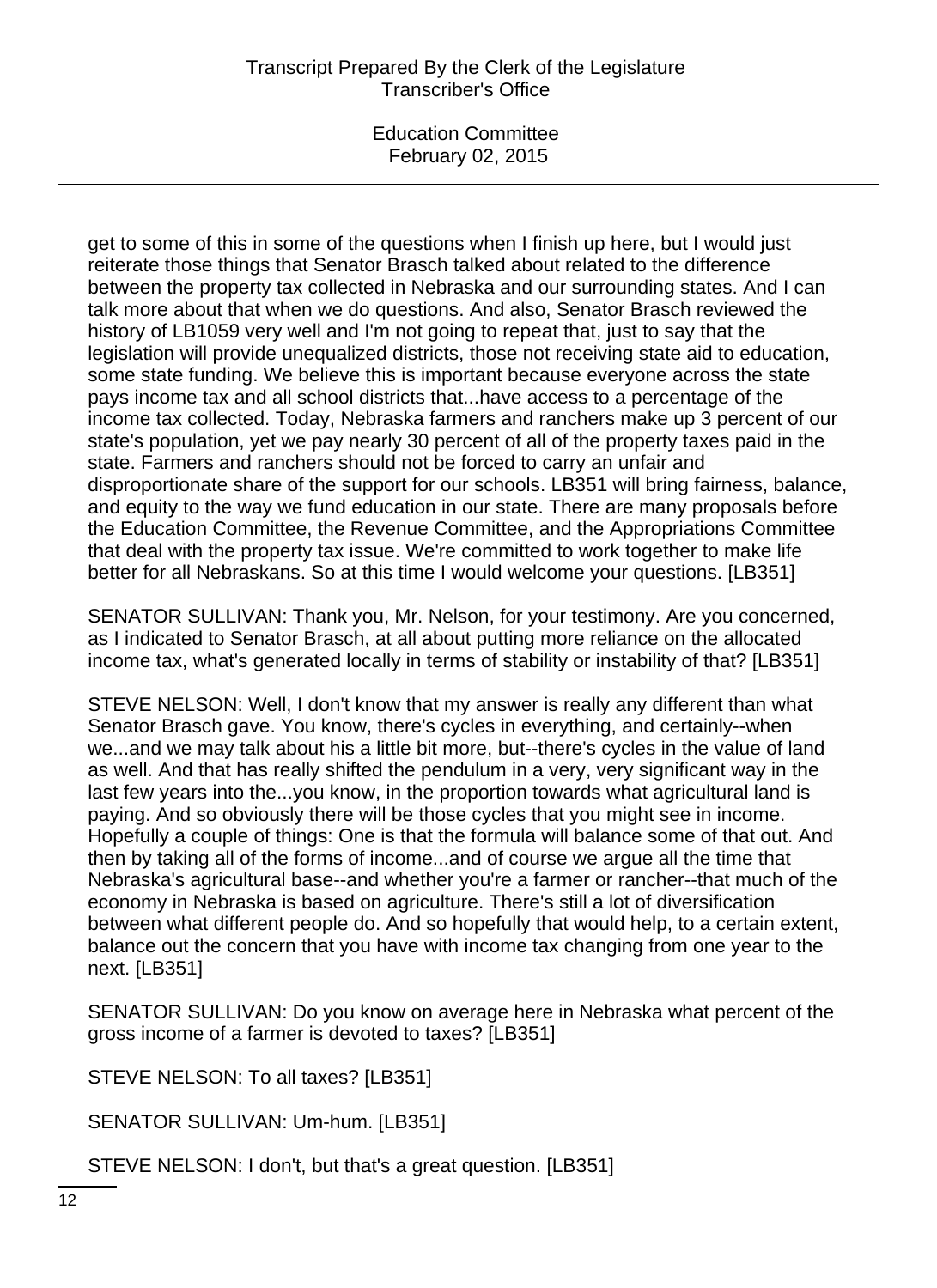SENATOR SULLIVAN: Okay. [LB351]

STEVE NELSON: And we'll try to find out. It'd actually be interesting to know, you know, kind of the breakdown of property tax and income tax. And then you...and sales tax and all the other taxes that are there. I don't have a number for you, but I know when you add them all together it's kind of scary, which would be true for people that aren't farmers and ranchers as well. [LB351]

SENATOR SULLIVAN: Okay. All right. Any other questions for Mr. Nelson? Senator Kolowski. [LB351]

SENATOR KOLOWSKI: Thank you very much, Madam Chair. Mr. Nelson, good to see you, Steve. Thank you for being here today and for your testimony. Just a couple clarifying questions if we could: You mentioned the comments that the senator mentioned also on a third...we're up among the highest-paying states. [LB351]

STEVE NELSON: Yes, yes. [LB351]

SENATOR KOLOWSKI: The Governor even in his state of the state address said we're the third highest or the third highest paying. And that's been refuted already by the Omaha World-Herald. We're...the vast majority of studies have us right about in the middle, about 25 out of the 50 states. [LB351]

STEVE NELSON: Yeah. [LB351]

SENATOR KOLOWSKI: I think that's an important distinction that we look at what study was used and where those facts or figures came from. Do you have a comment on that? [LB351]

STEVE NELSON: Yeah. On that point, I think the difference could be in that when you look at all property, you're...that number, that puts us, you know, in that...I think it's in the mid-teens somewhere that you're speaking about where...and that's looking at all property in the state. When you look...and the number that we're talking about here and comparing it to other states is a number that is comparing farm and ranch property, ag property. So farmers and ranchers in Nebraska compared to farmers and ranchers in Texas or California, we come in number three. That's the way I understand our numbers. And I believe that their numbers, although I'm not going to argue for their numbers... [LB351]

SENATOR KOLOWSKI: Sure. [LB351]

STEVE NELSON: ...but I believe that those numbers look at all property and not just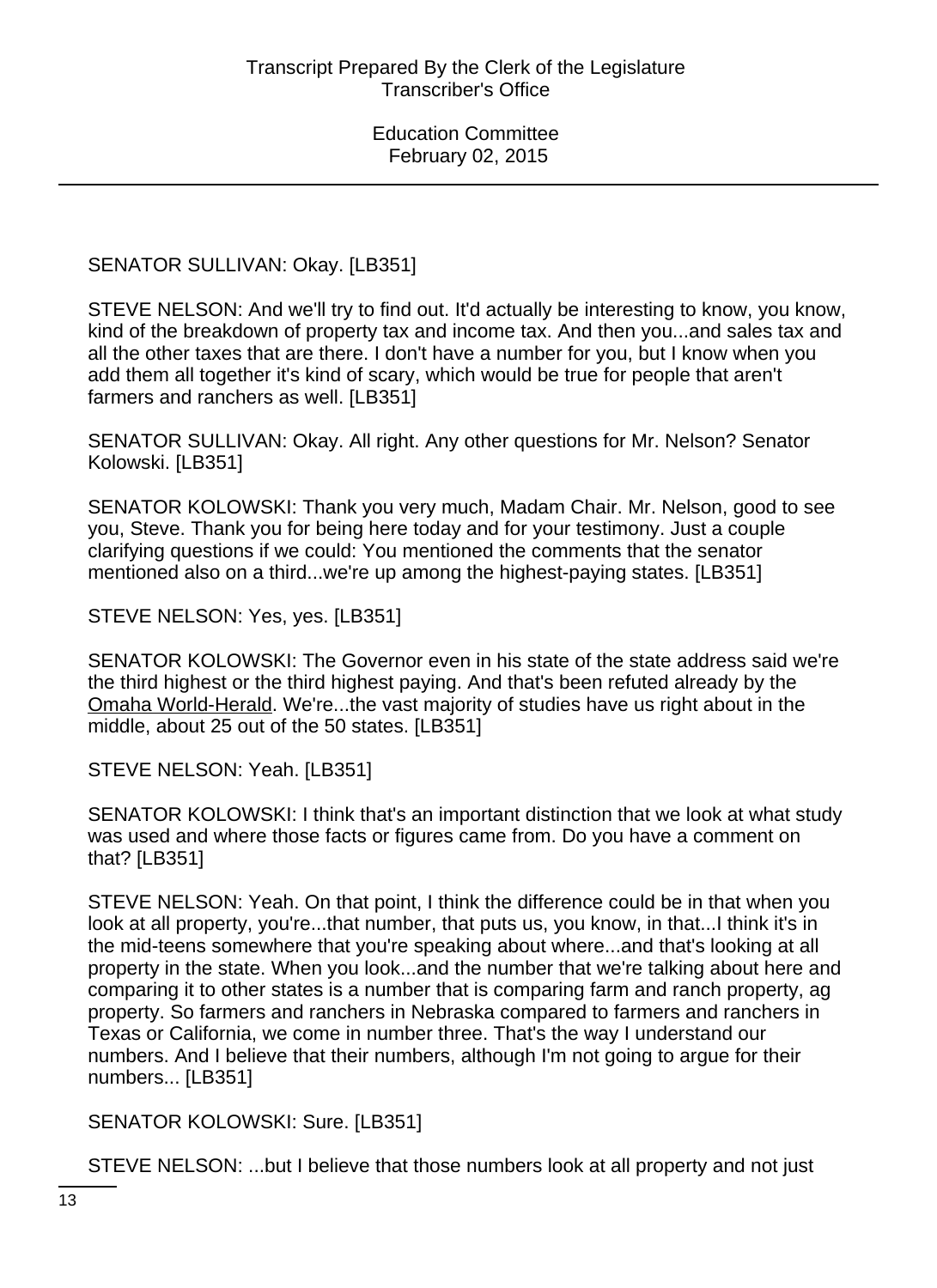farm and ranch property. [LB351]

SENATOR KOLOWSKI: And that clarification helps. [LB351]

STEVE NELSON: Yeah. [LB351]

SENATOR KOLOWSKI: But that wasn't necessarily used in the speech at the time. And I think it's important we talk about it. The other aspect would be, you used some percentages. Farmers ranchers are 3 percent of the population but they're paying 30 percent of the property taxes. That's two different issues. And what percent of the land do they own becomes the issue, not what percent of the population are they? How much land do they own or if they're renting or whatever else becomes the issue of paying property taxes on that. I don't really care what percent of the population they are. Those are two different topics. Do you know the answer to that? [LB351]

STEVE NELSON: Yeah. Yeah. I don't know the answer to that, but we care. The 3 percent of us that are paying for, you know, that amount of tax, that's important to us. [LB351]

SENATOR KOLOWSKI: I understand that. [LB351]

STEVE NELSON: Now obviously, there's some other ag property owners, but farmers and ranchers own the vast majority of it. I don't know what the exact number is, but I can find that for you. [LB351]

SENATOR KOLOWSKI: Well, equal topics is all I'm asking about. [LB351]

STEVE NELSON: Yeah, yeah. [LB351]

SENATOR KOLOWSKI: The world is not going to make more dirt. The brick countries--Brazil, Russia, India, China, and probably a billion more people in the next thirty years--is a real challenge. Do you think our land property...our land values are going to go in a cyclical fashion in fact going down very much at all, because it becomes so important to have good dirt? [LB351]

STEVE NELSON: Yeah. I mean, you make several great points. First of all, the demand for agricultural production will continue to grow. It...I think it's important to remember, and I might talk more about this later, but it's important to remember that the demand for agricultural products does not always directly equate with profit in growing those products from the farmer and rancher perspective. And that's part of what we...part of the issue here when I talk about the importance of land to farmers and ranchers, it really leads a little bit to your questions earlier, Senator. But we obviously need land to grow crops and to grow livestock. Because of the cyclical nature of any business, there are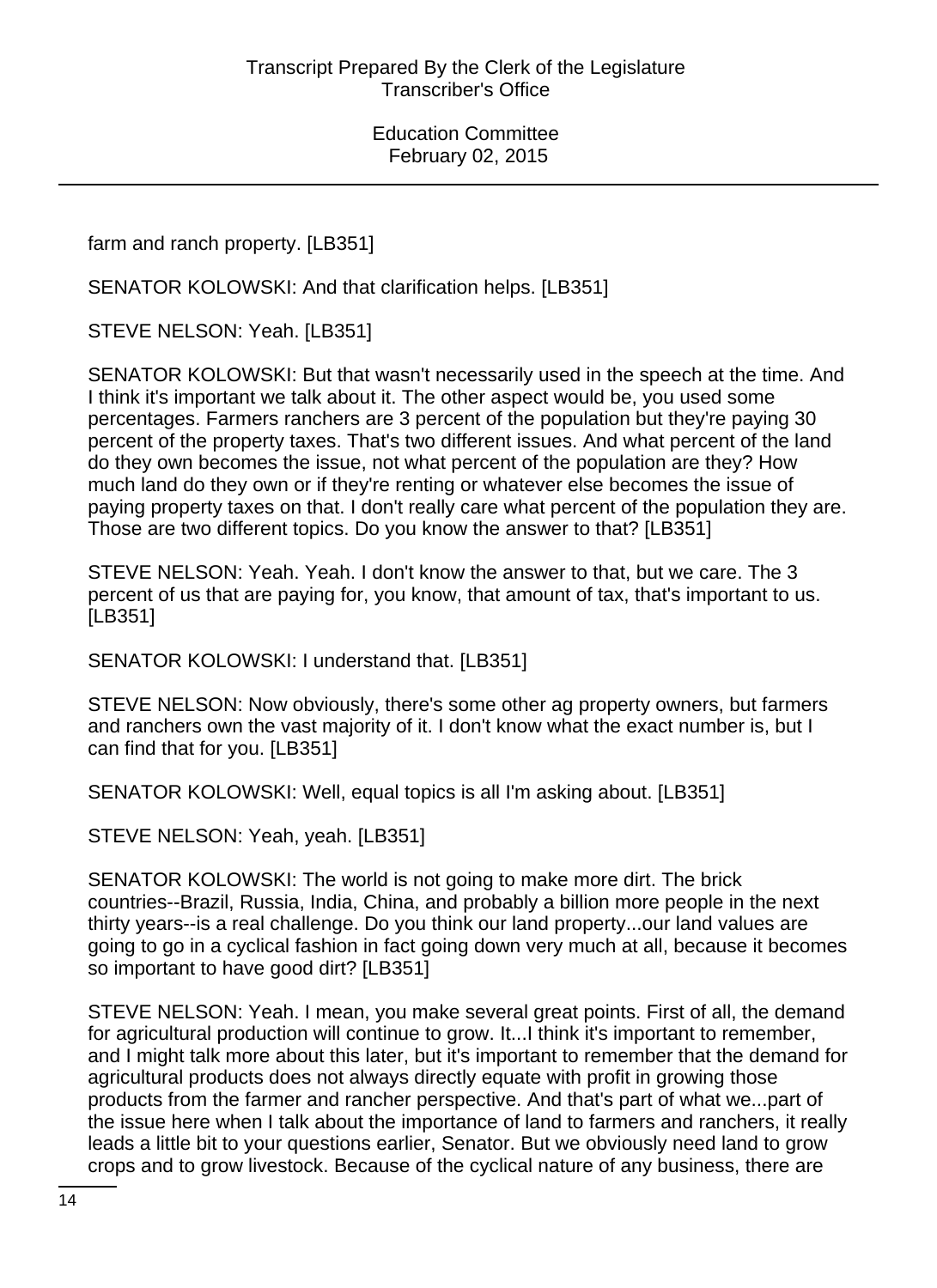Education Committee February 02, 2015

years when that is profitable and years when that is not profitable. And that would be true for any business, but I think it's much more cyclical in the agricultural business. When you...if you buy apartment houses, you're intending to make money on apartment houses every year. Now, some years you may make more or less, but I think that income is more steady. Now, someone who owns apartment houses might differ from me. But in agricultural land, and I've seen it at least two times in my farming career, hopefully we're not looking at a third year where we've seen good economies in agriculture because of good prices. And we've seen land prices increase significantly. Then we've seen the economy moderate. Through all of this time, the demand for food is continuing to grow. But we've seen profits at the point where we're losing money for a period of time. What we just went through was, I think, maybe the most exceptional time in agriculture history, certainly in my lifetime, where we had profits, particularly in grains, that we've never seen before. And that is part of what drove the land price to where it is today. And some of the residual from that profitable time continues because there's still some money left to buy that land. When it...you know, to the question about what's going to happen with land prices, I can't answer that. You know, common sense would tell you when you've had a 50 percent drop in corn prices, irrigated land ought to drop some. And it really hasn't yet. But if we stay at these kind of prices or go lower, it will. Now, it may not drop to where it was before. I can't...that would be impossible to predict. At the same time, we have some really good times in livestock production right now, partly because the feed costs are lower, partly because of the drought that we had in the...a couple years ago, which is kind of a double-edged sword in this argument because, you know, today we have high cattle prices that's led to record-high rangeland prices, and yet just a couple years ago, people were selling cows and had no profit off of that land, yet under both circumstances you have to pay the property tax. It...again it's...and I don't mean to belabor this, but it's why there's a difference between agricultural land and other kinds of property. And that...you know, Senator Kolowski talked about...asked early, you know, about...and I'm not sure if this is what you were getting at or not, but related to how much tax should come from each area. [LB351]

#### SENATOR KOLOWSKI: Yes, sir. [LB351]

STEVE NELSON: You know, we've talked a long, long time. And I've asked the question, you know, is there some kind of basis for this? And I haven't really been able to find it. But in this state we've talked for a long, long time about having a balance of about one-third of the public needs in the state being funded by property tax, one-third being funded by income tax, and one-third being funded by sales tax. We're over 40 percent right now, in the mid-40s somewhere--I don't know the exact number today--being funded by property taxes. So that's why...another reason that you see farmers and ranchers concerned about this issue. It's because of that imbalance. And I need to let you ask questions, but just one last example. And there would be the hundreds if not thousands of examples. But I took a trip across the state on Thursday and Friday and met with six different groups of farmers and ranchers ranging from all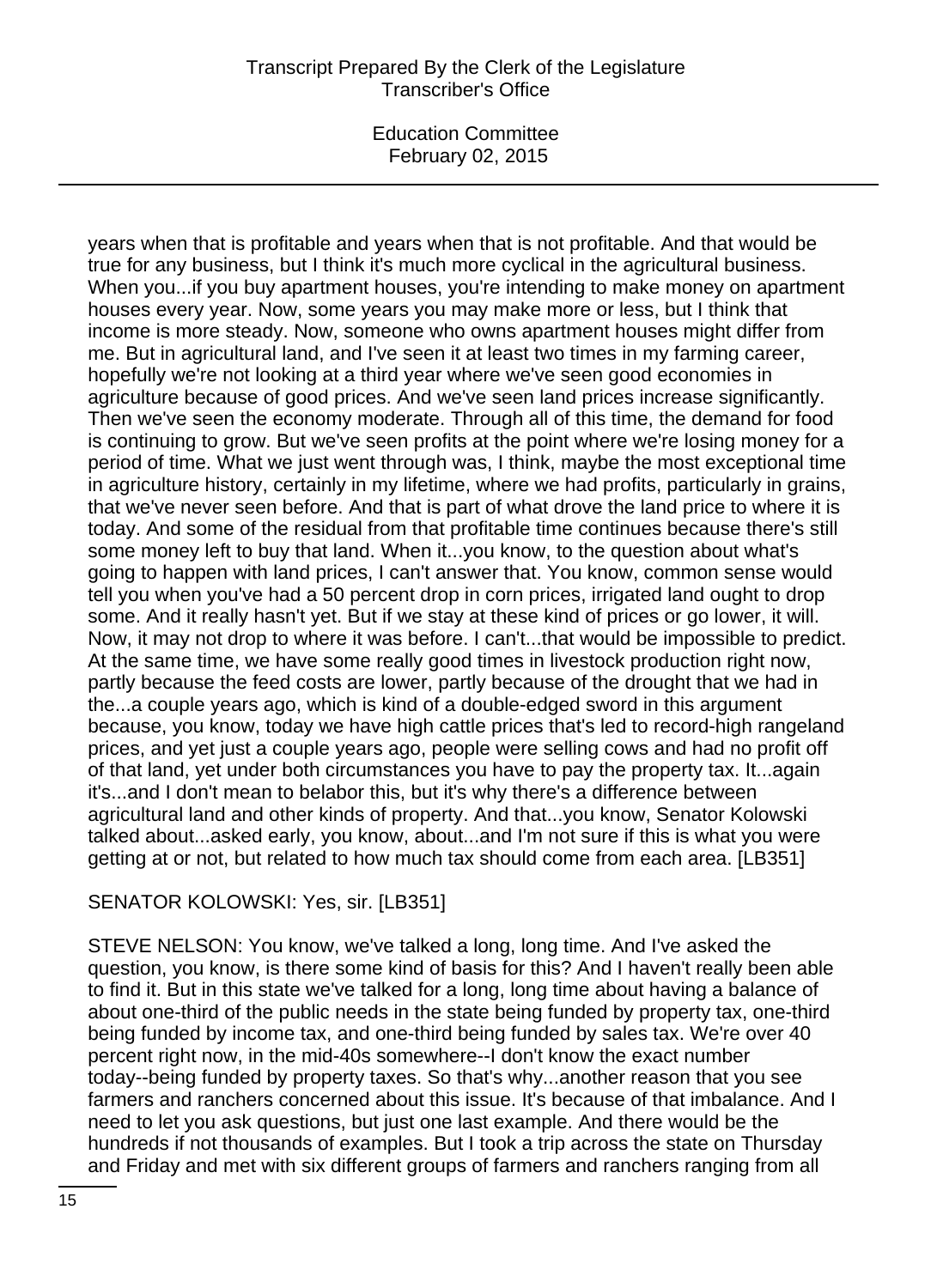ages of farmers and ranchers and some small groups all the way to a group of over 60 people in Sidney and...to talk about these issues. And I could fire off more than one example, but just to point it out, that I talked to a farmer who lives south of Sidney who has land both on the Nebraska side of the line and Colorado side of the line. On the Colorado side--same type of land--on the Colorado side of the line a little over \$1 per acre taxes. On the Nebraska side a little over \$11 per acre. Now, that doesn't sound like very much, but that land doesn't produce very much either. That's a dry, high country there. And that's a big, big difference. It's a competitive disadvantage that Nebraska farmers and ranchers deal with. So, apologize for... [LB351]

SENATOR SULLIVAN: No, that's fine. [LB351]

SENATOR KOLOWSKI: Well, thank you, Steve. [LB351]

STEVE NELSON: You're welcome. [LB351]

SENATOR SULLIVAN: Senator Pansing Brooks. [LB351]

SENATOR PANSING BROOKS: Thank you, Madam Chair. Thank you very much, Mr. Nelson, for your testimony. It's helpful. I guess a couple things I'm interested in: I'm interested...I understand as the values rise, don't the local authorities have the ability to lower the mill levy? So couldn't that help deal with some of these issues, but in actuality, those local officials in many instances want to keep that high level so they can use it for funding other things within their own community. [LB351]

STEVE NELSON: Right. [LB351]

SENATOR PANSING BROOKS: So in effect, it isn't really that other areas are getting it because it has to do with that mill levy. And that funding does go back to the district in which those taxes were paid. And merely by lowering...it seems to me that by lowering that levy, then all of a sudden those farmers and ranchers would have less to pay out of that. [LB351]

STEVE NELSON: You're right about how the system works as far...the way the rules are set up. And in theory, if spending stays the same for county government or for schools, that if valuations go up the mill levy should go down. Taxes would be the same. In practicality, what has happened is that we've seen continued growth...I mean, that typically the mill levy has been left the same and the schools and the counties have taken advantage of that growth in value to...for the use of either the schools or the counties. And because that value has grown...and I had some numbers in here. We're questioning whether we have exactly the right numbers, but within the last ten years, you're looking at somewhere around 150 percent growth in agricultural land over the ten-year period, double-digit years the last years. [LB351]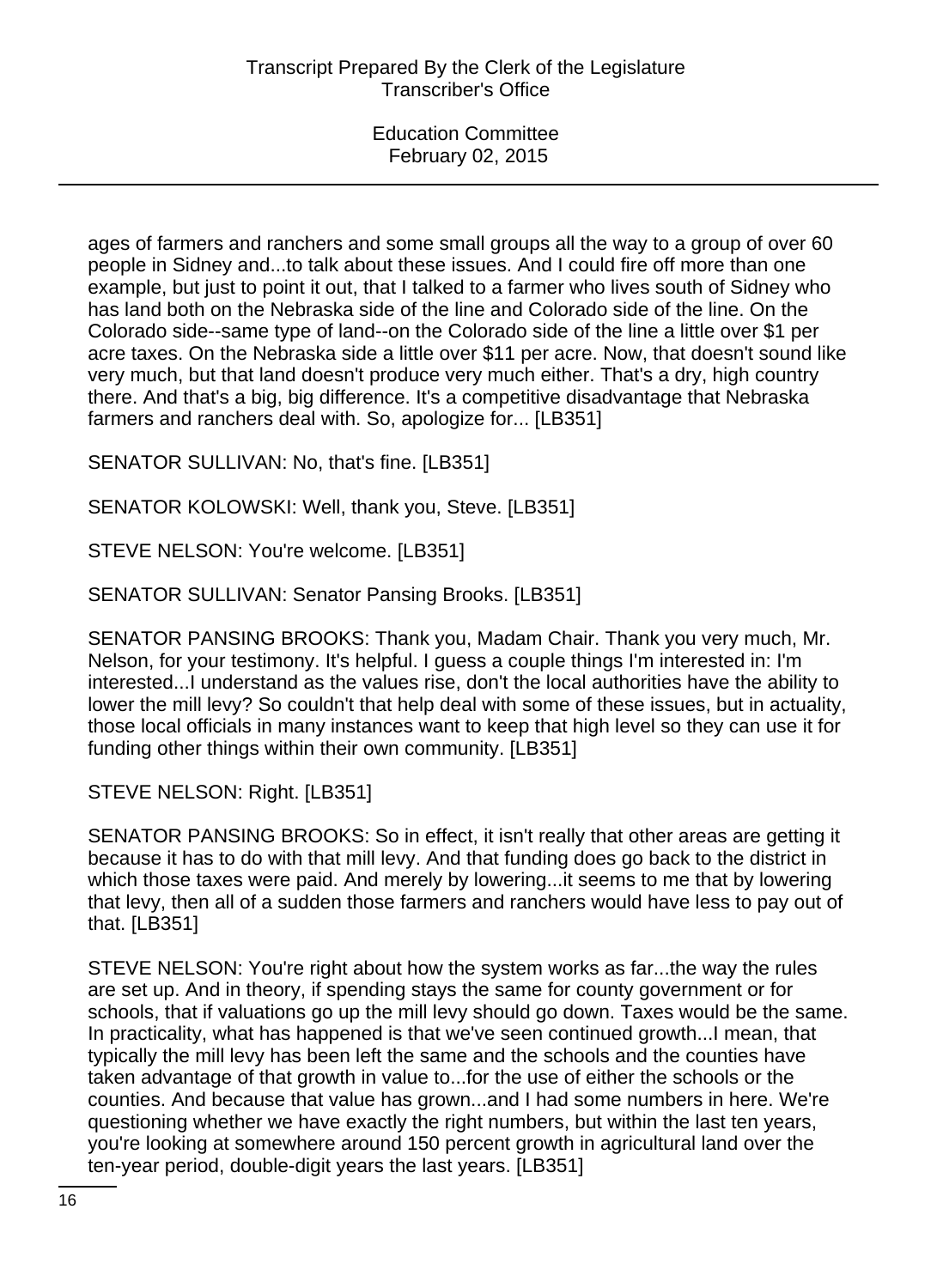SENATOR PANSING BROOKS: Which is wonderful. [LB351]

STEVE NELSON: In some respects. [LB351]

SENATOR PANSING BROOKS: A lot of respects. [LB351]

STEVE NELSON: And we've seen nonagricultural property in about 50 percent. I'm...don't hold me to those numbers, but it's in that range. And what that's done is, again, it has shifted the burden over to the land, over to the agricultural property. And that's fine when prices have been like they have been a few years ago. But when we...it's okay to pay it. We can pay it. But it still shifts that burden way out of proportion from our perspective. And so we believe that that needs to come back. Part of what this bill does is do that. And part of what it does is really set up a second measurement of wealth. Right now, in the state aid formula, the only measurement of wealth--primary measurement of wealth--is property. And we believe that that needs to be spread out in a different way. [LB351]

SENATOR PANSING BROOKS: Okay. All right. That's all I have right now. Thank you. I may... (Inaudible) [LB351]

STEVE NELSON: Okay. [LB351]

SENATOR SULLIVAN: Any other questions? Senator Schnoor. [LB351]

SENATOR SCHNOOR: We all know valuation for ag land has just...has skyrocketed. There, however, is a difference between, you know, valuation and market value. Years ago, ag land...you know, and market value, just like everything else, fluctuates. It goes up and down. We're in uncharted territory on ag land market value. Do you ever see...I mean, here's the \$1 million question. I don't know if you have the answer but, you know, we see--I got to think of where I'm going with this--we've seen the market value go up and we're expecting that market value to go down for ag land. But do you see valuation going down for ag land? And has it ever historically gone down in the past years? When market value fluctuated, did valuations fluctuate? [LB351]

STEVE NELSON: Well, the last...I mean, they're both good questions, and I'm not sure I can answer. I...you know, certainly it should based on, you know, if we have lower land values, the total tax paid should go down. I don't know that that's happened very often. [LB351]

SENATOR SCHNOOR: But just true valuation, taxable valuation, if market...if ag land goes down, as I see, the taxable valuation has not followed that. It has stayed where it's at. But now we're at uncharted territories where the market value is incredibly high. Like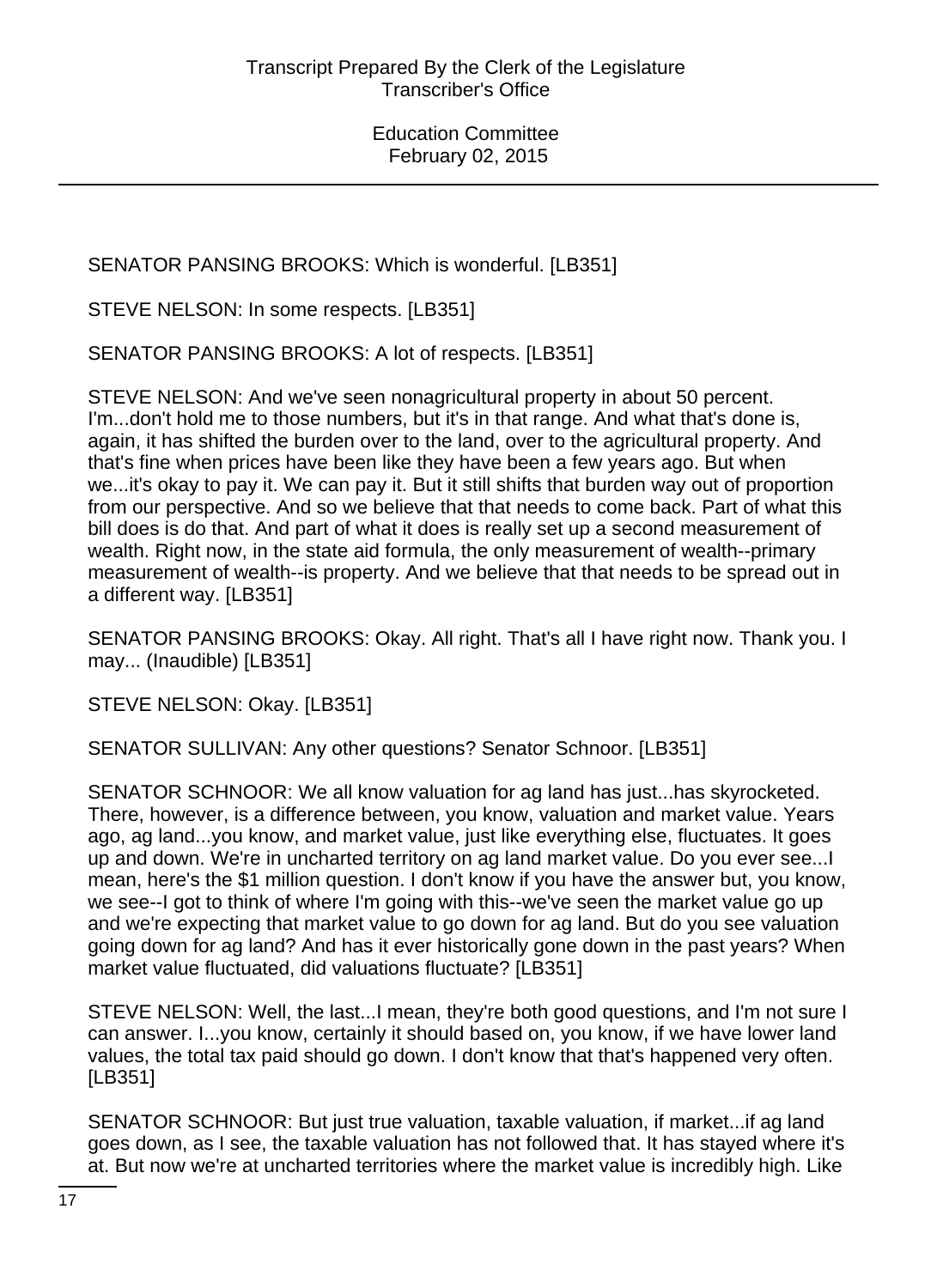everybody...you know, it'll drop sometime, don't know when. But will the valuation, taxable valuation, follow? That's the... [LB351]

STEVE NELSON: It's the \$1 million question. Yeah. [LB351]

SENATOR SCHNOOR: Yeah. What nobody knows...historically, I don't think that has ever happened. [LB351]

STEVE NELSON: No. And I think, you know, the...in my time...my memory would be about the same as yours, I suppose. But, you know, if you look at, you know, in my life time, then I can think about land prices from about the mid-'70s or so till today and what's happened. And you've rarely seen much of a drop. You'll see it flatten out. The only time that there was a drop was in the '80s, early '80s. And we don't want to go through that again. I mean, that would be...you know, I mean, that was precipitated by several years of little or no profits and 20 percent interest rates. But, you know, we don't have a... [LB351]

SENATOR SCHNOOR: True, but was... [LB351]

STEVE NELSON: So I don't...to try to answer your question, I guess I don't...you know, I think we can see some drop in land values, you know, unless the bottom falls out of everything. You know, I think they'll drop some. But they're not going to drop to where they were before. [LB351]

SENATOR SCHNOOR: True, but was that market value or valuation, because I think back in the '80s, yes, the market value dropped considerably? But, you know, I didn't own any land back then, but according to my dad the valuation did not drop and taxes did not go down. [LB351]

STEVE NELSON: It probably didn't, because even though the land dropped in a lot of value, it didn't change the needs of school districts. And, of course, that was before LB1059. But the need was still there, the need to educate kids and to (inaudible) county government, so... [LB351]

SENATOR SCHNOOR: So, I guess what I'm getting to...I think that's the fear now, that the market value is very high. That market value could go down but the tax value will probably not based on history. [LB351]

STEVE NELSON: I would agree. [LB351]

SENATOR SCHNOOR: Okay. Thank you. [LB351]

SENATOR PANSING BROOKS: I have a couple more. Sorry. [LB351]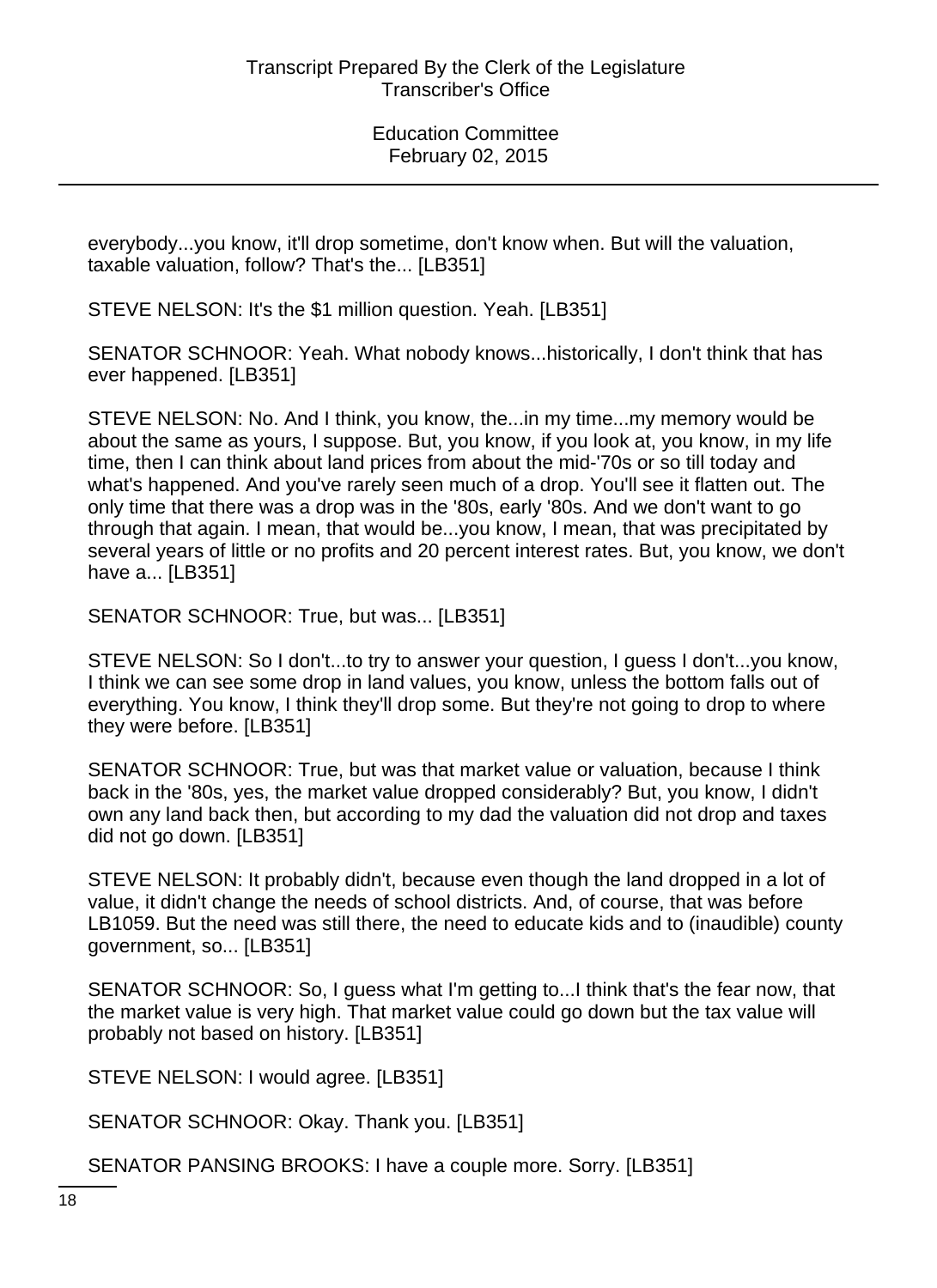SENATOR SULLIVAN: Senator Pansing Brooks. [LB351]

SENATOR PANSING BROOKS: Thank you, Madam Chair. Sorry, I got distracted with what I was thinking. I guess I have a couple things. First off, you are a very strong, wonderful advocacy group in the state for farmers and ranchers. And then there's another strong advocacy group with which you're often aligned and that's the State Chamber. And it's my understanding that the State Chamber is saying to get rid of all income taxes. So what happens when we shift this over to education? I'm a huge proponent and advocate for our constitutional duty to educate our children. So I'm wondering what happens when...if something like this were to happen and we've boosted the property taxes 20 percent, and then in comes the chamber saying, oh no, we need to get rid of property taxes, that's how we become competitive in the state? [LB351]

STEVE NELSON: Yeah. [LB351]

SENATOR PANSING BROOKS: And I don't know. I just...I guess my perspective from...we've done corporate and business law for 30 years. [LB351]

STEVE NELSON: Yeah. [LB351]

SENATOR PANSING BROOKS: And it's my knowledge from working with various business that every business, of course, has to fight for their own interests and their own rights. [LB351]

STEVE NELSON: Sure, sure. [LB351]

SENATOR PANSING BROOKS: So the farmers are fighting for what they want. The businesses are fighting for what they want. We all want to succeed and become as successful as possible and have as little tax as possible. [LB351]

STEVE NELSON: Absolutely. [LB351]

SENATOR PANSING BROOKS: So I guess that's the whole rub of this thing. And knowing what's looming, that a whole nother major group that a lot of people listen to is going to come in and say, maybe next year if this were to be passed, oh no, we need to get rid of that. And I guess that's my concern. Do you have a comment on that? [LB351]

STEVE NELSON: I...yeah, a couple thoughts. First of all, our members, my members, farmers and ranchers in Nebraska, care about education as much as anyone else. And we understand as well what the constitution says about the state's responsibility in funding education. And that's part of the reason that we believe that there should be a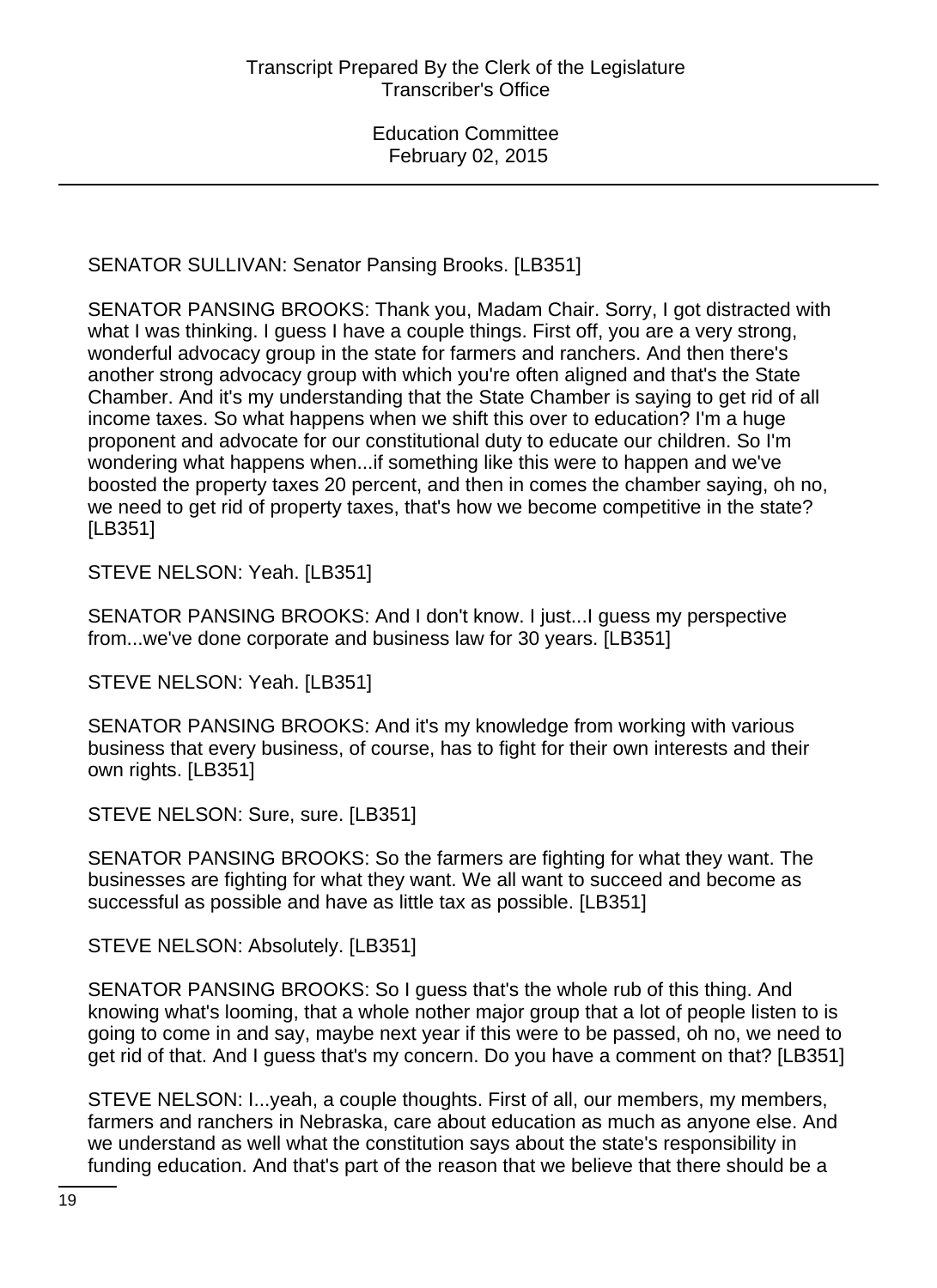balance here, that it shouldn't be as disproportionate towards property as it is today, that there...so that's really fundamental behind our argument. When it comes to the...you know, where we might be headed as far as income tax goes, I...probably the best answer I can give you is what I already talked about, about the three-legged stool, that we believe that there should be a balance in there. And, you know, so that probably answers the question. [LB351]

SENATOR PANSING BROOKS: Okay, I guess I just wanted to just quickly add that I've talked to people in Lincoln that have concerns about spending the money to put broadband out across the state. [LB351]

STEVE NELSON: Sure. [LB351]

SENATOR PANSING BROOKS: I can't think of anything more valuable for the farmers and ranchers in the western part of the state... [LB351]

STEVE NELSON: Sure. [LB351]

SENATOR PANSING BROOKS: ...than our intrusion and addition of dollars to help that happen so that we can bring businesses here. But that's the whole point about the state is that we all have to work together. And some of us are able to raise more income, some of us are able to raise more land. And the tax study--the interim tax study--came back and said that generally Nebraska's taxes are fair and reasonable. So I guess I'm just interested in that and I'm also interested in the 65 percent. The Governor wants to drop ag land values to 65 percent. And I presume the Nebraska Farm Bureau is in favor of that. [LB351]

STEVE NELSON: We are. [LB351]

SENATOR PANSING BROOKS: So you're in favor of raising 20 percent and dropping to 65 percent. Is that correct? [LB351]

STEVE NELSON: Well, first of all, this bill doesn't raise income taxes 20 percent. This moves the money around. And I'm not prepared to talk about the fiscal note part of it or what that means, but it's certainly different than raising 20 percent of new income taxes. [LB351]

SENATOR PANSING BROOKS: Okay, I must have...I mischaracterized what was being said, but... [LB351]

STEVE NELSON: And so that part of it...what was the other part of your question, Senator? [LB351]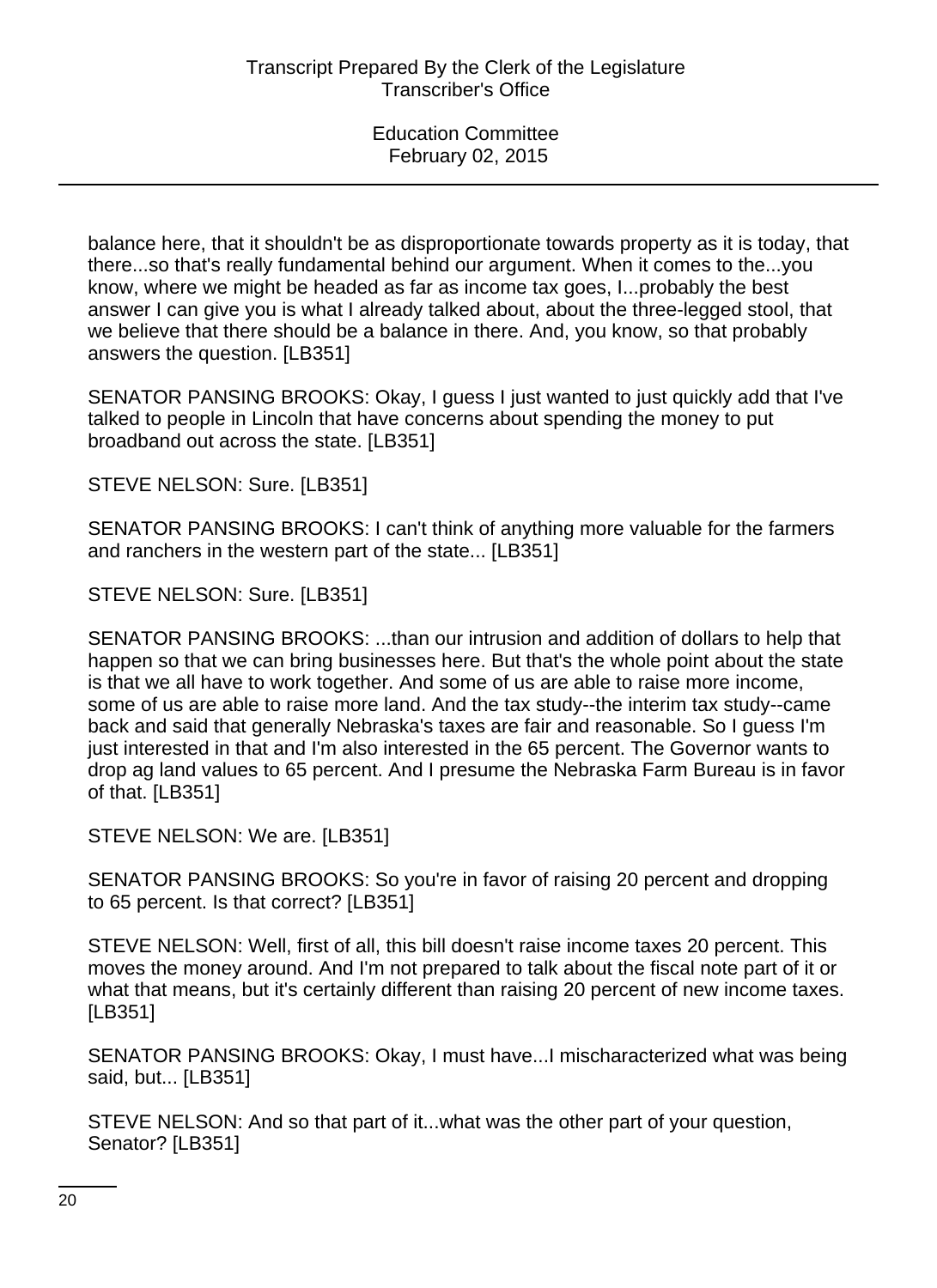SENATOR PANSING BROOKS: Well, I'm interested in the 65 percent... [LB351]

STEVE NELSON: Oh. [LB351]

SENATOR PANSING BROOKS: ...the desire to drop valuations to 65 percent. And I'm just...I guess I'm worried about education. Where is all of this going to be coming from? And will we be able to support funding our children? Those are jobs bills in my estimation. [LB351]

STEVE NELSON: Yeah. [LB351]

SENATOR PANSING BROOKS: Funding education is our whole future. [LB351]

STEVE NELSON: Yeah. And these are jobs bills too, because agriculture is our number one industry in the state. [LB351]

SENATOR PANSING BROOKS: It is. You're right. [LB351]

STEVE NELSON: And again, we're not opposed to education. I don't...I'll talk about the 75 to 65 percent some other time, but I'd be happy to visit with you. [LB351]

SENATOR PANSING BROOKS: Okay, but you're after both of those things. Thank you. [LB351]

SENATOR SULLIVAN: Senator Groene, did you have a question? [LB351]

SENATOR GROENE: Thank you, Senator Sullivan. Maybe I could help you out, but they're not talking about 20 percent more money from income taxes going to education. They're talking about everybody getting...if we paid \$100 in my school district in income taxes, at least you get 20 percent of that back towards education. [LB351]

STEVE NELSON: That's right. [LB351]

SENATOR GROENE: Lincoln and Omaha that doesn't affect. They've been getting that. I think next year out of 245 school districts only 70 are equalized. It doesn't affect them at all. What we're basically saying here, I believe, is instead of giving a \$200 million rebate back on property taxes, let the state do what it's supposed to do and fund every child's education. It is not a local responsibility. It is the state of Nebraska's responsibility to provide a free education. And in 170 districts they are not doing their job. Is that basically what we're saying? [LB351]

STEVE NELSON: I agree. [LB351]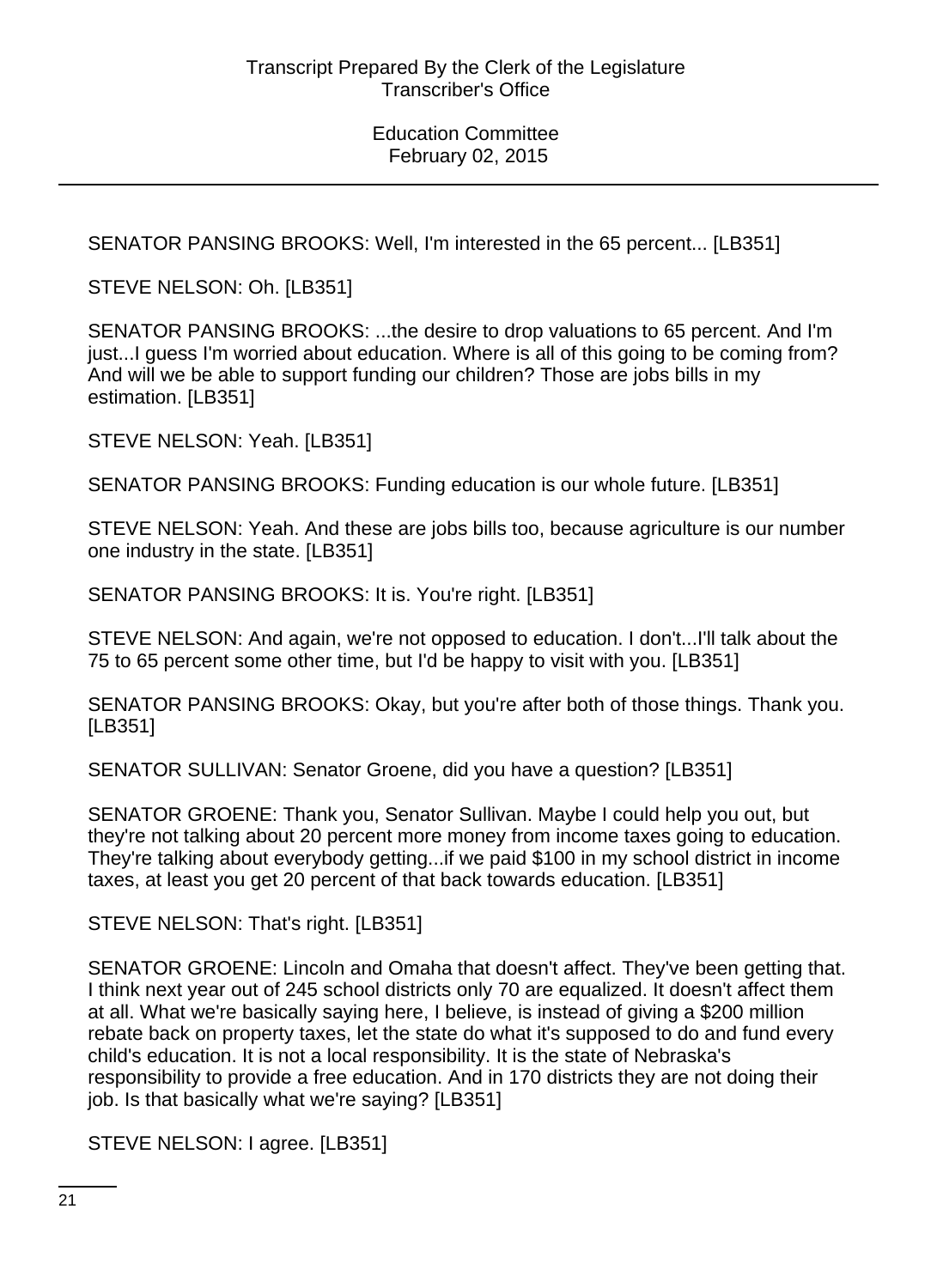SENATOR GROENE: Thank you. [LB351]

SENATOR SULLIVAN: Any other questions? Thank you, Mr. Nelson. [LB351]

STEVE NELSON: Thank you. [LB351]

SENATOR PANSING BROOKS: Thank you. [LB351]

SENATOR SULLIVAN: Any other proponent testimony on LB351? Welcome. [LB351]

LAURA FIELD: Thank you, Madam Chair. Members of the committee, I'm Laura Field, L-a-u-r-a F-i-e-l-d. I'm here on behalf of Nebraska Cattlemen. I really could just kind of say, me too. I don't have a lot to add except to say that, like what Senator Brasch said and a little bit of what Steve said, we are looking at this comprehensively. We realize there's a lot of moving parts in property tax relief and education funding. And our members feel strongly about both of those issues. And we see this bill and we know there are some other proposals that have some similar parts as this one does, and we're kind of taking them all in stride and realizing that we want to be part of the bigger discussion to see what we can do that's meaningful and long term. So we just wanted to offer our support. And I don't really have anything and I know you have a long day, so I don't want to take too much of your time. [LB351]

SENATOR SULLIVAN: All right. Thank you, Ms. Field. Any questions for her? [LB351]

SENATOR GROENE: Yeah. [LB351]

SENATOR SULLIVAN: Oh, Senator Groene. [LB351]

SENATOR GROENE: There was an example where you only pay \$1 in Colorado for, I'm sure, the ranch land and then \$11 in Nebraska. Would you like to explain to folks how many acres it takes to one cow/calf operation the further you go west? [LB351]

LAURA FIELD: That's a great point. And obviously they do it a very different way in Colorado. But the further west you go, the acreage is tremendous. And depending, obviously, on how much rain there is that year, you could say you've got a cow/calf pair to 40 acres where in part of the state you could run a one-to-one ratio. So it's a very different percentage. Thank you. [LB351]

SENATOR SULLIVAN: Any other questions? Senator Cook. [LB351]

SENATOR COOK: Thank you, Madam Chair. You don't know off the top of your head what the population of Colorado is or how they fund their schools? [LB351]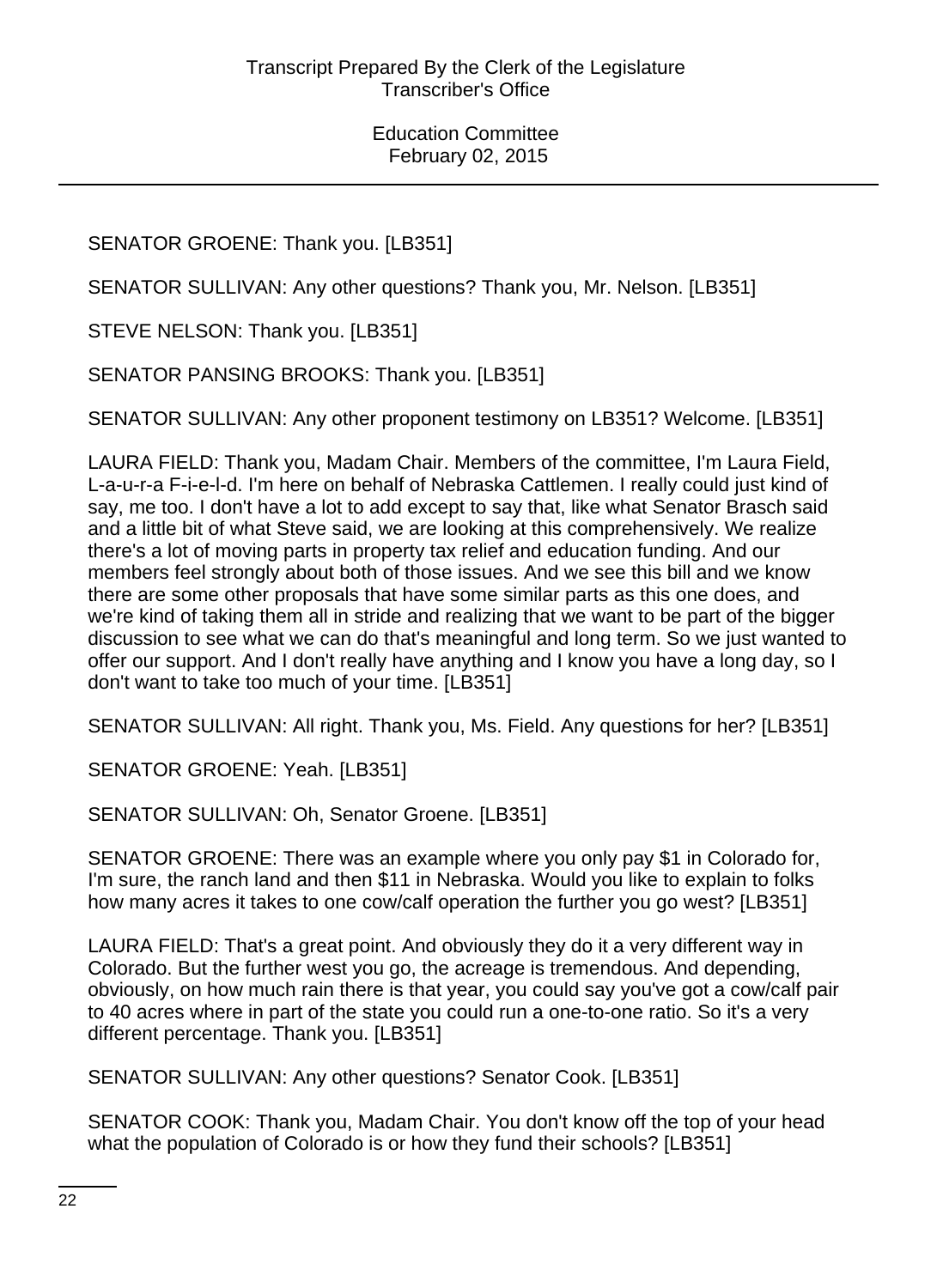LAURA FIELD: Quite a bit larger, yeah, quite a bit larger. [LB351]

SENATOR COOK: My...as I'm thinking, they probably get to export a lot of their taxes, too, with people coming in to ski and hike and etcetera. [LB351]

LAURA FIELD: It is quite a bit different and I actually lived there for quite a few years before here. But, yeah, definitely quite a significant different population. You're right. [LB351]

SENATOR COOK: Thank you. [LB351]

SENATOR SULLIVAN: Thank you, Ms. Field. [LB351]

LAURA FIELD: Thank you. [LB351]

SENATOR SULLIVAN: I wanted to also mention that Senator Morfeld has joined us after his introduction in the other committee, so glad to have you here. Any other proponent testimony? Welcome. [LB351]

JON HABBEN: Good afternoon, Senator Sullivan, members of the committee. I don't have a lot of...to add to the conversation, because you've gotten into... [LB351]

SENATOR SULLIVAN: But you'll introduce yourself first and spell your name... [LB351]

JON HABBEN: Oh, I'm sorry. Jon Habben, J-o-n H-a-b-b-e-n, Nebraska Rural Community Schools Association. You've already gotten into a number of the technical aspects of this tax and that tax. I think the question that I hear most often is, what happened to the three-legged stool? Is it permanently tilted or is it not valid that we talk about one-third from sales, one-third from property, and one-third from income? Has that philosophy changed? Should it be permanently tilted? Should it be returned to one-third, one-third, and one-third? And I think that's part of this discussion with this and several other bills, is in the discussion of technicalities, stepping back to the broader picture of, so how much should come from this or any other particular support in terms of statewide education and in terms of a local district's education? Now, having been a school superintendent for many years, I can tell you that the color of the dollar that comes in is pretty much the same. And on the one hand one could say, well, as a school district, why would you care? I think part of it comes from your district's clientele. I think part of it comes from the makeup of your boards of education. I think part of it comes from who you serve. And that's not just in the rural community school I was in. That's in the largest districts of the state as well. That should go without saying. So we come at this, maybe, from some different ideas about, what's the fair balance in this? But I guess from our perspective, this is kind of a discussion going back a number of years. It's a discussion that goes back to when income tax receipts began to go up and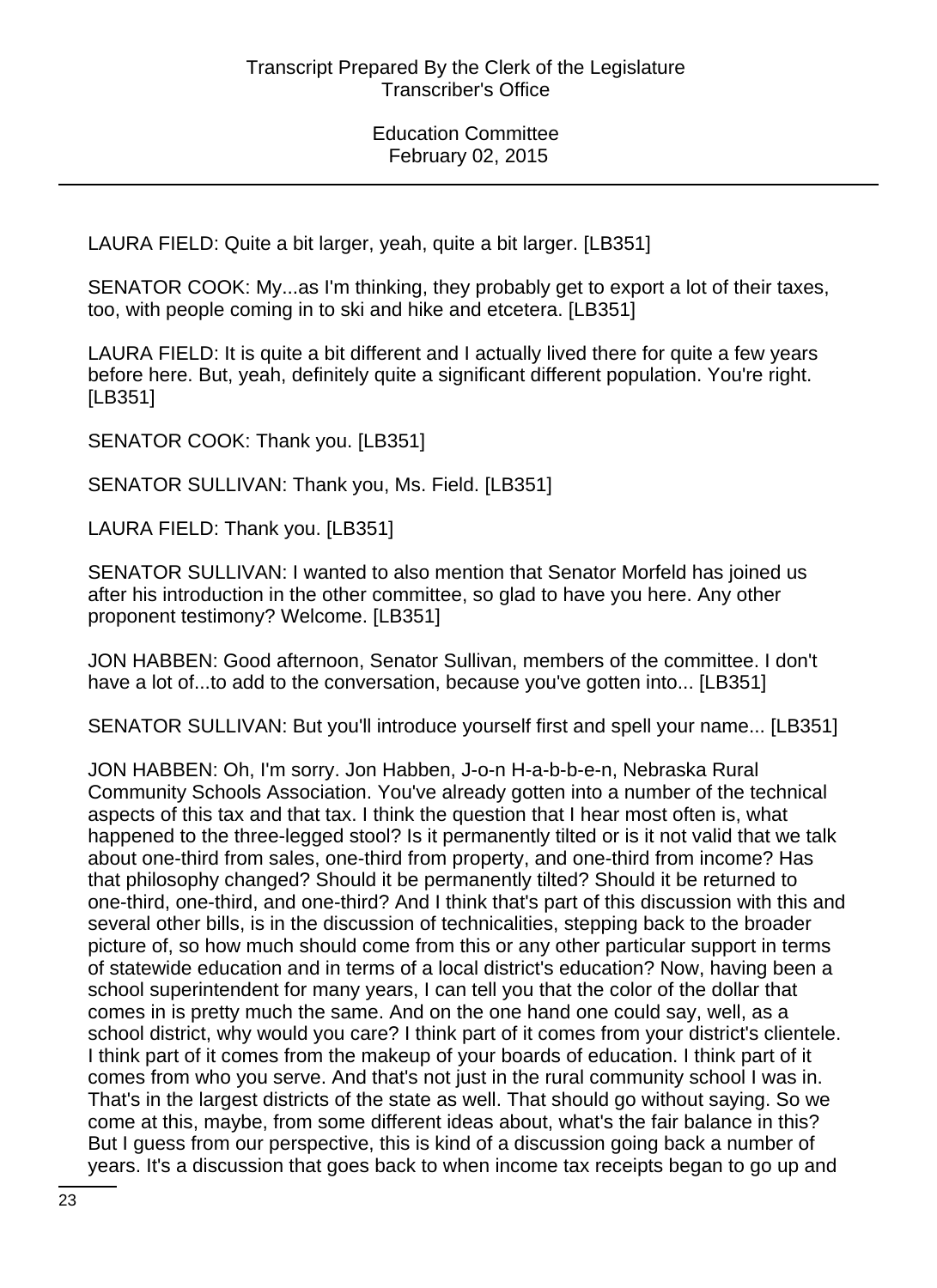Education Committee February 02, 2015

there was a change that, well, we don't want to pass...we don't want a pot that collects that much money to distribute. So we reduced that a little bit. And then we reduce it a little bit. And we try to figure out what the appropriate balance is for that particular part of the revenue pie. Well, we probably want to do that with all of them. And the biggest thing that I notice, the biggest thing that I hear is, hmm, what happened to your taxes? I don't hear about levy. Everybody knows that in rural, most of the district's levies have gone down. Everybody knows that. That's no revelation. Values have gone up. Levies have come down. Now, if the values had gone way up and the levies had gone way up, we'd all be wondering, holy cow, what's going on here? But that's not what's happening. The budgets are restrained. The budgets are subject to the spending lids. So that's really less the issue. It's more a matter of, how do we reflect the proper funding both in its total amount that gets distributed for all TEEOSA and in its distribution which goes to different school districts? And the income tax rebate discussion is a part of that discussion. And I really hope that it continues to be a part of the discussion, because I think it has more to offer than what it has been offering lately in the last several years. And it may be something that helps balance that stool if we want the stool balanced. And I guess maybe that really does become the big question, because since '08/'09, if you were to draw a line straight across and in the vertical columns put the amount of TEEOSA paid into rural Nebraska, small B, C, and D schools, that void is nearly \$295 million. And that's no growth. That is just filling the void. So what has happened to those places, those rural districts? They didn't just see the state aid go away and then say, oh, we're good, we left it flat, not a problem. Even with their levies coming down, they were raising taxes to make up for that loss. And whether it's filling a reserve that had been depleted earlier, whether it was restarting a program that had been depleted earlier, those are the local decisions that they were making. But I do hope income tax rebate, along with several other things, becomes a part of that broader discussion. I think it's really important. Thank you. [LB351]

SENATOR SULLIVAN: Thank you, Mr. Habben. Senator Morfeld. [LB351]

SENATOR MORFELD: Sir, one of the things that I'm trying to grapple with and wrap my head around...and I guess, you know, you were talking about some of the biggest things that you hear. I mean, the biggest thing that I hear from folks is, they all want us to shift around the different taxes and somebody get their aid restored and have somebody else get some taken away from them. That's what I'm hearing and...but yet, nobody wants to raise taxes. I mean, that's off the table. I mean, so I'm assuming if we shift some of the state aid over to more rural schools, and then to make up for that funding that we lose because in LPS, the district I represent, we have 1,000 more students each year coming in than the last year...so we have to provide funding for those kids one way or another. And in my district, a lot of them are apartments, renters. It's not a lot of new property tax base that's being created. So I guess my question is, is your organization going to come out in support of an income tax increase to make up for this aid that we shift if we have to do that? [LB351]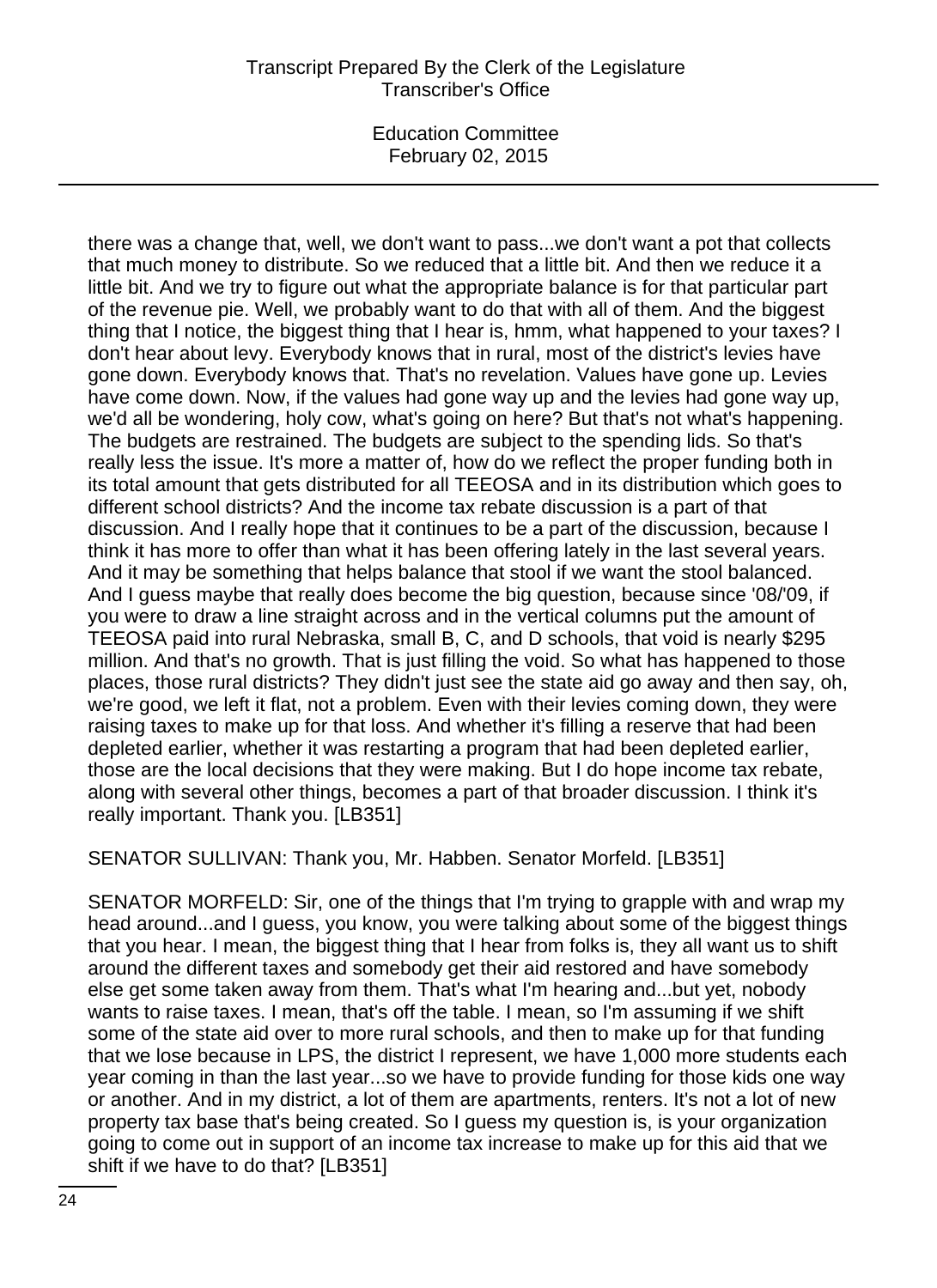JON HABBEN: Well, a couple of things: First of all, from a rural perspective, the shift has been occurring dramatically. That \$300 million or that \$295 million that I talked about, that's been added to the property tax. So as far as those folks paying extra taxes, they saw the shift coming back to them. It may have been in a property tax rather than in an income tax or in a sales tax. But they watched their taxes skyrocket in some of the places. So they see that shift as already occurring back. [LB351]

SENATOR MORFELD: But you did note that they're also lowering the levies as the property values went up as well. [LB351]

JON HABBEN: Well, sure, they're lowering the levies. That's a math calculation. [LB351]

SENATOR MORFELD: But you're...but they're seeing less state aid. [LB351]

JON HABBEN: Yes. [LB351]

SENATOR MORFELD: That...so they're lowering the levies as the property values are going up. They're seeing less state aid. [LB351]

JON HABBEN: Correct. [LB351]

SENATOR MORFELD: My issue is that my district is gaining 1,000 students every year. And so what are we supposed to do when our levy is maxed out at \$1.05? [LB351]

JON HABBEN: I think that group of schools, by the way, and there are a number of rural schools that have...that are between that \$1.00 and \$1.05, you know, a little bit of...and bang, they slap up against it pretty fast. [LB351]

SENATOR MORFELD: Yeah. [LB351]

JON HABBEN: I think all of those schools need to be...need to have attention paid to their circumstance. I don't think it's just an issue with LPS. [LB351]

SENATOR MORFELD: Certainly. [LB351]

JON HABBEN: But in TEEOSA, if I'm not mistaken, there's a student growth formula or a student growth component. [LB351]

SENATOR MORFELD: There is. [LB351]

JON HABBEN: I guess I'm assuming that that student growth component has a function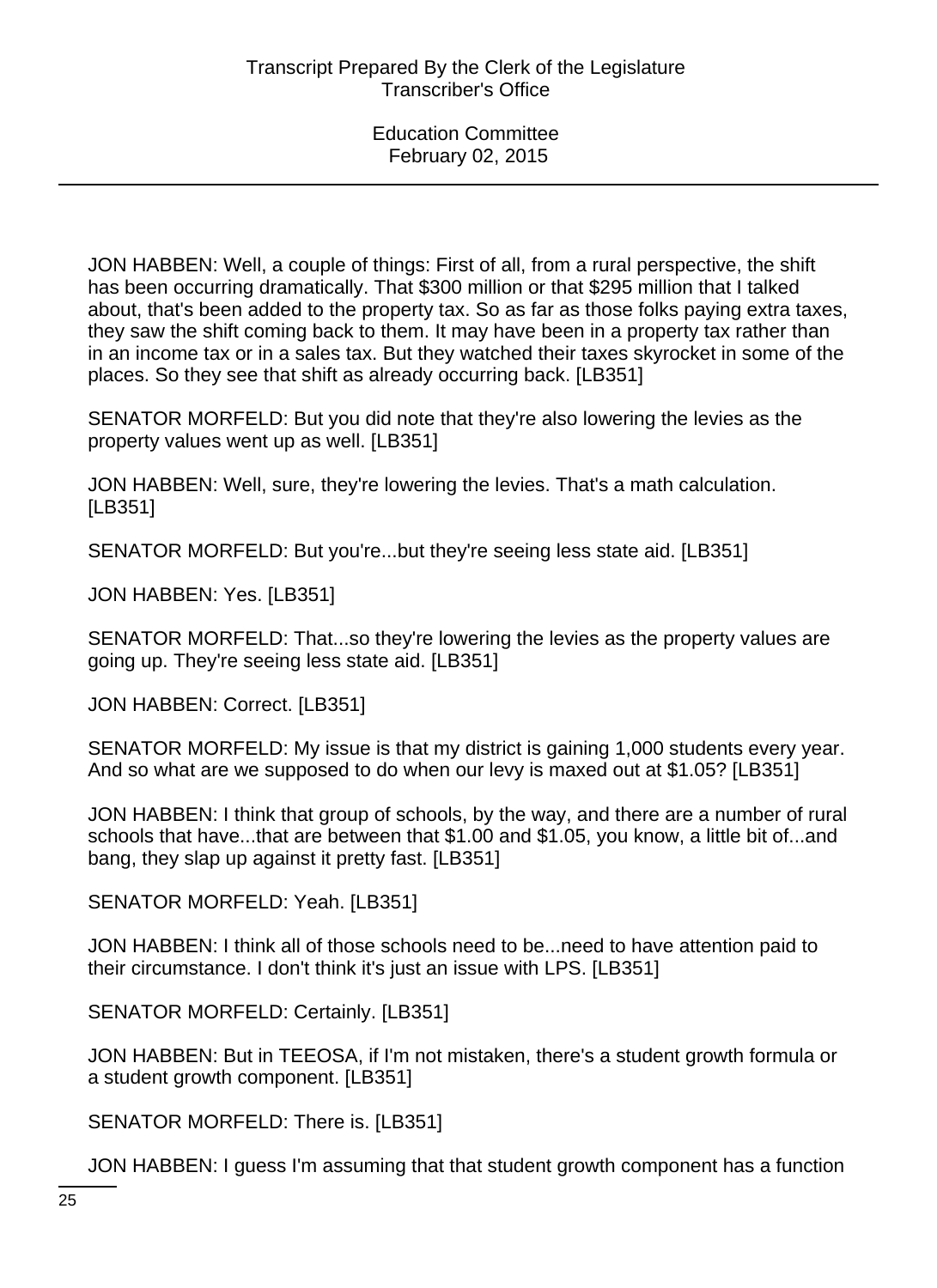and that it translates into something that was supposed to help in the circumstances of student growth. So I guess from where I'm at, TEEOSA already has a piece in there to deal with your question. But now the question of moving taxes, the question of shifting... [LB351]

SENATOR MORFELD: Um-hum. [LB351]

JON HABBEN: I'm...it's real easy to paint things as a shift, because what people want to do is they want to see this increase in taxes, especially in ag land, but they want to see this increase in taxes as if it's, well, they just grew. And they're making more money, and so the discussion is over. That's not any kind of a shift. They just grew. Well, you can paint it that simply, or you can recognize that in that district that, say, lost \$3 million and is down to nothing and maybe they only had a \$12 million budget, their taxes have certainly, significantly, repeatedly increased during that period of time from '08/'09. They see that as, it's more weight, more responsibility has shifted onto them. The question that I'm asking is--and I think this may be where you're headed--is our three-legged stool in balance to deal with whether it's LPS or whether it's Superior or whether it's Bayard? Those are the kind of questions we're asking, is are we figuring this out in a reasonable way or have we started to set a burden that is becoming so significant in one sector that we've lost our balance? [LB351]

SENATOR MORFELD: And you are getting to what I'm saying, actually, sir. But what I'm saying in response is, in order to balance out that three-legged stool and to make up for the resources that some of these fast-growing urban districts are experiencing, we would have to increase taxes to make it work. And what I hear is that a lot of these organizations--maybe yours included, let me know if I'm wrong--want us to shift over some of this equalization aid to your district but are not willing to support us for increasing the resources needed to make up for those resources that we shift... [LB351]

JON HABBEN: I don't know that that's the case. [LB351]

SENATOR MORFELD: ...through an income tax increase or whatever the case may be. [LB351]

JON HABBEN: Yeah, I don't know that that's the case. I think... [LB351]

SENATOR MORFELD: Okay, so you guys would be in support of an increase? [LB351]

JON HABBEN: I...no, I think the focus that we're talking about has much more to do with ag land and rural property tax than anything else. You're asking me if we would simply go on record as saying, well, sure, we'll be happy to pay extra income tax without any concern to how much or why or whatever. I don't think we can say that any more than you can say the same thing about property or sales tax. [LB351]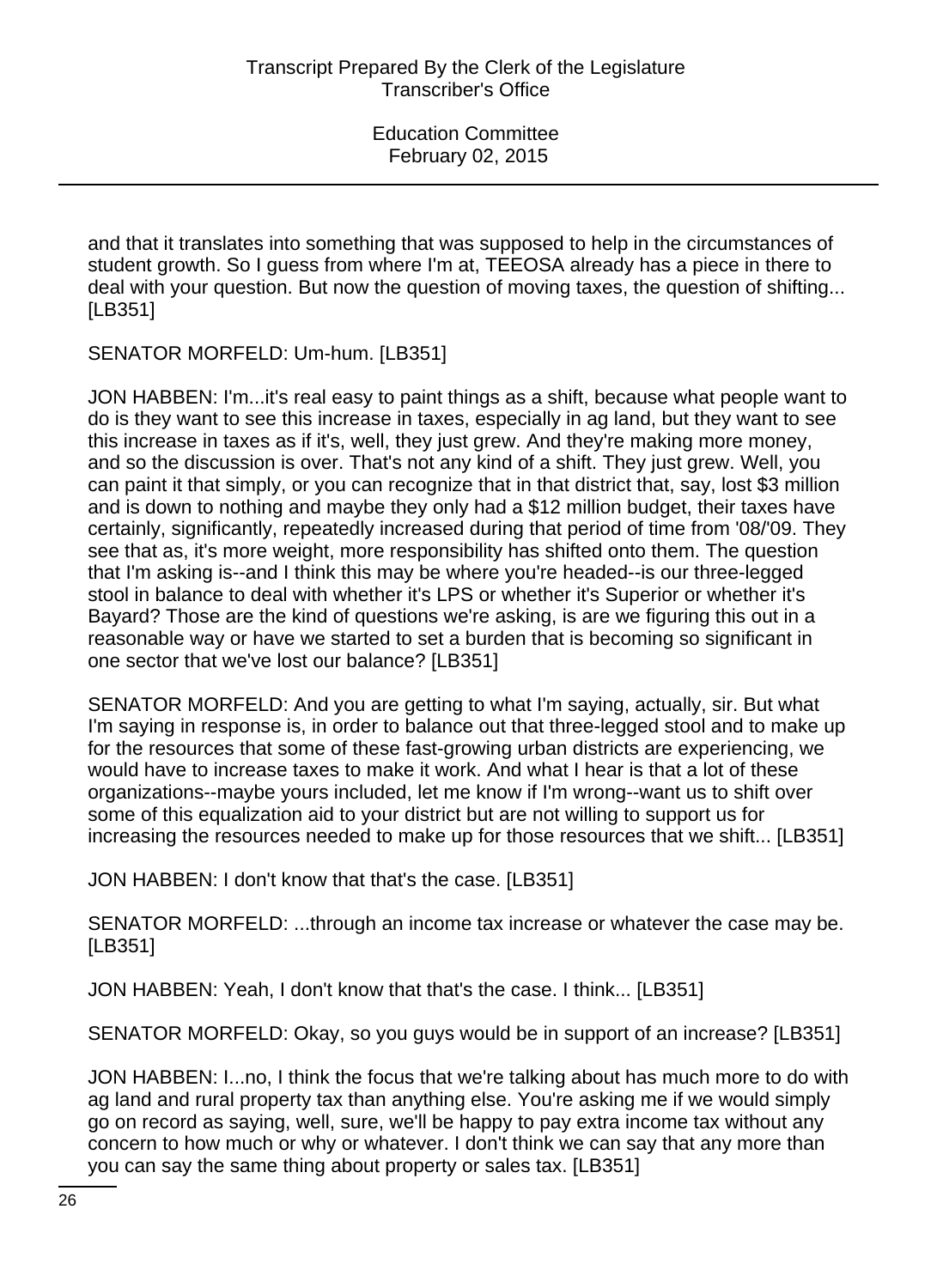SENATOR MORFELD: Certainly. But you're asking us to shift resources that are currently...if we're just looking at all things remaining equal, you're asking us to shift resources to some of these school districts. I'm not saying that's fair or unfair. I'm just looking at the pot of money that we have. [LB351]

JON HABBEN: Yeah, and I think that's a good question, the fair or unfair. I think that's a good question, because we're struggling with that a lot as to what's fair to your district or what's fair to your district or what's fair...we're...I mean, we really are. I think everybody has to admit this fairness issue has us arguing with each other a lot about not only the fairness of what goes in but the fairness of the distribution. [LB351]

SENATOR MORFELD: Certainly. And I'll end it with a statement. This isn't a question. I think that we're dealing with the fairness of it. The difference is that under our current tax system, the districts you represent have the ability to increase their levies and have more resources. [LB351]

JON HABBEN: That's true. [LB351]

SENATOR MORFELD: Our ability to raise those resources to make up for any shift in funding, however you want to look at it, is much more limited than yours. And that's what we're facing. I'm not saying that's right or wrong, but that's the reality we're facing. And that's a statement, not a question. [LB351]

JON HABBEN: Senator Morfeld, I would just say that a few years ago, when we were struggling on that end in rural, folks would look at us and say, why don't you just have an override vote? [LB351]

SENATOR MORFELD: Fair enough. Thank you, sir. [LB351]

SENATOR SULLIVAN: Senator Groene. [LB351]

SENATOR GROENE: Would it be fair...thank you, Chairman Sullivan. Would it be fair that, because it's all going to get asked...Kate...Senator Sullivan's, my bill, Senator Brasch's bill...none...they all have a pretty hefty fiscal note. Nobody is asking about shifting anything. What those bills are asking is if you, in Lincoln, are going to get your share of your income tax allotment, we should get it too in the rural areas, because we pay income taxes too. We're talking about adding more state aid...more money to the state aid formula. Just give us some of our income taxes back. Also, could it be said by those of us in rural areas, say--everybody is bragging about this huge reserves--that we funded it, because we haven't gotten our state aid to education, because our property taxes are paying for our schools. And that big pot of money sitting there might be a big chunk of stuff that we in rural Nebraska funded. Could it be looked at that way? [LB351]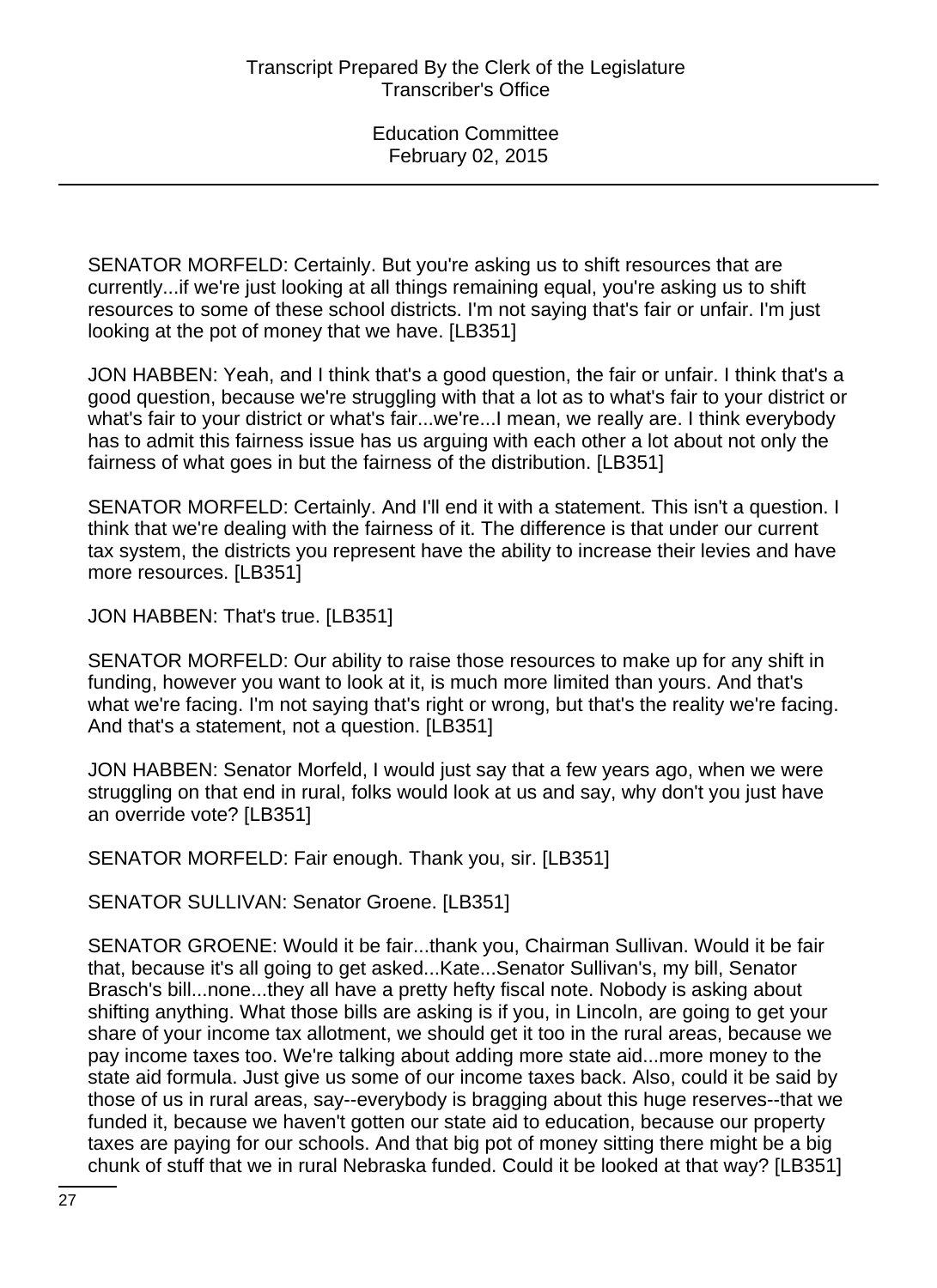JON HABBEN: That's a question I'm not prepared to answer, Senator. [LB351]

SENATOR GROENE: Well, I will. [LB351]

JON HABBEN: I think you went beyond me with that. (Laughter) [LB351]

SENATOR SULLIVAN: Any other questions for Mr. Habben? [LB351]

SENATOR PANSING BROOKS: I sort of do. You know, I think I'm just interested in the take on...the take in the bigger cities is that income taxes just aren't being paid mostly by...that's there's a lot of ways to cover income taxes out in western Nebraska. And so could you...that there's...income taxes, there's a lot of exemptions, every home...that's what I'm hearing. So could you speak to that for me and why that's...if that is or isn't true? You're looking quizzical, so... [LB351]

JON HABBEN: Yeah, I am. [LB351]

SENATOR PANSING BROOKS: ...I'm telling you that the view is that most farmers are able to shelter a huge portion of their income because they live on the land that they farm, so their business is their home, so every car, every single thing that's there is able to be written off. So that's the feel. So could you speak to that a little bit? I'm not saying yes or no whether or not I believe that, but if we don't bring it up, it's a like a gorilla sitting in the corner. [LB351]

JON HABBEN: Yeah, but my assumption to that is that whatever my dad as a retail businessman on small town main street could do as far as mitigating his income relative to paying income tax, he had those tools at his disposal that the state Legislature put in place. I'm assuming the same thing is...occurs in Nebraska with farmers. I don't have any reason...and I don't know that any of them are not legitimate. I don't know that any of them are unfair. [LB351]

SENATOR PANSING BROOKS: I'm not saying that they are not legitimate at all. [LB351]

JON HABBEN: I don't have a sense of your question. You know, that may be more for the accountant that fills out those tax returns than me. [LB351]

SENATOR PANSING BROOKS: And that's who I've heard from, that the farmers are not paying a lot of income tax, so they're... [LB351]

JON HABBEN: Yeah, I can't really speak to that. [LB351]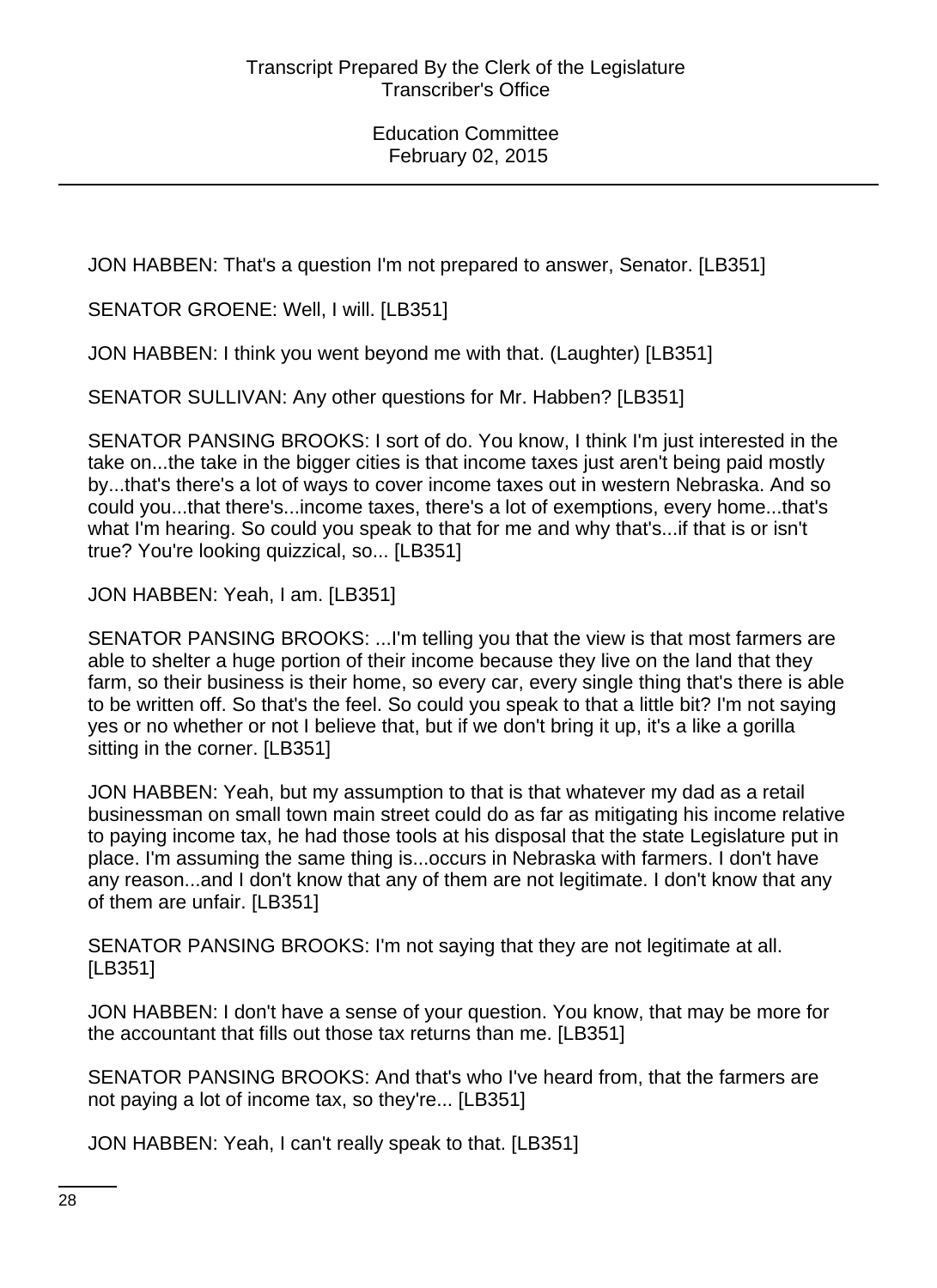SENATOR PANSING BROOKS: I'm surprised that you can't, really. [LB351]

JON HABBEN: Well, quite honestly, having never been a farmer... [LB351]

SENATOR PANSING BROOKS: Oh, but you represent rural... [LB351]

JON HABBEN: I represent rural community schools. [LB351]

SENATOR PANSING BROOKS: Oh, okay. Excuse me, sorry. [LB351]

JON HABBEN: Yeah. Yeah. [LB351]

SENATOR PANSING BROOKS: I thought it was rural community. I didn't get the school part. [LB351]

SENATOR SULLIVAN: Senator Groene. [LB351]

SENATOR GROENE: Jon, another statement as a question, but to Senator Pansing Brooks, the Department of Revenue figures out how much each district paid in income taxes, is that correct, as a school administrator? [LB351]

JON HABBEN: Um-hum. [LB351]

SENATOR GROENE: It would be 20 percent of what they paid, not what they should have paid by some accountant in Lincoln, right? So if you cheat on your taxes and you don't pay all your taxes, the school district only gets 20 percent of what you actually paid. Is that not correct in the formula? It's not what you should have paid. It's what you paid is what the state of Nebraska calculates the formula on. [LB351]

JON HABBEN: If I understand you, yes. [LB351]

SENATOR GROENE: So what any theories or beliefs that they don't pay enough is moot. It's what you actually pay is what the state aid formula would do or does. [LB351]

JON HABBEN: Yeah, well, I have to admit in the level of the tax discussion that you're bringing questions... [LB351]

SENATOR GROENE: Formula preceded your... [LB351]

JON HABBEN: ...that's probably not something that I should testify to. [LB351]

SENATOR GROENE: Your time as a superintended of school preceded the formula? [LB351]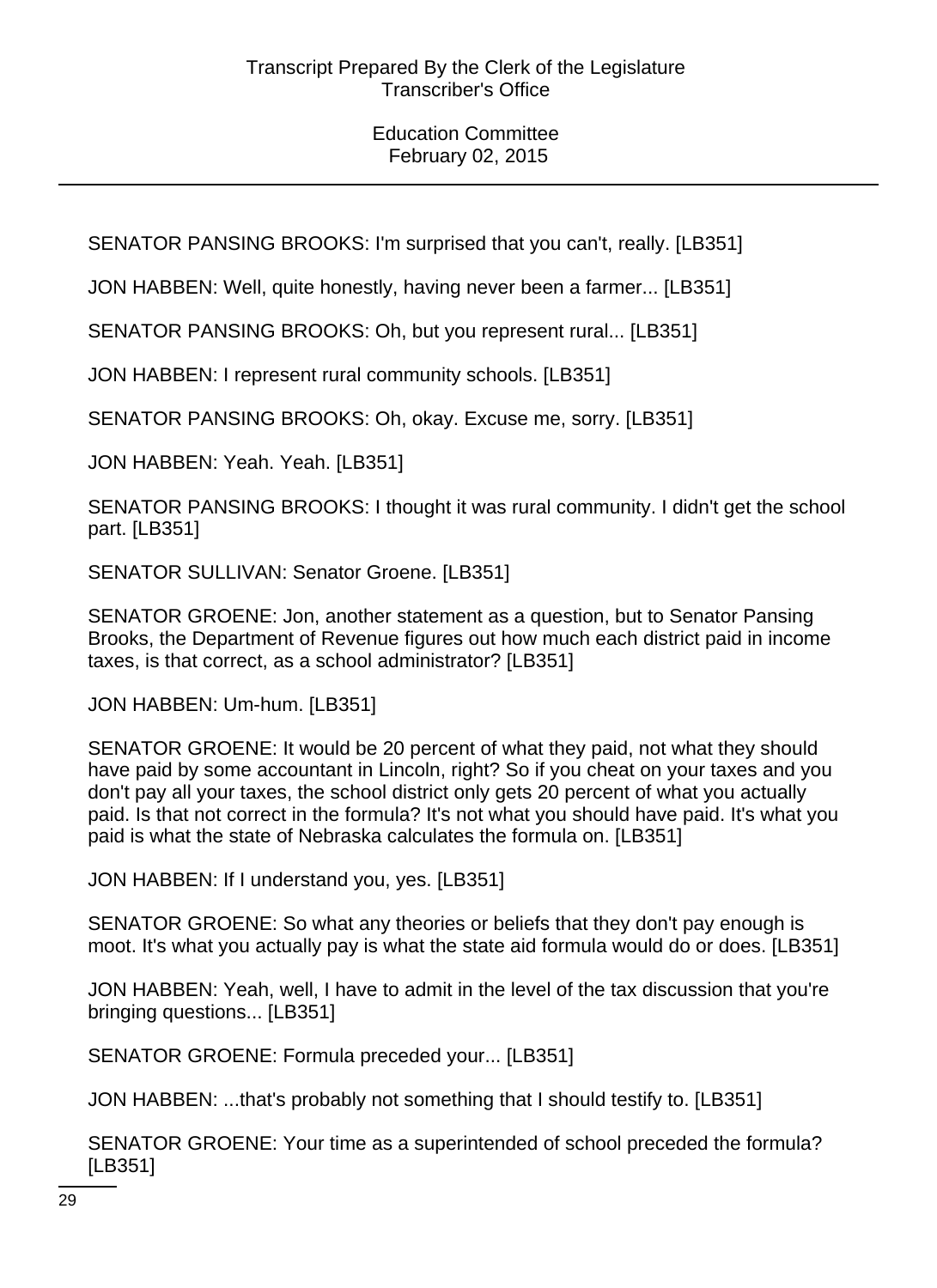JON HABBEN: I started as a superintendent three years after LB1059 was passed. So it was passed in 1990, I believe, and I started in '93. But anyway, the relative merits of the three-legged stool... [LB351]

SENATOR PANSING BROOKS: Good idea. I'm sorry, I just thought it was the...that you were with the rural community association not Rural Community Schools Association. [LB351]

JON HABBEN: Oh, no, that's okay. [LB351]

SENATOR PANSING BROOKS: So I wouldn't have asked you those. Thank you. [LB351]

JON HABBEN: (Laugh) Okay. [LB351]

SENATOR PANSING BROOKS: Thank you for your testimony. [LB351]

SENATOR SULLIVAN: Thank you, Mr. Habben. Thank you. [LB351]

JON HABBEN: You're welcome. [LB351]

SENATOR SULLIVAN: (Exhibit 2) Any other proponent testimony? We'd like to read into the record that Larry Mussack from the Nebraska Corn Growers has also submitted a letter of support for LB351. Now those wishing to speak in opposition to LB351? Welcome. [LB351]

ROGER BREED: (Exhibit 3) Good afternoon. I'm Roger Breed, R-o-g-e-r B-r-e-e-d. I'm representing the Greater Nebraska Schools Association, an association of 24 equalized school districts serving approximately 200,000 of the 300,000 Nebraska public school-aged children. I'm not going to go into the finances of LB351. I just want to deal with one aspect in that it proposes to eliminate the minimum levy adjustment which is now 95 cents. The minimum levy adjustment reflects one of the original and ongoing intents of the TEEOSA formula which is to create a funding system that sets clear expectations for local investment in education that would be equitable across the state. There are more than 100 districts that are levying at \$0.80 or below at this time. This is 15 cents below the minimum levy. Of those 100 districts, 50 have levies more than 30 cents below the minimum. All of these districts have sufficient local resources when combined with the state resources they receive in the form of special education receipts and net option funding to meet their student needs even with the loss of allocated income tax. In looking at the pattern of the application of the minimum levy adjustment on both equalized and nonequalized school districts, the process appears to be working as intended. For districts that have adequate state and local resources to meet their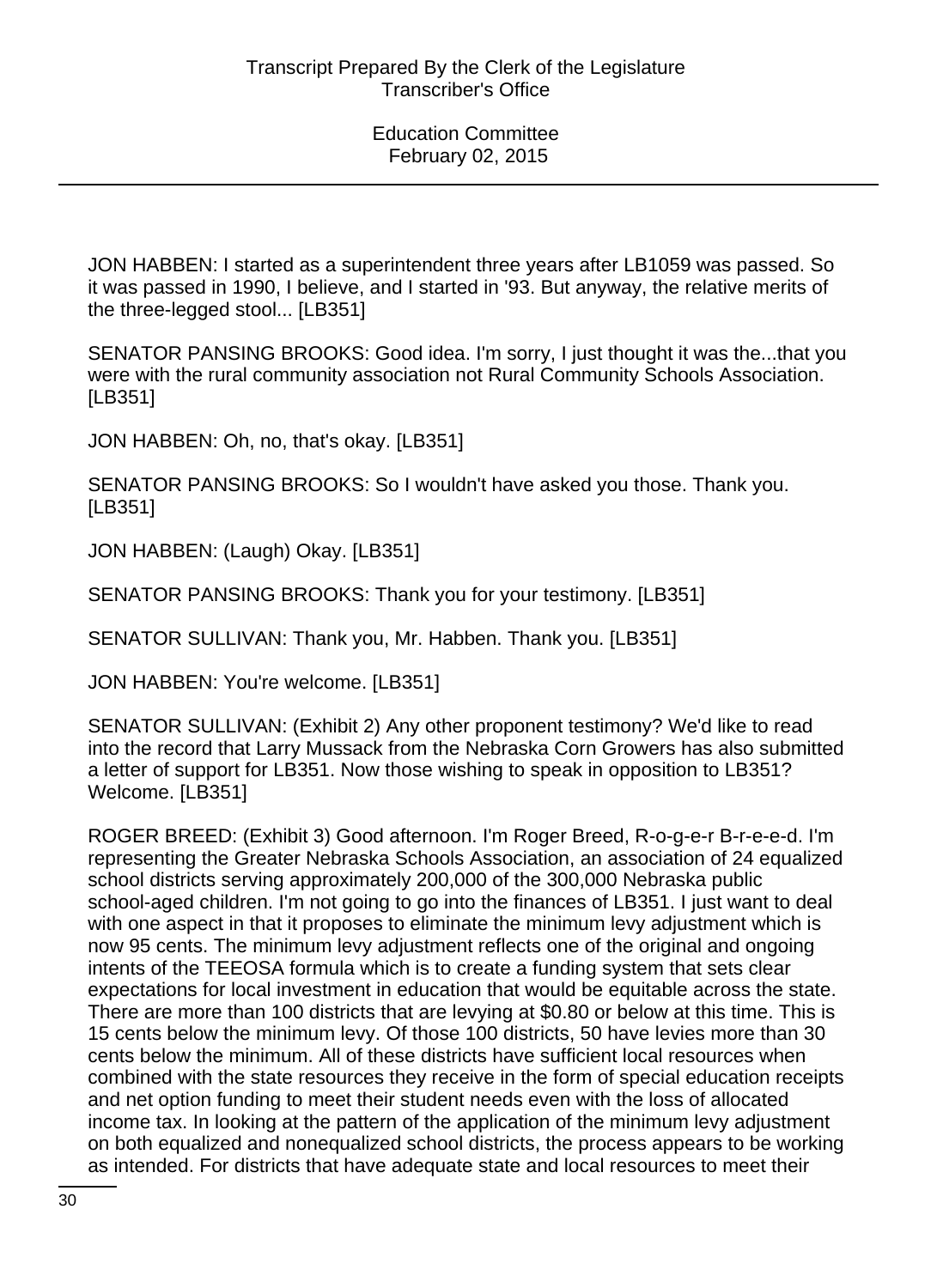needs, there is a penalty, but not so severe that they cannot meet their local needs, nor are they forced to keep their levies artificially high. Since the application of the minimum levy appears to be...continued to meet the original intent of TEEOSA, we as GNSA oppose LB351 in its proposal to eliminate the minimum levy adjustment. And I'll stop there and respond to any questions that you might have. [LB351]

SENATOR SULLIVAN: Thank you, Dr. Breed. Any questions for him? Senator Kolowski. [LB351]

SENATOR KOLOWSKI: Thank you, Madam Chair. Dr. Breed, what is the average levy of the 24 districts you represent in your... [LB351]

ROGER BREED: It's \$1.05. [LB351]

SENATOR KOLOWSKI: Pardon me, sir? [LB351]

ROGER BREED: Just under \$1.05. [LB351]

SENATOR KOLOWSKI: Under \$1.05. Thank you. And some go up as high as what? [LB351]

ROGER BREED: That's just for the general fund operating. Most of those districts also have bond levies that go up to 24 and 25 cents beyond the \$1.05. [LB351]

SENATOR KOLOWSKI: Thank you. Thank you very much. [LB351]

SENATOR SULLIVAN: Senator Groene. [LB351]

SENATOR GROENE: You said you had 200,000 of the students out of the 300,000 in your 24 districts? [LB351]

ROGER BREED: Representing the GNSA, yes, sir. [LB351]

SENATOR GROENE: Of the \$862,335,000 of equalized aid, what...how much of that do your 24 districts get? [LB351]

ROGER BREED: I couldn't tell you exactly the amount. But I will say this: that at this point, the equalized state aid flows to 86 percent of the students across the state. [LB351]

SENATOR GROENE: So 14 percent of the students get none? [LB351]

ROGER BREED: They get no equalization aid. [LB351]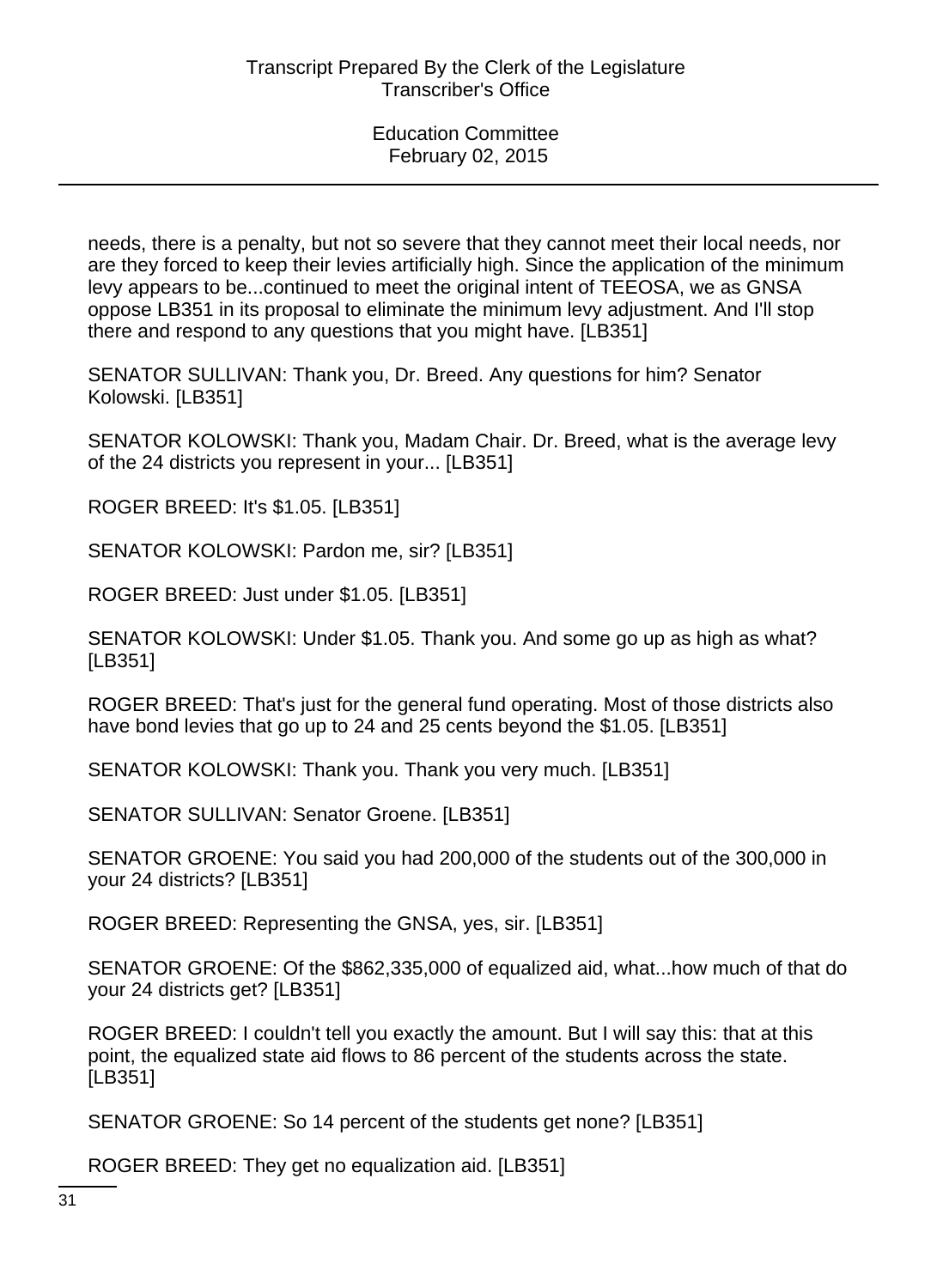SENATOR GROENE: Okay. [LB351]

ROGER BREED: They still get other sources. [LB351]

SENATOR SULLIVAN: Any other questions? Senator Pansing Brooks. [LB351]

SENATOR PANSING BROOKS: I'm just interested in what other kinds of sources, please, Dr. Breed. Thank you. [LB351]

ROGER BREED: They get special education funding. They get allocated income tax rebate. They get net option funding, which are three sources that are available to all school districts regardless of resources. [LB351]

SENATOR SULLIVAN: Thank you for your testimony. [LB351]

ROGER BREED: Okay. Thank you. [LB351]

SENATOR SULLIVAN: Any other testimony in opposition to LB351? Anyone wishing to speak in a neutral capacity? Senator Brasch, for closing. [LB351]

SENATOR BRASCH: I'd like to thank everyone who testified here today and the committee. But I also wanted to elaborate on a few points that were made earlier. And it takes me back a little bit in time when Senator Pansing Brooks talked about a business decision, about a renter versus this or that. And just to put things a little bit in perspective, when you think about a farmer or a rancher...I've been married to a farmer now for over 21 years. Before that, I was from Lincoln. I went to Lincoln High just like the Speaker did, and I didn't understand farming. But what I did know is when I went before my then-to-be mother-in-law, she pulled out this green ledger sheet...so you want to marry my son, eh? Well look at here. Seed costs this much. This costs that much. Fertilizer costs this much. She went through this whole...and he owes \$20,000 to the bank, and blah, blah, blah. And he makes no money. And I said, oh, Mrs. Brasch, I'm so sorry. We can live in Lincoln. I make good money, and I'm sure I can find him a job too and he'd make good money. I have a new custom-built home and so on and so forth. And at that point there was the loudest noise you could ever imagine. And it was imagined. It was five generations of Brasch's turning over in their graves. He is the son of a farmer of the son of a farmer of the son of a farmer. And it goes back. This is a lifestyle. This is a commitment. And in those 21 years, we have sent cattle out our gate with a \$100 bill taped on their forehead. Goodbye. I saw \$60,000 go out. You know, we...you see a lot. It's not just about a business decision. It is about a commitment and individuals who are willing to go out in minus 2 degrees to do their chores. And it's more than that. And we are fair people. Farmers love education. We love our kids and grandkids like no other exactly the way people from the city, which I started out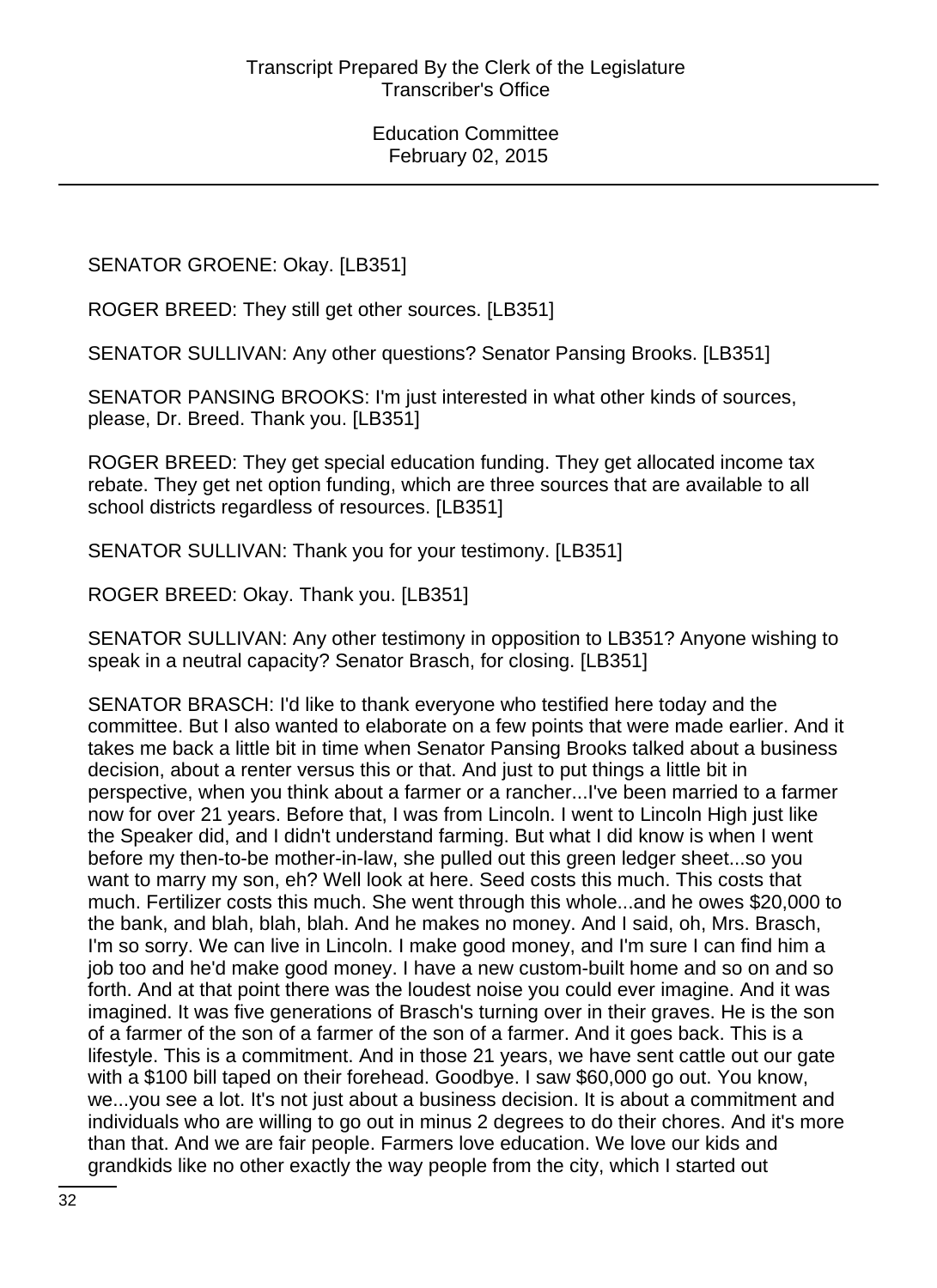Education Committee February 02, 2015

being...we are also fair people of conscience. And the conscience I'm talking about is...today is disproportionate taxing in ag land. That's an occupation. A person may have a lot of land. But I drive by places. I see a lot of house. Some people are like a castle. I don't know how much money they make. I'm not jealous. I'm not angry. I just want taxes to be fair. And farmers, when you talk about the income, we answer to the IRS as well. And the income that we have goes right back into operations. The other day, I had to do banking remote. And I look online and I'm thinking, oh, great, I can pay this one bill here for this or that and called my husband and I said, I moved over \$2,000, so, you know that's...and said, what? That's my entire combine payment, what did you do? We have no money. I mean, the money that we put...it goes back. So we can help the economy. We put it right back in there. And the income that we don't put right back in there, we pay taxes on. We pay plenty of taxes. So have your accountants call me or whoever thinks that farmers don't pay taxes. It's disproportionate when you look at the same school district and it changes. And we do want to work with the Lincoln schools and the Omaha schools and all of...that we need but basically that...income taxes are paid here. And they will be putting more into the income tax base for education. Right now, most of the schools are only getting 2 percent of that income tax fund. So when it's 20 percent, it will be 20 percent of the income that is from Lincoln, Nebraska, or Omaha, Nebraska, or those over 1,000-population greater Nebraska schools that run along I-80 for the most part. We want to do what's right and what's fair. And I'm not saying what I've presented to you is anything I can take credit for. It is some of the greatest minds in Nebraska legislative history like Senator Warner and the list goes on. Again, the study is very interesting to read and this is a complicated issue of many, many moving parts. And this is one piece to the solution where I believe that we can bring our farmers and our nonfarmers together be it by marriage (laugh) or by a commitment to educating our kids in an equitable way. So...and I know the goodwill is here, and I know fairness...and no one wants to have one particular occupation be penalized by sharing a greater tax burden than their good neighbor would. That's what brings us apart. And if it wasn't for the late Mrs. Brasch setting me straight on, no, you're not moving my son to Lincoln (laugh), that farming has a huge greater purpose in our state moving towards the future. You know, without farming, you know, Nebraska's ag land, you know, basically...but we have some very wonderful industries that complement that. And that's what our children have done. But we want them to come back to the farm. But there has to be a living on the farm as well. And I don't know if...in general, I want to make sure that, you know, everyone here understands that hopefully we get closer to an equitable solution. We're talking property tax relief. And is it a shift or is it a share? Are we going to share this burden? And with that, I do want to thank you. If there's other questions, I, you know, I'm happy to visit with you. I think you've been on this quite a while now, and I appreciate your attention. [LB351]

SENATOR SULLIVAN: Thank you, Senator Brasch. Thank you again. [LB351]

SENATOR BRASCH: Thank you. [LB351]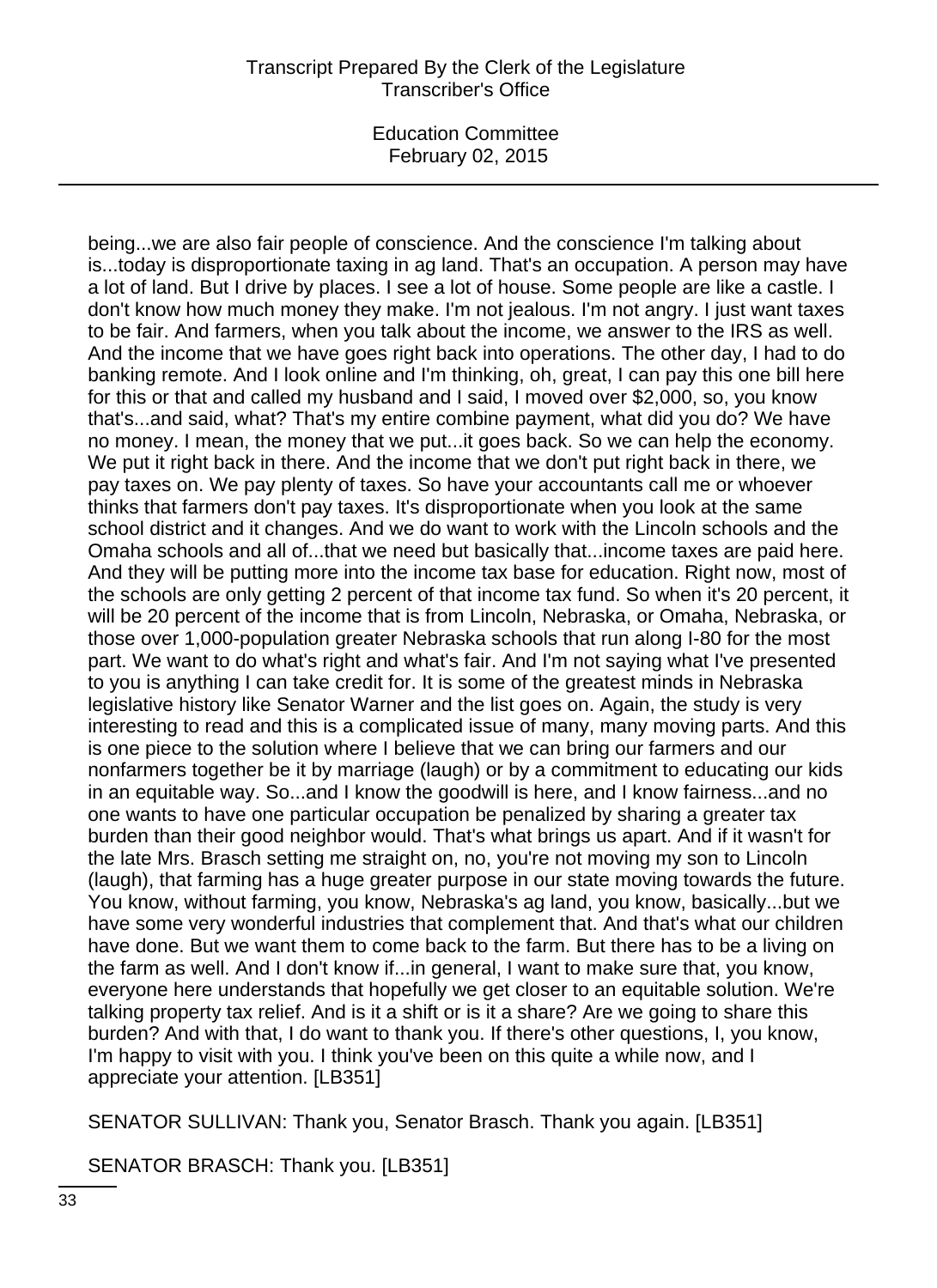SENATOR SULLIVAN: That closes the hearing on LB351. We will now move on to LB590 being introduced by Senator Friesen. Welcome. [LB351]

SENATOR FRIESEN: Welcome. Good afternoon, Senator Sullivan and the rest of the members of the Education Committee. I'm Curt Friesen, F-r-i-e-s-e-n. And I'm representing District 34, and I'm here to introduce LB590. Recognizing the importance of different economic development tools that the Legislature in 1979 gave cities the ability to use TIF, which is tax increment financing, for those projects that would not have been possible without the financial help that this program provides. One of the requirements of using this program is that a hearing must be held. And at such hearing, the governing body may approve a redevelopment plan (a) if it finds that the plan is feasible and in conformity with the general plan for the development of the city as a whole and the plan is in conformity with the legislative declarations and determinations set forth in the community development law; and it finds also that the plan uses funds authorized in Section 18-2147; that the redevelopment project in the plan would not be economically feasible without the use of tax increment financing; and the redevelopment project would not occur in the community redevelopment area without the use of tax increment financing. Recently, some municipalities have stretched the definition and intent of this program. The program was also designed that would not harm state equalization aid for those school districts in which the projects would be located by requiring the TEEOSA formula to use the base value of the property and the redevelopment area versus the actual full value. By using the lower base value, it lowers available resources that are available and thus raises the needs of a school district in the TEEOSA formula and so more and more projects that you have, the higher the equalization dollars the school receives. Though I don't think the purpose of the high number of TIF projects in some cities is to garner more state aid for school districts, it is starting to have a major impact on where TEEOSA dollars are allocated. LB590 would require the TEEOSA formula to use the full value of all property. As you can see from the fiscal note, by using the full value of these projects verses the base value, this would show a \$20.7 million savings in equalization dollars needed in the next fiscal year. It's not my intent to cut state aid to schools but rather to shift the savings toward property tax relief or to some other programs that would spread these dollars to more schools in the state and that would be, maybe, like the different education programs, the special needs programs that schools have. Currently, over 64 percent of the school districts receive no equalization aid under the current TEEOSA formula. I'm still a strong supporter of the TIF program but feel it is being abused more and more by cities and this change may help to slow down this trend. As a farmer, a businessman, and also on a previous...on a city council where we implemented the first TIF project in our small community, I do understand the projects and how they work. And I'm open to any questions. [LB590]

SENATOR SULLIVAN: Thank you, Senator Friesen. Couple thoughts: As you noted,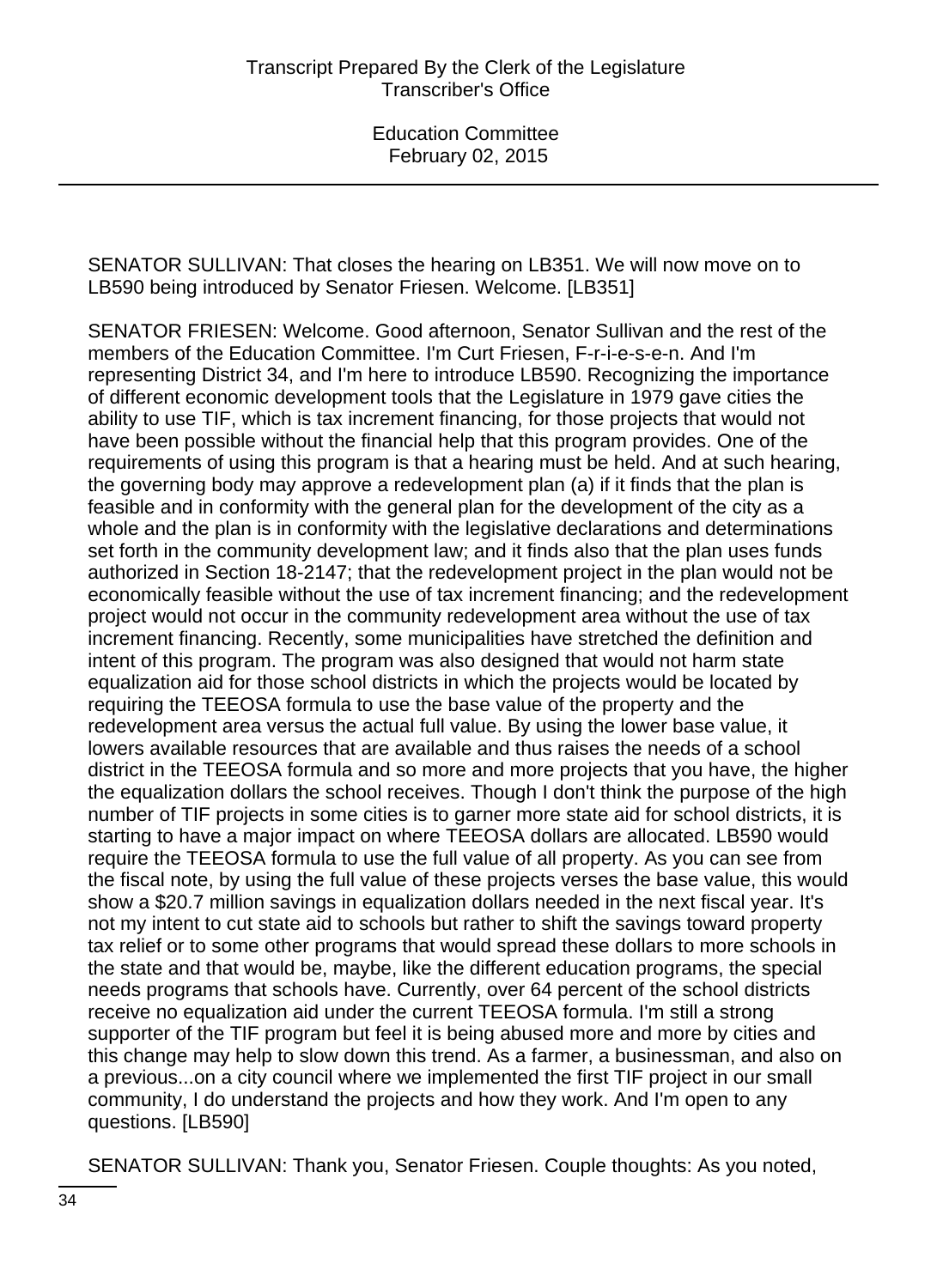there would be a \$20 million decrease in state aid, but your intentions are not necessarily to hurt education. And I think, if I understood you correctly, you were indicating that perhaps then there should be a shift to putting more emphasis on other education-related programs that would go out to all school districts. Is that correct? [LB590]

SENATOR FRIESEN: That's correct. [LB590]

SENATOR SULLIVAN: And if so, what would those be? [LB590]

SENATOR FRIESEN: Well, currently special education receives funding that's totally separate from equalization money. I wouldn't mind seeing it go into those funds. I think there's needs all across the state where maybe it would be distributed a little bit more equitably among school districts. [LB590]

SENATOR SULLIVAN: So you'd prefer to see an increase in state support of some of these other kinds of things? [LB590]

SENATOR FRIESEN: Yes. [LB590]

SENATOR SULLIVAN: Okay. Thank you. Any other questions? Senator Morfeld. [LB590]

SENATOR MORFELD: Senator Friesen, you may know the answer to this, because you were on the city council before and had used TIF. In the city of Lincoln, TIF has been fairly successful in increasing property values. And in fact, my understanding is that the schools still get the base amount of property tax before the project was actually implemented. One of my concerns is that the school district, while there are some steps they could take to stop a TIF project, they're ultimately not in control of the TIF projects. So I think our school board in Lincoln gets along pretty well with our city here from what I understand, but say there was a school board and a city that didn't get along very well, and their missions really did not align in terms of what they want to do with TIF and what they don't want to. Don't you have some concern that a school doesn't have any control over what's TIFed and what's not, but yet it affects their equalization aid? [LB590]

SENATOR FRIESEN: Well, yes, there is a little bit of that concern. But there's a lot of other entities in it with the taxing authority too who are also not held harmless by TIF financing. And we just expect those to move forward without any change in their funding. They just make do. So I don't think that in the long term that this would have a huge impact on any one certain school district. When you look at the \$20 million-some dollars, I mean, it would be spread across numerous school districts. But I do think that by holding them harmless, large swaths of some cities have been declared a redevelopment area where typically we wouldn't see that in most communities. Some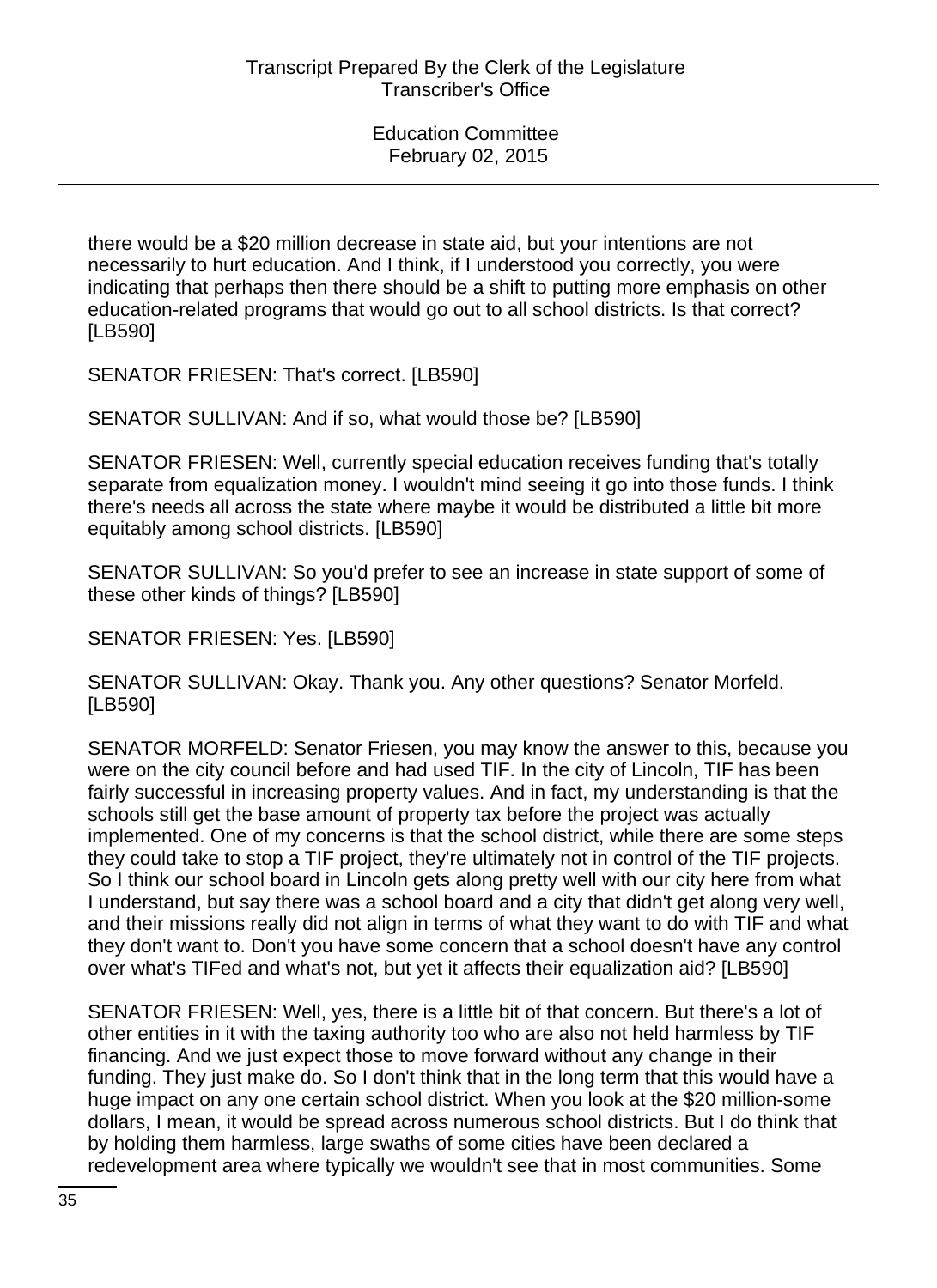communities have been very judicious in how they've chosen to use TIF and they're very precise and to the law. And others I've seen where there have been a move to use it in numerous other places where it doesn't probably meet the intent of the law back when it was written. [LB590]

SENATOR MORFELD: And as a follow-up question, Senator, in a city like Lincoln--and I've seen the numbers and the projections and then also completed projects in the past and the actual results--I think I would make a pretty good argument that TIF in Lincoln has actually decreased the reliance and the need for some equalization aid from the state in the long term. Don't you think that's possible with TIF? [LB590]

SENATOR FRIESEN: You would say it may have done that, but if you wouldn't apply that exemption, it would have been even more so that it would have decreased the need for equalization. You have the resources. When I...when we talked about doing TIF in Henderson on our project, we included our school superintendent. We brought him to the meeting and we discussed why we were doing this project and the need for it. And we always looked at situations where some places were doing it for residential development and there you're bringing in new students and at the same time decreasing the assets of the school district. Ours was more to bring in jobs, so to speak, or from that aspect. And when I've looked at some of the TIF projects, some of them when you get into retail sales and things like that, I don't think the job creation is there as much as you may be increasing the value to the district. But a lot of those projects would have happened regardless. So I'm not seeing, I guess, that if you could honestly say that those projects would not have happened were it not for TIF financing, I would buy into that. But I think some of the projects I've watched, at least, do not meet that criteria. [LB590]

SENATOR MORFELD: Certainly. And Senator, like I said, my only concern is that, number one, the school board doesn't have direct control over what's TIFed and what's not. And then number two, I think in cities that do use TIF responsibly--and, in my opinion, the city of Lincoln--I think this could actually...excuse me, I think TIF could actually decrease the need for state equalization aid in the long term. But I appreciate, you know, what you're trying to do here and I understand in some communities it may not work out that way. [LB590]

SENATOR FRIESEN: I'm not opposed to TIF. I think it's been a fantastic tool. I'm just saying that I think it's been abused. And if I can find a different loophole to close that a little bit, this just maybe puts a little pressure on to use it...those projects that are meant for TIF. [LB590]

SENATOR MORFELD: I understand. Thank you, Senator. [LB590]

SENATOR SULLIVAN: Senator Groene. [LB590]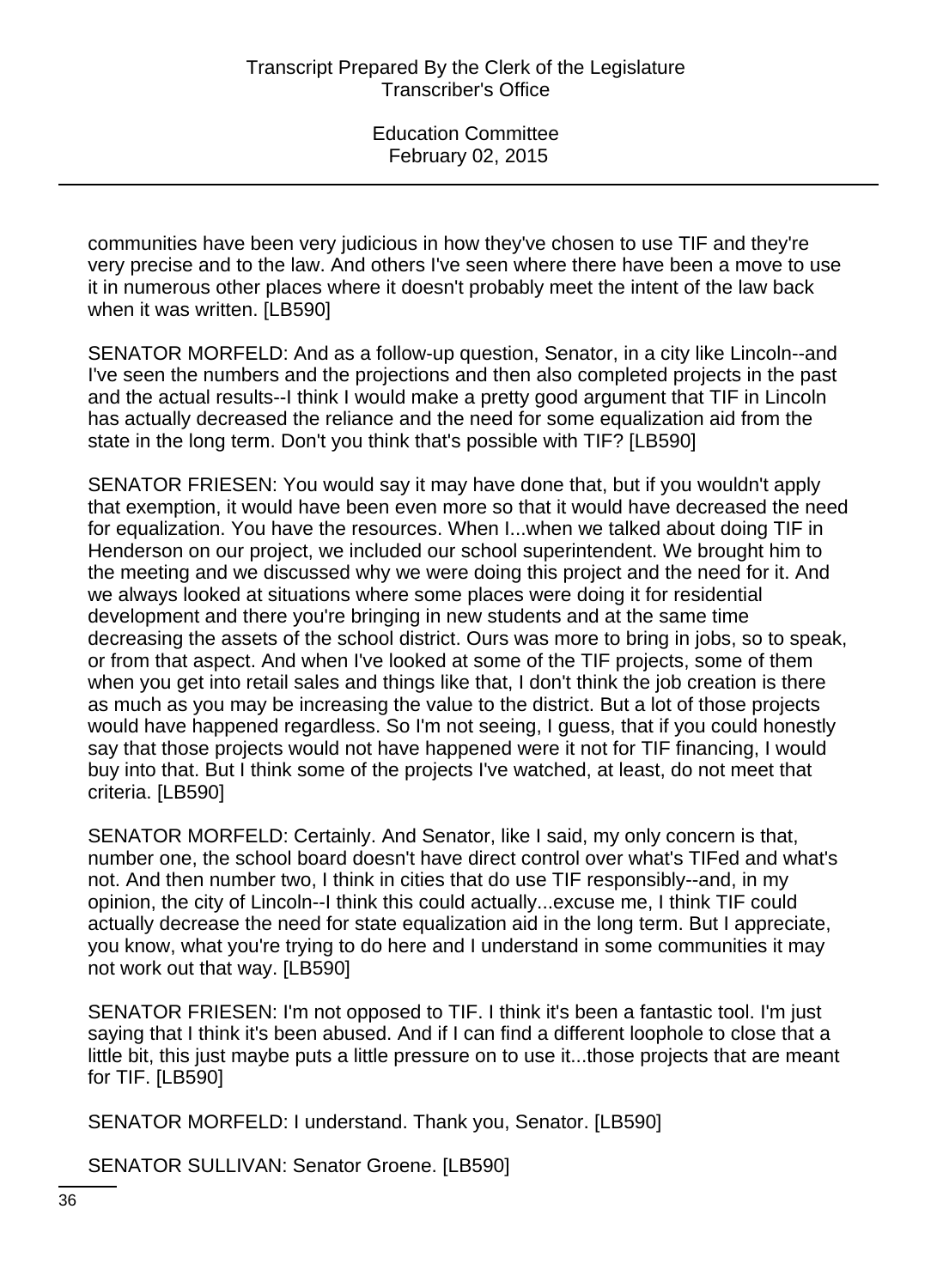SENATOR GROENE: Thank you, Senator Sullivan. The way I understand it is, the school district, if you're equalized, don't lose any money. I mean, the valuation isn't there, but that hole is filled in then by state aid to education because your needs are...your resources are less. So the formula still fits in. But I understand towns like Valentine, we had one in a small town in Madrid where if you're not equalized--I don't know about Henderson, but--you just plain lose the property taxes because the state aid to education does not fill the hole. And then good example is the big apartment complex here in Lincoln. Those folks will be living there 15 years in that apartment complex and not contributing any property taxes to the city of Lincoln schools because it will be TIFed. So it's...and I've got another example where a city out there TIFed 30 percent of their property. They were equalized. Well, somebody else has felt when you get 30 percent more state aid coming in because it's not in your resources, the rest of us are filling that hole for them. So there's a...I see where you're going with this, Senator. But is Henderson--I guess, long story short--is Henderson equalized? [LB590]

SENATOR FRIESEN: I will speak for my district, which is District 34, which includes part of the Henderson School District. But there is...if I saw the numbers correctly in the last estimate on equalization funds, there is no school district in my whole district that will receive equalization money. [LB590]

SENATOR SULLIVAN: Any other questions for Senator Friesen? Thank you and will you be here for closing? [LB590]

SENATOR FRIESEN: Yes. [LB590]

SENATOR SULLIVAN: Okay. Very good. [LB590]

SENATOR FRIESEN: Thank you. [LB590]

SENATOR SULLIVAN: We'll now hear proponent testimony on LB590. Anyone wishing to speak in support? Anyone wishing to speak in opposition to LB590. Welcome. [LB590]

JOHN NEAL: (Exhibit 1) Thank you. Good afternoon, Senator Sullivan and members of the Education Committee. My name is John Neal. I'm assistant to the superintendent with Lincoln Public Schools, and I'm here today representing the Greater Nebraska Schools Association. The 24 member school districts of GNSA are responsible for the education of two-thirds of all Nebraska public school-aged students. The purpose of GNSA is to collectively advocate for all Nebraska public school students. We are here today to oppose LB590. One of GNSA's legislative goals is to support legislation that reinforces local authority of local school boards. Local school boards do not have control over the utilization or the implementation of TIF projects within their districts. The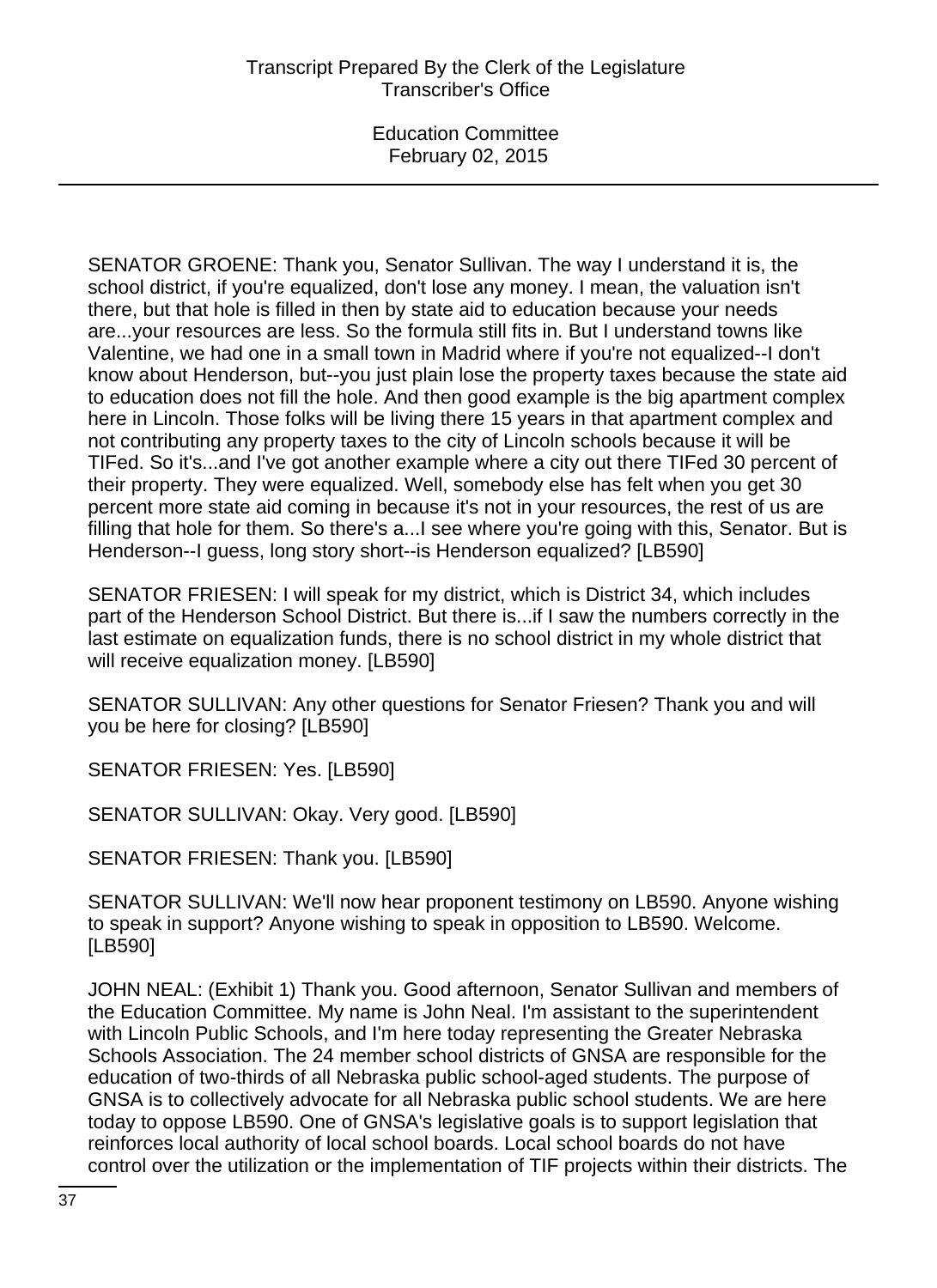passage of LB590 would hold school boards and school districts responsible for decisions made by city governments. It would be similar to lowering the valuation property by 10 percent per individual property tax holders but then holding the school district accountable for the 10 percent gap in valuation. For this reason, GNSA is opposed to LB590. I thank you very much for allowing me to share these brief comments from GNSA and I would be happy to try to answer any questions. [LB590]

SENATOR SULLIVAN: (Exhibits 2, 3) Thank you, Mr. Neal. Any questions? All right. Thank you for your testimony. Continuing opposition for LB590? I would like to read into the record that we have two letters of opposition for this bill: L. Lynn Rex, executive director of the League of Nebraska Municipalities as well as Dave Landis, director for the city of Lincoln of the Urban Development Department. Anyone wishing to speak in a neutral capacity for LB590? Senator Friesen, for your closing. [LB590]

SENATOR FRIESEN: Thank you, Chairman Sullivan. I'll just go back and address a little bit. I mean, we keep saying that schools are going to be held accountable for all this. Well, the NRDs in those districts, they're also losing out on tax dollars. So are the county boards. Go down the list...the historical societies, everybody is taking their hit. And no one is allowed to not be held accountable for that loss. I mean, they have to make it up either in raising their levy that they levy against property or they find other ways to produce that revenue. So school districts I don't feel should be any different. They have their ways of raising revenue also. They should be held to the same standard as any of the other boards that are dependent upon those property tax levies. So from that aspect, I don't feel that any harm is done. In the long run, when the 15 years are up, everybody gets their cut of the action and you look at it as long-term economic development. I mean, all the communities and all the whole state then enjoys that prosperity that that brings through job creation and whatever else. So I'm a strong supporter of TIF financing. I just...my only concern is that...how it impacts equalization aid at this point. And so, any further questions? Otherwise, thank you very much. [LB590]

SENATOR SULLIVAN: Just one question in that you're a proponent of TIF. You think perhaps it's been abused and that you're looking at this...as LB590 as a possible way to curb that abuse? Have you looked at other alternatives as well? [LB590]

SENATOR FRIESEN: Well, I looked at some other wording and stuff. And then you start to tie cities' hands a lot in how they're going to use TIF. I don't like to get it narrowed too much that they can't be creative in using it, because I do feel it's a good program. And so by doing it this way, I mean...I'm open to any other suggestions. By doing it this way, I thought there would...you know, a city would maybe stop and think a little bit and see how it impacts their area as a whole before they just randomly take on and do TIF projects. [LB590]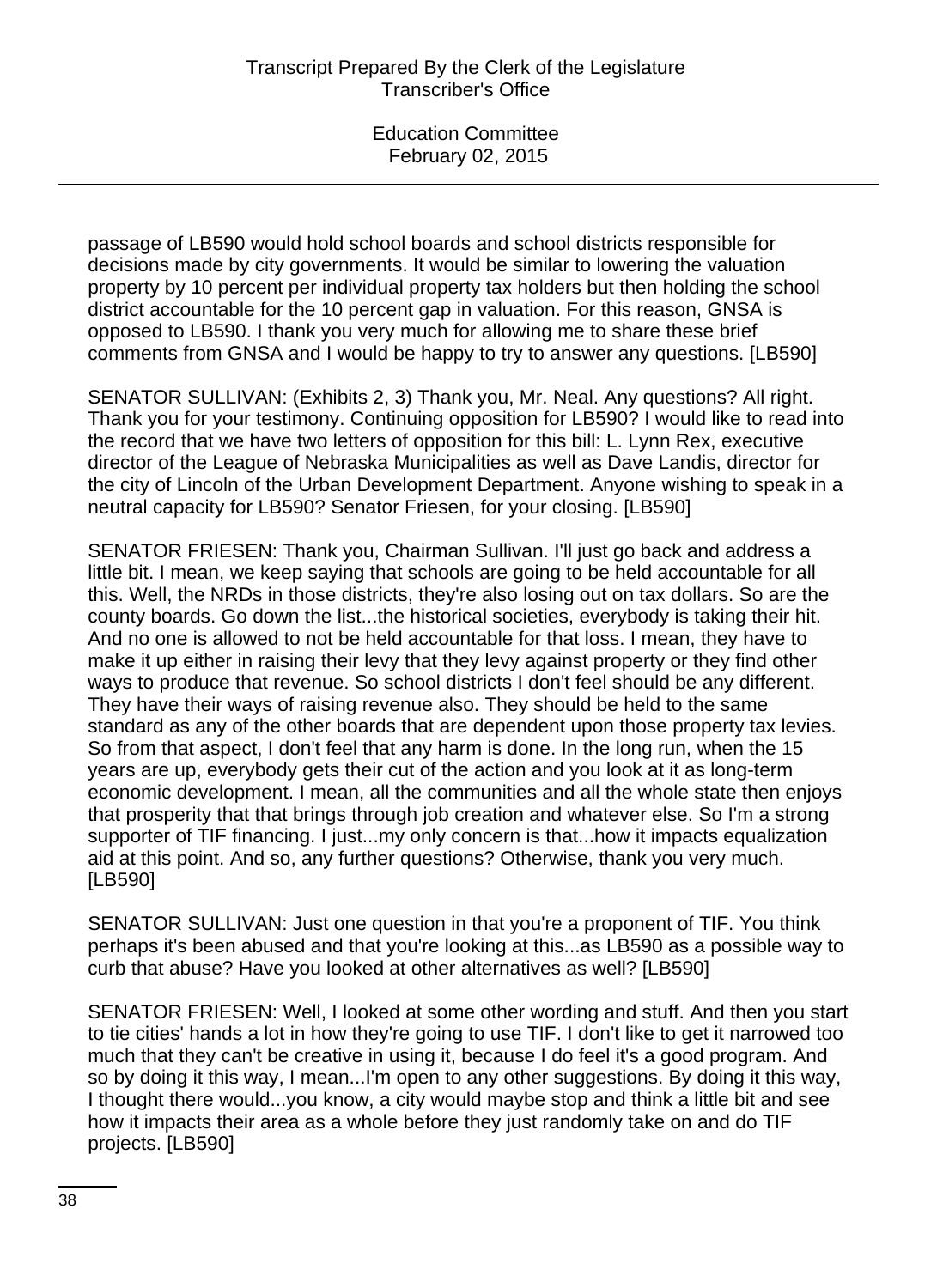SENATOR SULLIVAN: Okay. Any other questions for...Senator Morfeld. [LB590]

SENATOR MORFELD: Just for the record, Senator, I don't think you're anti-TIF. (Laughter) So, didn't mean to come across that way. [LB590]

SENATOR FRIESEN: Thank you. [LB590]

SENATOR SULLIVAN: Any other questions? Thank you very much. [LB590]

SENATOR FRIESEN: Thank you. [LB590]

SENATOR SULLIVAN: This closes the hearing on LB590. We'll now move on to LB58 being introduced by Senator Scheer. Welcome. [LB590]

SENATOR SCHEER: Thank you, Senator Sullivan and esteemed colleagues on the Education Committee. My name is Jim Scheer, S-c-h-e-e-r, representing District 19 in the Legislature. I'm here to introduce LB58 to the Education Committee today. It's a fairly simple idea. It's fairly wordy as far as the bill goes. But essentially, it's taking the TEEOSA formula for the previous year of this and the current year's TEEOSA formula. It would take last year's TEEOSA formula and those schools that are equalized would be funded off of that formula. Those school districts have already lived with the limitations of that school district. If it stayed stagnant it also gives some continuity to TEEOSA because it's not being ratcheted around every year to either maneuver the amount of available dollars but hopefully would start having some relevancy to the need for education. The second TEEOSA formula, that one that we are in this year, had some modifications done that brought more dollars into TEEOSA this year than last year. According to the fiscal note, that is somewhere in the neighborhood of \$27.5 million. The difference between those two TEEOSA formulas, the \$27.5 million by this bill, then would be brought back to all unequalized school districts and apportioned out on a per-student basis. So if you had 86 students, you would receive 86 times whatever the per-student amount is. If you had 384 or 1,452 or whatever that amount be, it would be multiplied by that student proportionate amount and brought back to the local districts that are unequalized. But the bill also specifies that those dollars coming back have to be a direct correlation to the tax request. So it has to come off of their property tax asking. If that were in place this year, based on my office's calculations--and I'm not going to say we're perfect; I think we'll be in the ballpark--but it would equate to about a \$629 foundational aid or a second-tier TEEOSA or whatever terminology you would like to utilize. But it does get some funding back to those districts that are not equalized. And each year that I've been here, and it's starting to accelerate, we have more and more districts that are nonequalized. And if we're going to try to provide some property tax relief on a statewide basis, it appeared to me that this was probably the first and the best place to start, because those districts that are unequalized essentially are paying for education strictly from their local property tax asking. So this foundational aid or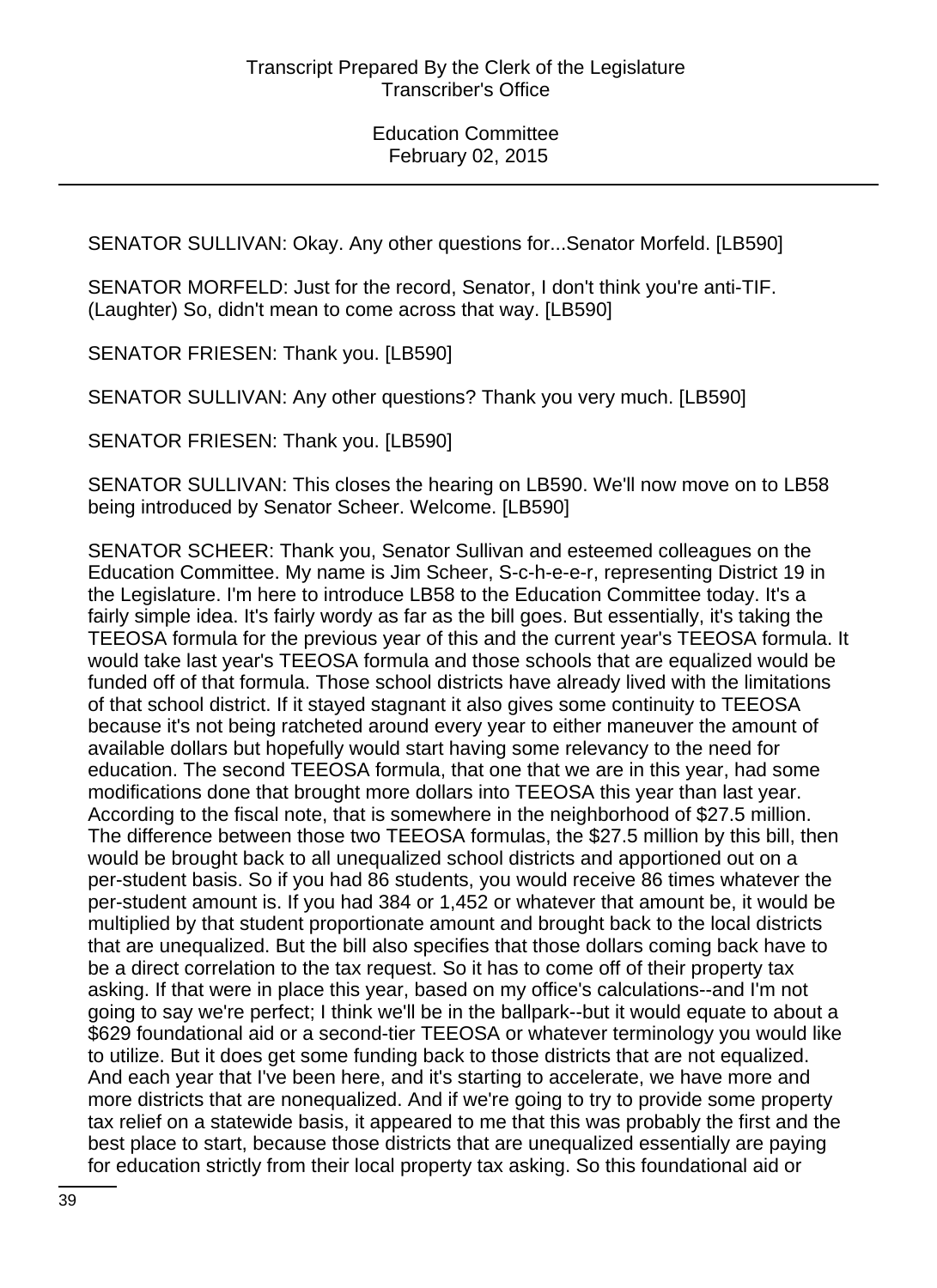Education Committee February 02, 2015

proportionate aid per student between the two formulas would help offset their tax asking on a per-district basis. And it would force property tax relief simply because of, it has to go back against their tax asking from a district perspective. It's complicated more so in the bill than what it really is. It talks about the two TEEOSA formulas. From my perspective, the two years that I was in your chairs, and I'm sure from Senator Sullivan's vantage point for the last six years that she's been on the committee, we continue to hear, you know, leave the formula alone. Let the formula run its course. Let it determine the values. This would do that. We have a formula that would be in place that would be funding those that would be receiving state aid, those that would be equalized. The second formula would produce whatever amount of money it would produce. The difference then would go to those unequalized districts on a per-student basis in the form of some tax relief that would come off of those districts' financial request for property tax. It seems more complicated than it is, but it's really quite simple. We're going to run the formula twice. The districts that are equalized are going to live off the first one. And by the way, they already have. So it's not trying to introduce something that has no semblance of something that has worked. It did work. It was in place a year ago. And we're taking another TEEOSA formula that worked--it's working this year--running it so that we have two set standards that would produce a secondary amount. The difference between the two would go back to unequalized districts. With that, I'd be glad to answer any questions. [LB58]

SENATOR SULLIVAN: Thank you, Senator Scheer. So under this scenario, you're showing an additional expenditure, with the emergency clause I think you've added to your bill, goes into effect this year adding about \$27 million additional expenditures that would go out to those nonequalized... [LB58]

SENATOR SCHEER: Well, I don't believe...the fiscal note implies the \$27 million. But we're already spending the \$27 million, because all this does is takes the difference between the two bills. And in this case you are spending whatever you are spending with TEEOSA. So if the TEEOSA was going up \$27 million based on this year's formula, then indeed it may cost \$27 million more. But I'm not changing the formula. The formula...the second formula that we're using is exactly what's in place now. So if it goes up, it goes up. I'm not forcing it to go up. It's going up because the needs are there to justify that going up. The two TEEOSA formulas were already in place. And from the vantage point of the secondary one, the one that's going to be producing more money than last year's...is in place right now. So if it...if the A bill or the fiscal note is showing \$27.5 million--which I don't dispute it might--as that's the difference or that's the amount that's going up, that's because the formula says it needs to go up \$27.5 million. That's not because this bill forces it to go up. It flows with the formula. It has no effect. It turned no knobs. It didn't change a thing. And so from the vantage point of a fiscal note, this is not additional dollars. It indeed may go up, but not because of the bill, because the formula is already in place. [LB58]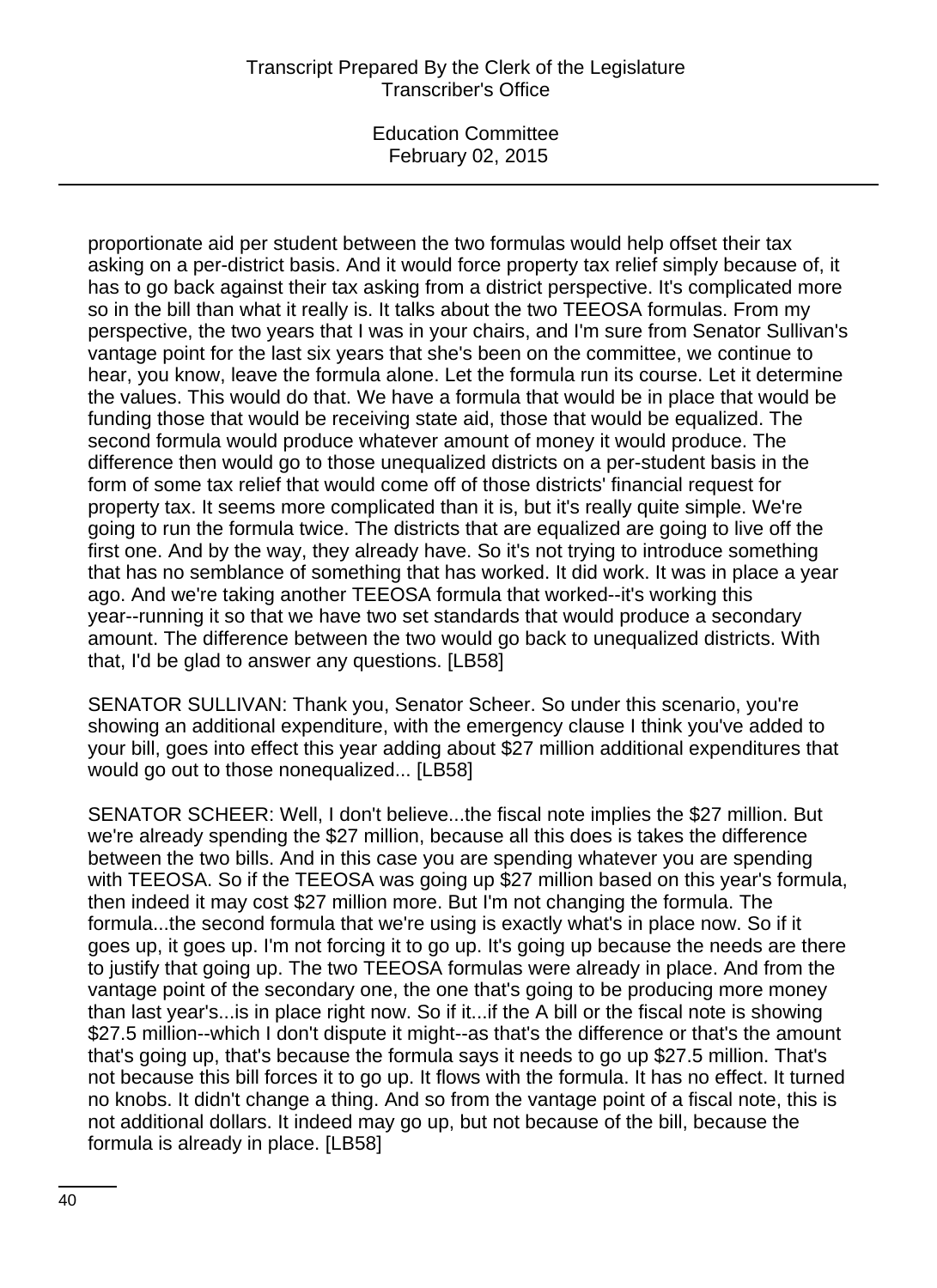SENATOR SULLIVAN: And then as far as this going specifically to the nonequalized school districts to actually be used for property tax relief... [LB58]

SENATOR SCHEER: Correct. [LB58]

SENATOR SULLIVAN: ...I don't quite follow you in terms of what mechanism will ensure that that happens. [LB58]

SENATOR SCHEER: It is in the bill. It requires that when the district finalizes its budget, the amount that will be coming from the state on a Tier II basis or a per student basis, whatever terminology we choose to use. If a district has a prefunded tax request of \$1 million, and if they're going to get \$50,000 from the state through this formula mechanism, then they can only request \$950,000 from property tax, where because they're unequalized they would have been requesting the full \$1 million from property values. [LB58]

SENATOR SULLIVAN: Okay. Thank you. Any other questions for Senator Scheer? Senator Kolowski. [LB58]

SENATOR KOLOWSKI: Thank you, Madam Chair. Senator Scheer, thank you for being here today, Jim. It's good to see you again. The unequalized schools getting this additional shot of money, when they're sitting at levies, that could be 20, 30, 50 cents less than what metro schools are putting out. How do you answer that or justify that? [LB58]

SENATOR SCHEER: How do I justify that? Well, I justify it from the vantage point that the purpose of the bill goes back to the escalation of property values from a rural standpoint going up and the lack thereof of residential. In the last five years, for example, and I don't have the exact information in front of me, but in 2010, I believe, ag values on a statewide basis went up 11 (percent) and change. Residential went up just a smidgen over 1 percent. And that was the same for 2011. I think 2012 ag went up about 13 percent. Residential went up about 1.3. But then in 2013, ag went up about 19 percent, 19.48, and again, my memory is...you know, I'm getting old. But residential only went up about 1.4 or 1.5 percent. And this last year, agricultural went up about 29-point-some-change percent statewide average. Residential statewide average was about 2.3 or maybe 3 percent, somewhere in that vicinity. So literally, their valuations have been going up ten times as much. And I'm trying to also maybe detach some of the symbolism of property value, property mill levy, to the extent of the check. So from an ag land owner or a ranch owner...and, again, specific example, a farm in Madison County that in 2010 produced about \$10,000 and change for property tax this last May wrote a check for almost \$25,000 in tax. Now, I can appreciate your point, for example, in Millard or Omaha or any of those that are frozen at \$1.05. And the state is going to continue to pick up that percentage. But those residential homeowners, quite probably,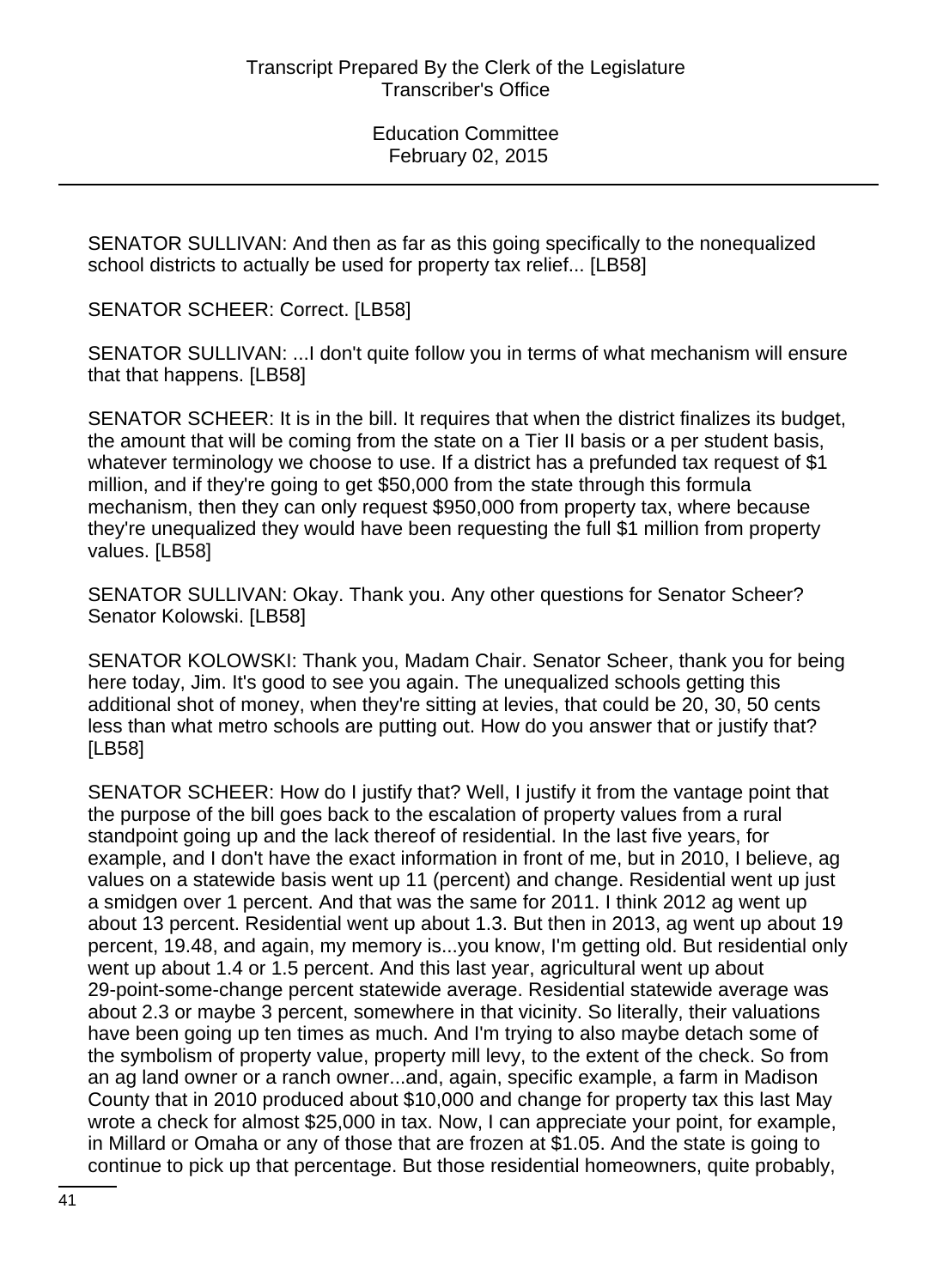if they were paying \$3,000 for their property tax on a home for whatever value that might be, in 2014 they were probably maybe paying \$3,500. So from a proportionate standpoint, a very modest change in the check. Those in agriculture had a huge impact on the check. And so because the values went up, the mill levy goes down, but just like you writing the property tax, we don't really care so much how it was figured. We just care about the check. And so I'm trying to provide some type of help in those rural areas from a farm or a ranch land perspective for the check and help to equalize...we talk about equalizing, well trying to equalize how quickly and how rapidly those values have increased in one segment versus the other. And I would venture to say that if you went back to 1991 or '92 when TEEOSA was first developed, I truly believe it was the intent of that legislation that both of those values, both ag values and residential values, over long periods of time would somewhat mirror. But over the...truly at least the last ten years, that hasn't been the case. And one has really gotten out of whack compared to the other. And so this is...this really is...the intent of this is to try to go back. I'm not fixing the problem. But I'm trying to give them a little bit of the skin in the game so that everyone can feel that at least we're trying to respond to their issues. And that would be their issue. Their issue is the check. [LB58]

SENATOR KOLOWSKI: And that land had gone up and has gone up in farm and ranch land. And if you're selling that land, that's a very good thing for you. You like it to be there, because... [LB58]

SENATOR SCHEER: Absolutely. The problem is... [LB58]

SENATOR KOLOWSKI: ...you're taking a big check on that. [LB58]

SENATOR SCHEER: That would be true, Senator. The problem with that scenario is though probably less than 2 percent--I'm going to guess maybe 1 percent--of ag ground is sold in any given year. And so that can make a...you can say, well, you know, they made a lot of money this last year, because their ag value went up 30 percent. Well, on my financial statement that may be the case if you're a farmer or a rancher. But just like the institutional investor or the investor that may own stocks and equities, if he owned Berkshire Hathaway or Nucor Steel or whatever else they may choose to invest in, if that stock went up 10 percent or 50 percent in any given year, if they haven't sold it or there's no intention to sell it, the increase in value really didn't help that individual. And...but the difference... [LB58]

SENATOR KOLOWSKI: Commodity classes would be the difference. [LB58]

SENATOR SCHEER: But the difference here is that land is taxed on that appreciated value where no other investment vehicle in the state of Nebraska is taxed. So we need to be cognizant of...that it is somewhat of an isolated investment that we choose to tax on a statewide basis. This doesn't solve all the ills, but it might be a good starting point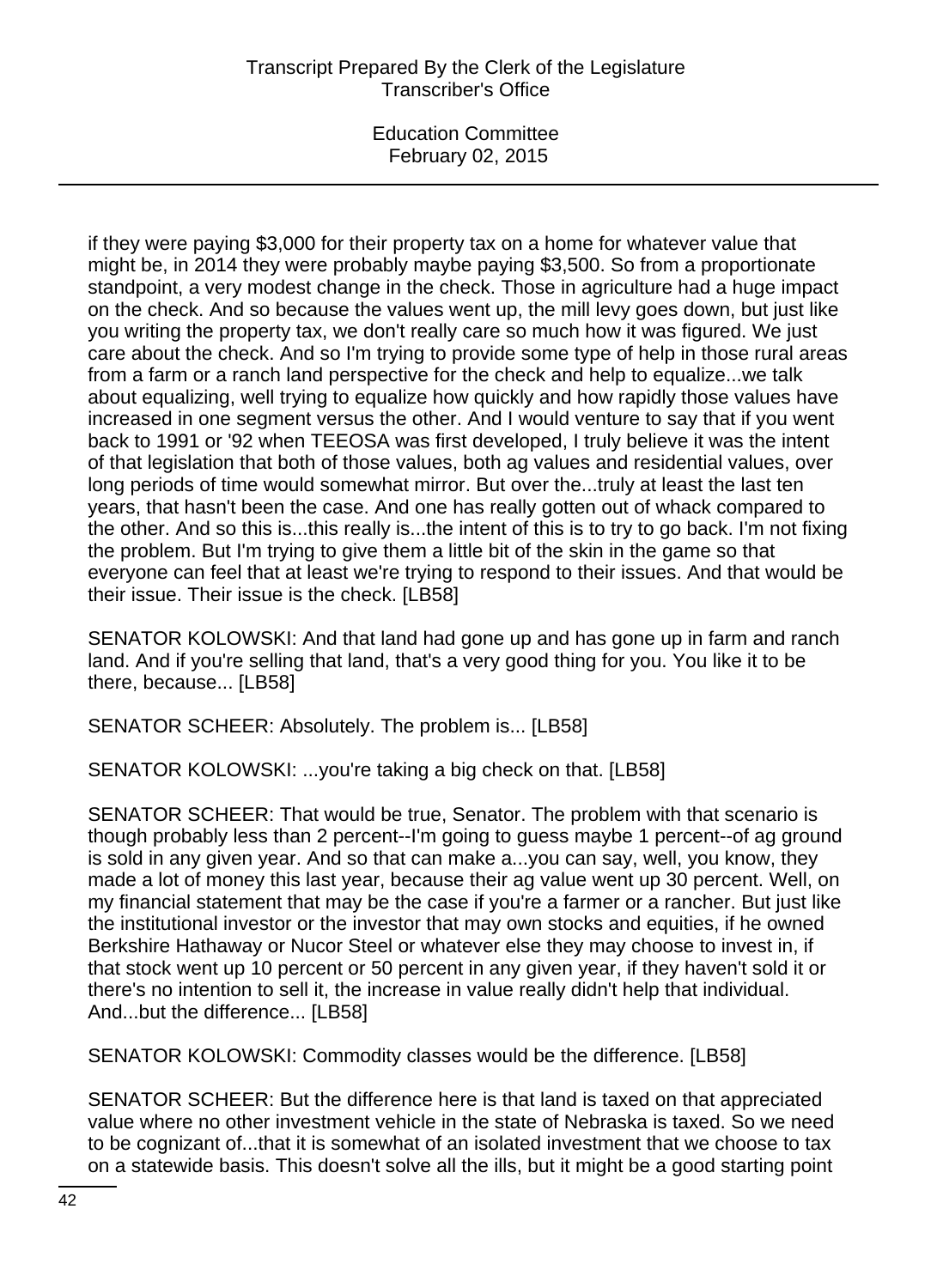Education Committee February 02, 2015

to try to redirect some funds back to the unequalized school districts. And as...I don't envy this committee. I truly don't. And I'm not being flippant when I say this. You know, looking at your first printouts, we're going to be up to 159 nonequalized school districts out of, I believe, 239, again, if we don't do anything with the formula. My gosh, that's almost two-thirds of the school districts that will be nonequalized. And at some point in time, there's got to be a tipping point where we're going to have to change things. This is my attempt--and I think a modest attempt--to try to equalize that so we don't tip it over and it sort of helps start to equalize that so that those 159 school districts feel some share of equalization with the others, certainly not in proportion. Those other districts...I'm not trying to imply those other districts don't have other needs and dollars that are necessary because of the lack of property valuation. But that doesn't mean from a state policy perspective that we shouldn't try to also direct some of those funds to the others that aren't receiving it. [LB58]

SENATOR KOLOWSKI: There's also the fact that property values declined from 2008 up to our present day and we were still paying the same taxes or larger taxes on our same homes or rental properties or anything else that we may have had during that same time. So there's two different worlds going on there. [LB58]

SENATOR SCHEER: Certainly. You may be paying more. Again, the amount more that would be paid in those that...bear in mind, you're living in a district that does receive equalization aid. Those that...for example in the Omaha area, the equalization aid for OPS, I'm going to guess, is maybe over 50 percent of their budget for any given year. So the state is working to help offset those additional expenses for those districts like Millard and the rest that are equalized. The state acknowledges that there is a commitment to do that. I'm just asking that this committee and the state might also acknowledge that we may have a commitment to try to help offset some of that higher escalating values that have now put so many districts outside of the equalization aid. [LB58]

SENATOR SULLIVAN: Any other questions? Will you be here for closing? [LB58]

SENATOR SCHEER: I suppose. I don't think I have a preponderance of people. I've not contacted anyone to speak in support, and I imagine there might be somebody here opposed again. So it may not take long. [LB58]

SENATOR SULLIVAN: Okay. Very good. Very good. Anyone wishing to speak in support of LB58? Anyone wishing to speak in opposition? Welcome back. [LB58]

ROGER BREED: (Exhibit 1) Senator Sullivan, members of the committee, I'm Roger Breed, R-o-g-e-r B-r-e-e-d--that hasn't changed--representing the Greater Nebraska Schools Association and here, apparently, singing a "no" song once again. We're here today to oppose LB58 as introduced. First of all, this bill seeks to distribute just under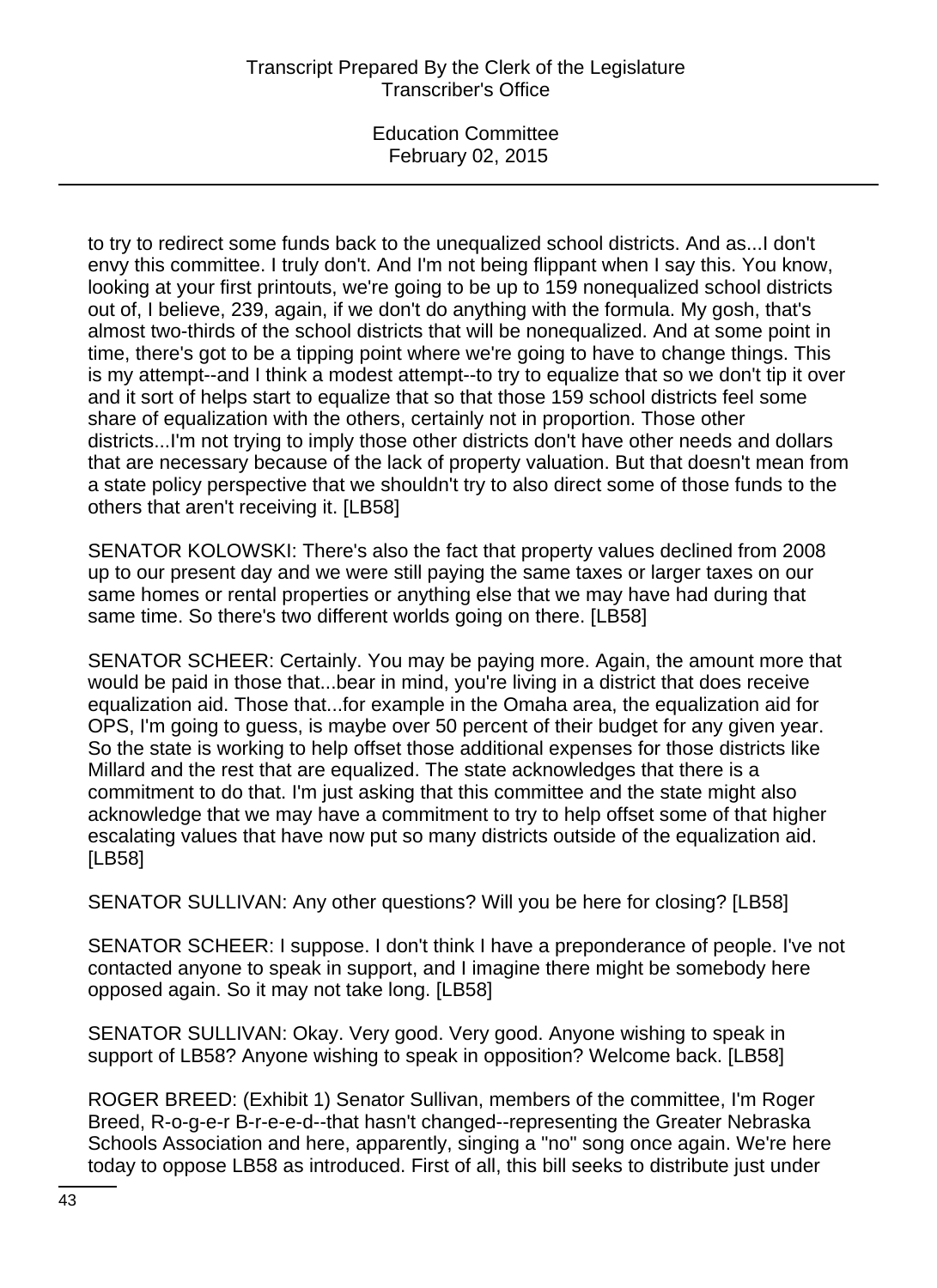Education Committee February 02, 2015

\$26.4 million to nonequalized school districts based upon a proportionate number of students. By operation of the TEEOSA formula, a school district is nonequalized because it has adequate resources locally and does not require additional support from the state of Nebraska. That's the first objection. The second objection is that the bill fails to identify the additional funding for the \$26.4 million. Given this position, one can assume that the money would have been intended to go to those districts that are equalized and, therefore, you're taking away out of one pocket, putting it in the other. Again, by definition in operation of TEEOSA, equalized districts do not have adequate local resources to educate their students. Finally, there are several technical issues with the bill and Senator Scheer mentioned a couple of those. The number of students...one is left to guess whether this is a head count, a formula student, an average daily attendance, or average daily membership. Does it include preschool students? How does it account for the difference between full- or half-day kindergarten programs? At what point in the school year is this information based on? Equally important is the stated intended use of the funds and what is the accountability mechanism to make sure that that desired outcome is actually achieved? So in summary, LB58 does not provide students with an equitable opportunity and seeks to work against those school districts with the highest financial needs while rewarding school districts that already, at least according to TEEOSA, have adequate local resources. With those statements, I'll respond to questions. [LB58]

SENATOR SULLIVAN: Thank you, Dr. Breed, appreciate your testimony. Recognizing your association's support and belief in the equalization component of the formula and that the nonequalized districts have the ability through their levies to provide an increase in their local resources but recognizing, as what Senator Scheer has made the point of saying, is that in spite of these low local levies, we have seen taxpayers, because of the increasing land values, pay a significant larger portion for their taxes. How do you balance the concept of equalization with some of those concerns? [LB58]

ROGER BREED: Well, historically, you know, I've been a school administrator since 1985. And my first year as a school superintendent was in Axtell where you heard from Steve Nelson just a little while ago. And Steve was a young parent in the school district at that time. Now he and I are both old people. But the issue then was, as it is today, an overburden on property taxpayers in terms of what we set aside for funding of school purposes. If we want to address that--you know, Jon Habben calls it the three-legged stool--then that needs to take a comprehensive look at addressing and formulating a tax policy that raises some, lowers some, but assures all students in all school districts equitable resources. TEEOSA, in my opinion, would be the mechanism to do that if it was properly funded. It has not been properly funded, not through the fault of this committee or others, but through the pressures of economics over time. We're now 20 years, 25 years past the founding of TEEOSA. And I do not think our funding has kept up with that to meet its original purposes of driving levies into a narrow range; providing adequate support across all school districts; and providing its first two names, tax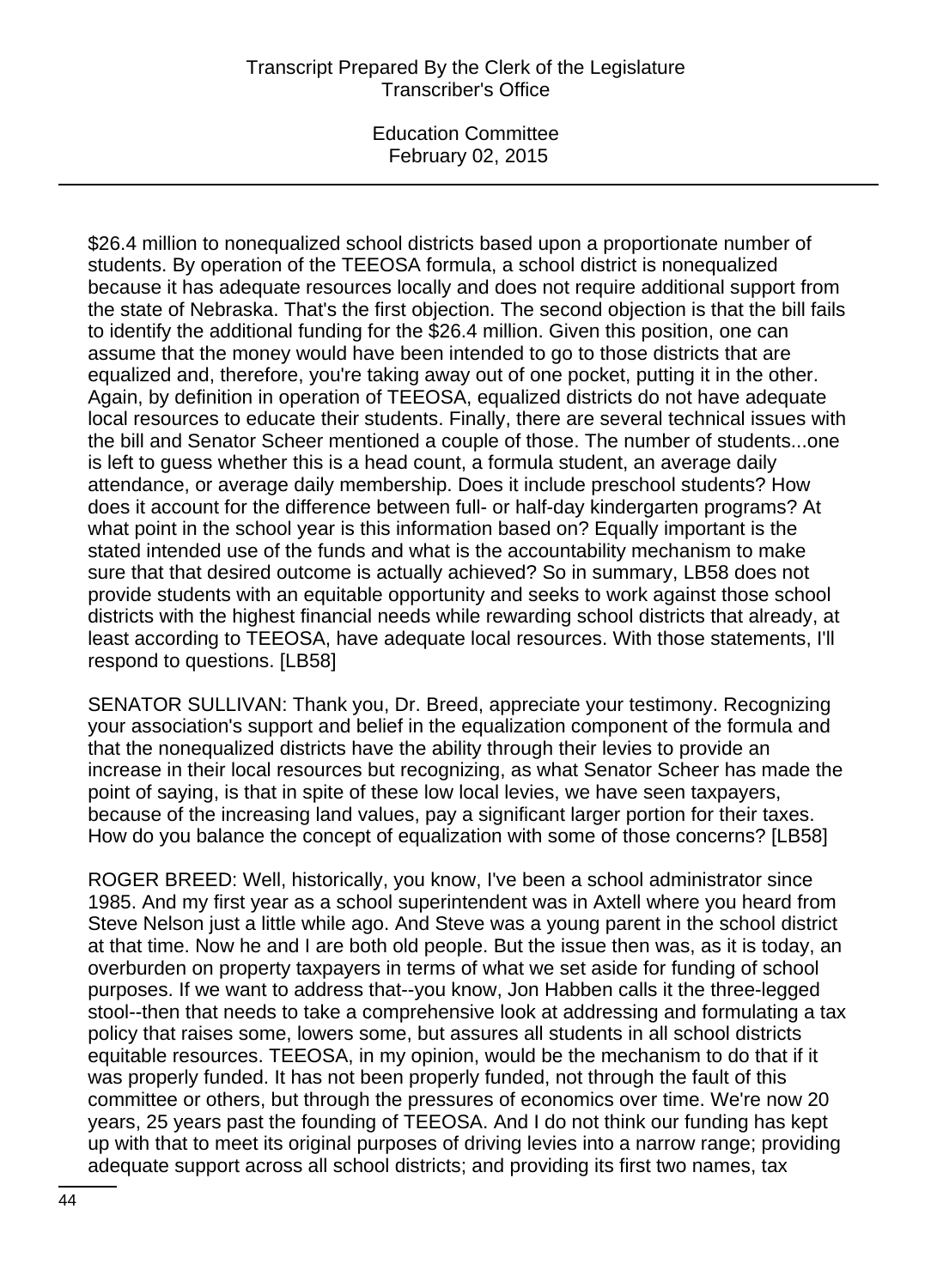equity, across the state. And yet I'm a realist enough to know that chances are they're not going to appoint me as the tax administrator (laughter) and allow me to set that. So it is a difficult problem. I guess that's a long answer to say, we need to study it further, and if we're serious about addressing those concerns and looking at a policy to set us up for the next 20 years, that we need to study that and do that cautiously, carefully, and with great calculation. [LB58]

SENATOR SULLIVAN: Thank you, Dr. Breed. Any other questions for him? Thank you for your testimony. [LB58]

ROGER BREED: Okay. Thank you. [LB58]

SENATOR SULLIVAN: Anyone else wishing to speak in opposition to LB58? Anyone wishing to speak in a neutral capacity? Senator Scheer. [LB58]

SENATOR SCHEER: Wow, I'm feeling good already. (Laughter) Thank you, Senator Sullivan. Very shortly, what Dr. Breed said I certainly expected him to say and fully understand their perspective. However, please remember that what this is doing is using a TEEOSA formula that was in place, that was fully funding education a year ago. But we...but this committee and its members last year changed some of the dials to try to bring more dollars into TEEOSA, because if the truth be known, if we had left the formula alone for this year, the TEEOSA funding actually would have went down about \$6 million or \$7 million. It would have gone down, I believe, to \$899 million or \$896 million or somewhere in there. But...we'll call it stagnant, but I believe it actually went down a little bit. And because we had a budget that said we thought it was going to spend around the \$940 millions, the committee worked on some avenues to try to increase the funding, because essentially the money was there in the budget. It wasn't that anything changed, but we thought we could put more dollars in. So from my perspective, you have a formula that was working, that was fully funded a year ago. That would go into place for equalized school districts. So now from the perspective of the GNSA, you are still funding that. You're not taking away any funds from TEEOSA via that formula. And the formula worked and they lived by it. There is a second formula that indeed is in place this year that produces some more dollars. And all we're doing is taking the difference between those two to help bring some type of relief to those unequalized school districts that are continuing in numbers to grow. Now bear in mind, those numbers are growing, but so is TEEOSA. And so the state is providing more dollars to TEEOSA. Even the first formula would produce more dollars this year than it did last year. So we are producing more dollars. There would be some dollars. But there's no additional dollars. It's not at the expense of the other school districts. That formula would be fully funded. So there is no loss of funding. We're just using the difference between those to help provide some type of property tax relief to the smaller districts that are unequalized which continue to grow, that simple. And any final question I'd be glad to answer, but that's it. [LB58]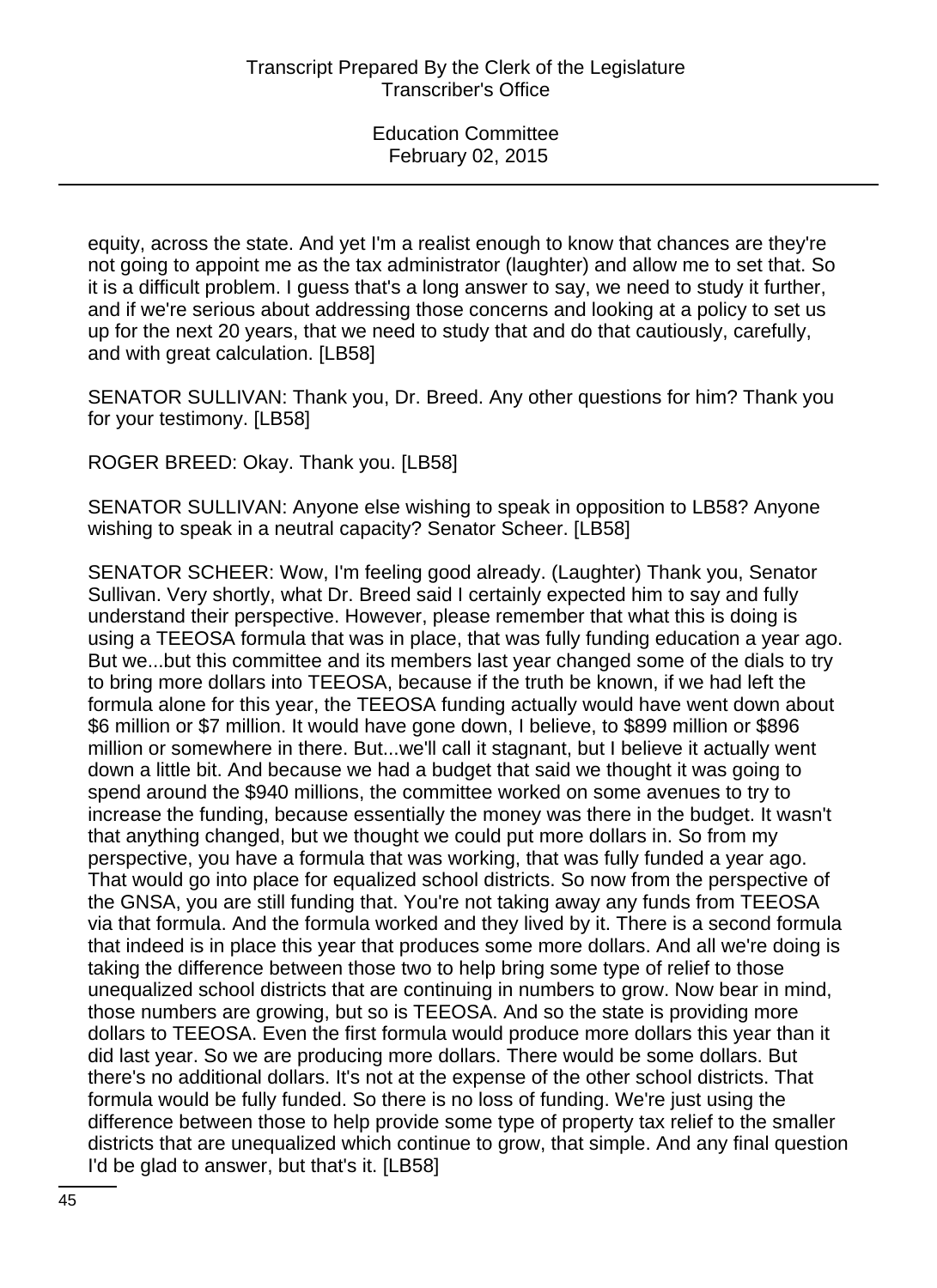SENATOR SULLIVAN: Thank you, Senator Scheer. Any questions for him? Thank you. [LB58]

SENATOR SCHEER: Thank you so much. [LB58]

SENATOR SULLIVAN: Um-hum. That closes the hearing on LB58. We will now move on to the next one, LB444 to be introduced by Senator Groene. Welcome. [LB58]

SENATOR GROENE: Thank you, Senator Sullivan, Chairman, and my colleagues on the Education Committee. I guess I'm not as bold as Senator Brasch or after reading Senator Sullivan's bill. Mine... [LB444]

SENATOR SULLIVAN: Can you spell your name first, please? [LB444]

SENATOR GROENE: (Exhibit 1) Mike, M-i-k-e, Groene, G-r-o-e-n-e. But it's in the same train of trying to get some property tax relief, trying to get some true equalization in funding for our schools for all students across the state. Basically what my bill would do would...the present TEEOSA formula that governs state aid to public education penalizes school boards in two distinct ways if they set their local effort property tax levy below \$0.95. Equalized school districts lose a portion of their equalization aid. Certain ones do. Nonequalized school districts lose their allocated income tax. LB444 will eliminate those penalties and allow local school boards to exert true local control in setting their local property tax levy at or below the minimum without losing TEEOSA aid. This bill does not change the maximum property tax levy rate allowable of \$1.05. Just the...in my district, Wallace loses all of its state aid...well, of its income tax rebate of \$17,618. And to clarify what that is: The Revenue Department figures out how much income taxes were collected in a school district, and then that number is stuck into the formula. And I didn't realize it was averaged out to less than 2 percent or a little over only 2 percent back is what Senator Brasch said. I thought it might be more. But that's where that number comes from. It's...has nothing to do with somebody not paying enough taxes or paying too little taxes or too much taxes. It's based on what we actually pay in that...every school district. So what the formula was meant to do is to fulfil the state's obligation to supply a free education to students from 5 to 21. That's in our state constitution. And it's their duty, the state, not the local school district, to fund that education, to supply that free education. I got another district that's--Hershey--that loses its...keeps its allocated...its income tax rebate, because it keeps its mill levy at \$0.95. But it does lose some state aid because it's penalized because its reserves are too high. So it starts losing money that way. And we...keeping that aid, that mill levy artificially high, it does not encourage fiscal responsibility at the local school board, because if you drop it below \$0.95, you start losing aid. And some of those that are right on the edge, like let's say at Gothenburg, Hershey, they start losing it if they drop it. Eventually they are forced to drop it because their reserves get so high. I think Gothenburg that's just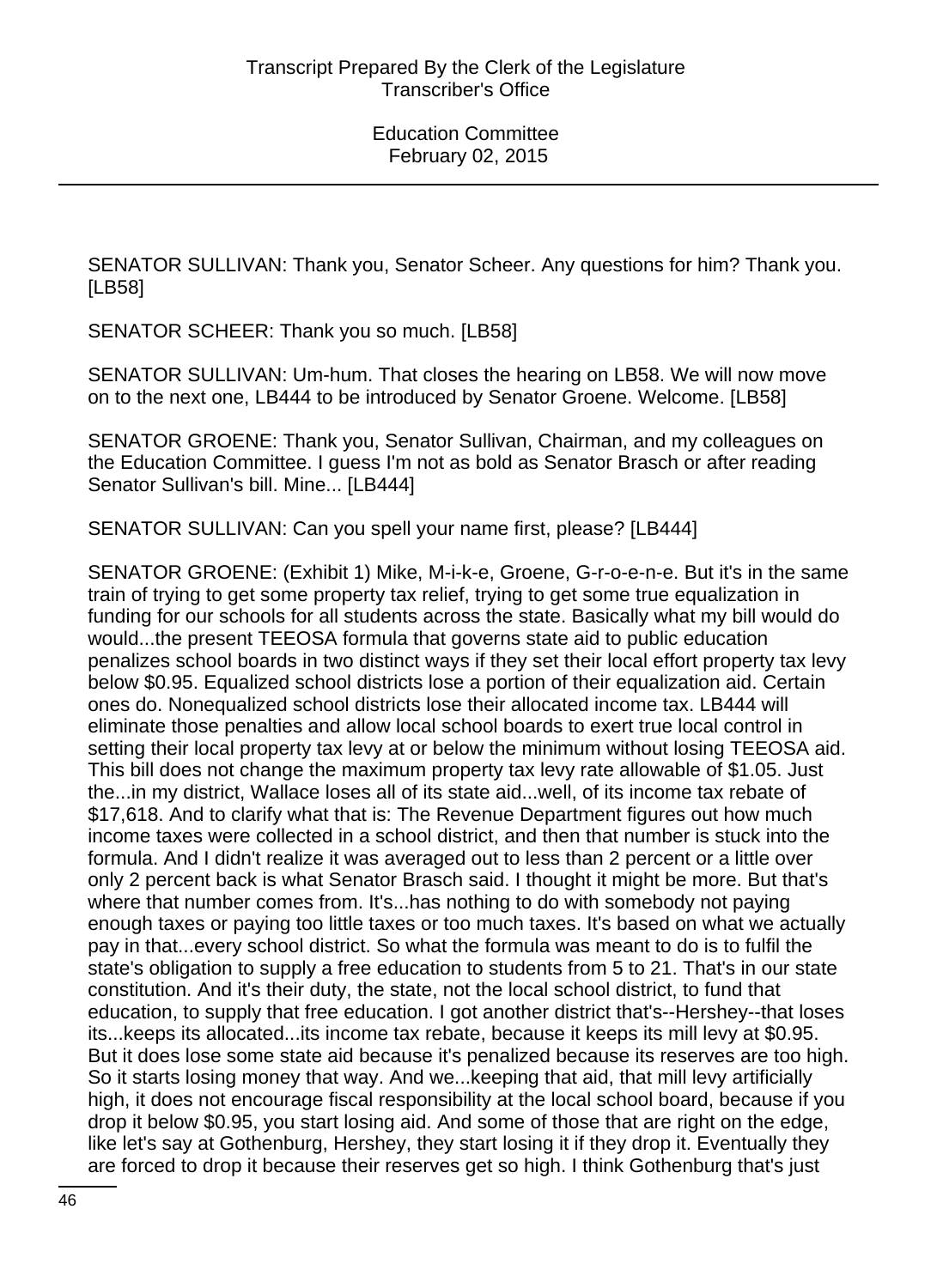Education Committee February 02, 2015

across the line from mine had a 70-some percent reserve, because the school board and its superintendents said, well, we're not going to go below \$0.95. We'll lose \$10 of state aid. This will allow this local school board to say, no, we don't need all those assets. We're going to keep our state aid but we're going to this year lower our property tax levy because we don't need all that money. But anyway, so that's what I want to do, is just allow the people real, true local control where you can set your mill levy where you deem it appropriate for your school. In a small...I had a superintendent tell me he had a special need's student that was...went through the whole system, 18 years, and graduated. That was the only one they had. They were lucky. The 150/200 students in the small school districts had no more special needs. They could drastically have cut their spending on special needs because they had no student there. But they couldn't do it, because they couldn't lower their mill levy as much as they wanted to because they couldn't let some employees go and not hire those anymore because they had none. Believe it or not, every kid was, as Garrison Keillor said, above average that next year or two. So anyway...but they were not allowed to manage their own funds. So anyway, that's what I want to do. Now I want to talk about some of the things that happened here. Let's compare land to gold. God don't make any more. There's an awful lot of land being bought in Nebraska and across the country by people who do not plan on ever farming. And they don't care if it generates a cash flow. They do it as an investment. Ted Turner has driven up the prices of ranch land across western Nebraska. It's...the rancher who's third or fourth generation, he didn't go out and bid the land up. He knows what it takes to cash flow. It's been in the family for years. He doesn't look at that land as an asset. It's like I had a conversation with a county commissioner once who said, but Mike, we've lowered your mill levy. I said, Commissioner, when you show me what a mill looks like, I'll pay my taxes in it. But until then I will judge my property taxes in dollars. So it's just like...it's an investment by a lot of people. There is a retirement, a teacher's retirement out of Delaware that has come out and bought a bunch of land and put it in their funds and driven up the price in western Nebraska. To the farmer, he doesn't look at that land as cash. How would you like it if you were a lawyer and you...or a CPA or a medical doctor or a Ph.D. in education and we said, we are going to put a tax on those degrees, because they are worth money? They generate cash. That's what you're doing to a farmer. You're putting a tax...a high tax on what it takes for him to make a living. And that doesn't automatically turn into income. And Senator Sullivan and Senator Kolowski, the first time I met you guys a little bit, I testified down at Crete at a hearing and you had superintendent administrators up there talking...defending TEEOSA and the formula. And as I went up there and testified and told you, there was a elderly lady. And her and her husband had 900 acres, I think it was, for...in their family for years. First year they made about \$80,000. They finally made some money off it, \$80,000. They paid \$27,000 in property tax on that 900 acres. That superintendent of schools at that Class B school was probably making \$150,000, living in a \$300,000 house. He probably paid, what, \$4,000 or \$5,000 to support his local school district where he made his living, where that elderly couple paid \$27,000 to make \$75,000 to support that same school district. The land is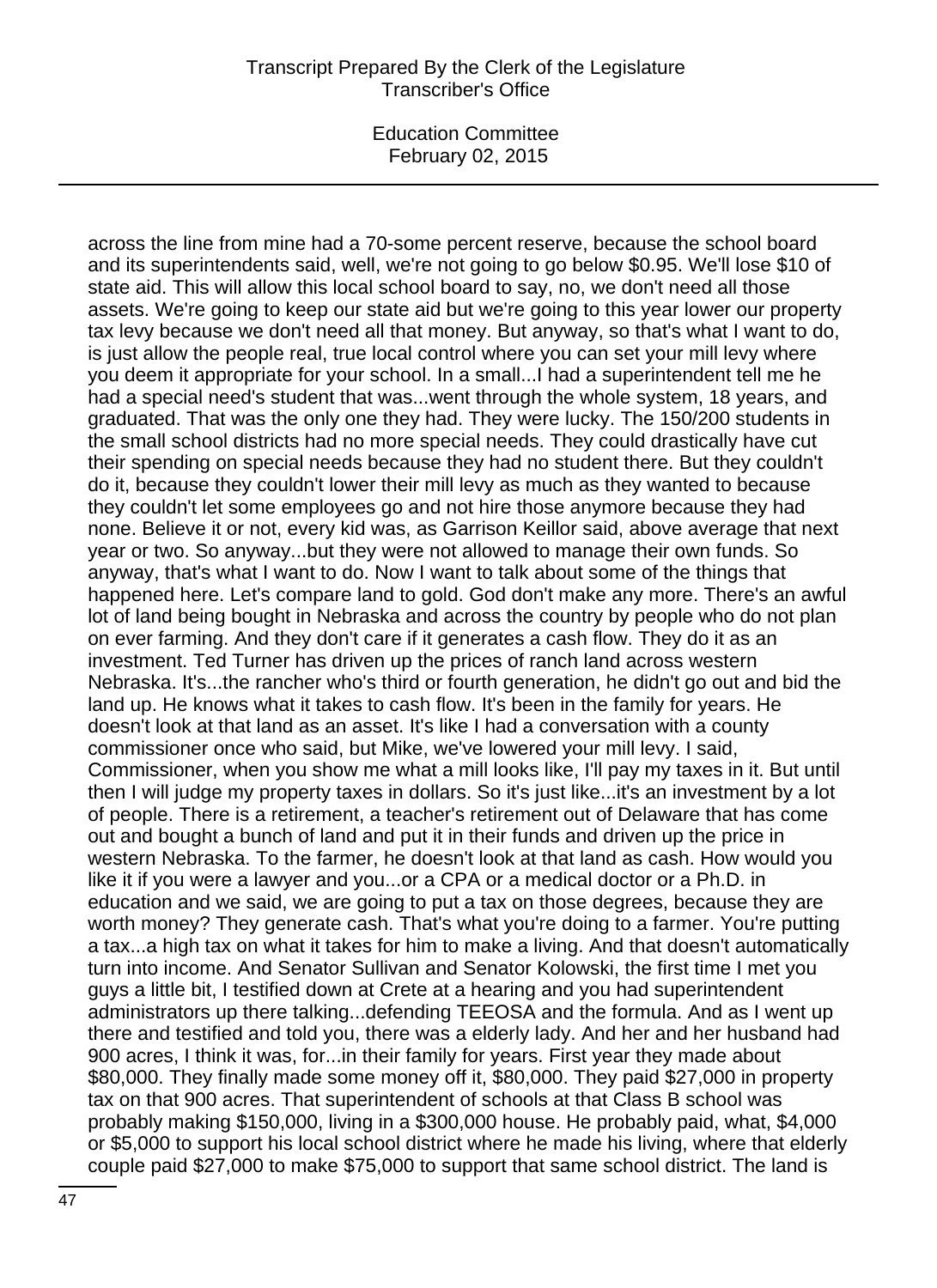working capital. It is not cash. Most farmers go to their grave never selling their farm. They give it to the next generation and that's the same with the rancher. It is a working capital. To equate it to cash, which it is not, is wrong. A farmer...Senator Scheer made the comment. Warren Buffet, he can have all the money in the world and he pays no property taxes on it. He's going to pay capital gains on it someday when he sells it. A farmer will pay for his land with principal, interest. Property taxes, you take 2 percent a year to...that's 50 years he pays for it again in property taxes. And he also will pay capital gains on it when his kids are...his heirs sell it. So he will pay too. So there's something wrong with the system when you say, well you've got local resources. You do not have any more local resources than the day you have this land. You've owned it. Just because Ted Turner came into town and bought some land and drove up the valuation...you didn't do that. It's like one farmer told me once. He said, you know, my neighbor, he always complained about taxes and, I mean, he complained about Reagan at that time broke him as a farmer. And on the day they sold him out on the courthouse...because he paid too much for his land, he went up to him and said, you know, I didn't bid that land up and I'm doing just fine. So don't complain that you paid too much for the land. But the point is, most land doesn't change hands. It doesn't change hands at all. It's generational. So somebody comes into a county and school district and bids up the land and drives up the valuation, everybody's taxes go up. And they had no part in that, no part at all in that. So when...we have a problem here, folks. And my bill, Senator Brasch's, Senator Sullivan's, does not take any aid away from anybody else. It just makes sure that the state of Nebraska does its job of funding the schools a little bit at least. You know, our state constitution, I already stated it...but you go back in the 1960s when Tiemann was Governor, when we went to an income and sales tax, what was added into our state constitution, what...one of the most clear statements in the whole constitution is, Section 1A of Article VIII: levy of property tax for state purposes prohibited. "The states shall be prohibited from levying a property tax for state purposes." Now you all...then you go back to Article VII, education, "The Legislature shall provide for the free instruction in the common schools of this state of all persons between the ages of five and twenty-one." It doesn't...it's a state purpose, public education. So this argument about who's paying for what and who's going to get the state aid, really, I really don't care what your property tax rate is then in Omaha or Lincoln, don't. It's really not any of your business if we got local schools what we have out west. If you want to go per capita, why don't we go per capita? Everyone has to pay so much for state aid to education. You would be amazed what the per capita portion is for a farmer or a rural person to support aid to education. It's amazing what they do. So anyway, we need to fix it. Like I said earlier, you know, that big pot of gold that's sitting there everybody wants to split up on the reserves, a big chunk of that was paid for by agriculture, because our valuations went up. We were "throwed" out...kicked out of the TEEOSA formula. And so extra money is there that probably would have went to the TEEOSA formula if the valuations in land hadn't gone up so much. Couple of points: Like I said, I don't judge my taxes in valuations or mill levies. And the line in the movie that said, follow the money, school districts...I got a table from the Revenue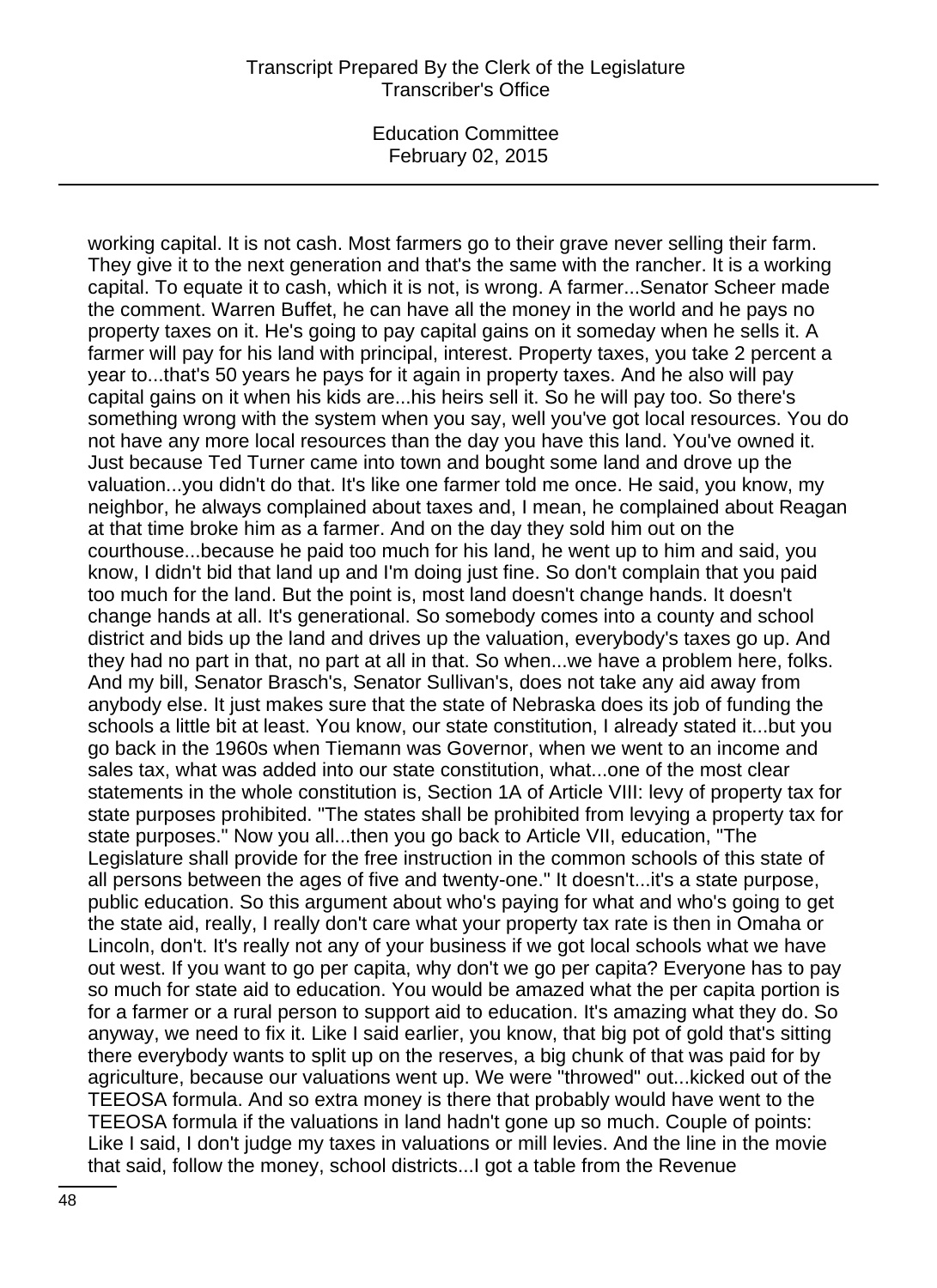Education Committee February 02, 2015

Department, the property tax assessor...assessment division. Since...I only got it till 2013. Property taxes paid to school districts has gone from \$1.2 billion to \$2.02 billion, a 61.5 percent increase. Community colleges, property taxes went 224 percent from \$75 million to \$169 million--now, these are what we pay our taxes in, dollars--Education Service Unit, \$16.5 million to \$27.9 million, an increase of 69 percent. Now, if a...most formulas, when I was in math...if you have a set amount and one of the variables goes up, the other one should come down. This went up 62 percent. Guess what state aid to education did in the last ten years. It went up 48 percent. Students have been about a 5 percent increase. We've got a spending problem, folks. Go back and look what your administrators are being paid. Go back and look at the...nobody is talking about teachers being underpaid anymore. But look at your average teacher pay versus a family income in the state of Nebraska, one salary versus a family income. We've done well by them. Maybe it's time to look at the spending also, which I'll do tomorrow. But anyway, we've got huge increases of money flowing into this system, huge amounts. Nobody should apologize in the state of Nebraska. Now, we could argue all day, did the money turn into Johnny reading better in the 3rd grade? I would say, no. I would say, you couldn't show me a study nationwide where more money increases outcomes in our schools. But we've thrown a lot of money at it. We tried that. But anyway, just remember, you might go out and buy a farm for an investment. But I bet you didn't go to college to get a law degree or a CPA or a doctorate in education because you thought you could turn around and sell it and make a buck. That's how you make your living. To a farmer, it's his land. To your doctor of Juris...your Juris Doctorate, your Ph.D. in education, that's your assets you make your money off. Land is what a farmer makes his land...money off of. He's not going to sell it and go to Vegas. He's going to die on that land. So whatever the value is is meaningless to him. All he knows is he pays way too many taxes on it. So thank you. [LB444]

SENATOR SULLIVAN: Any questions for senator? Okay. Thank you. [LB444]

SENATOR GROENE: I didn't think there would be. Thank you. They all got asked earlier. [LB444]

SENATOR SULLIVAN: We will now hear proponent testimony on LB444. Anyone wishing to speak in opposition? Anyone interested in speaking in neutral capacity for LB444? [LB444]

SENATOR GROENE: Thank you, Senator Sullivan. Can I rig this thing and have my aide testify if I have to? (Laughter) No, I didn't...this is pretty redundant and yours is going to be pretty similar, Senator Sullivan. But the point is this: Nobody is...let's not all check our pocketbooks and worry that somebody is taking money and taking aid from me if I don't...if somebody else gets their income taxes back. And I think I've answered that. But we are talking about income taxes that people pay in that district. We're trying to straighten out the formula that at least the state gives 20 percent or my point...my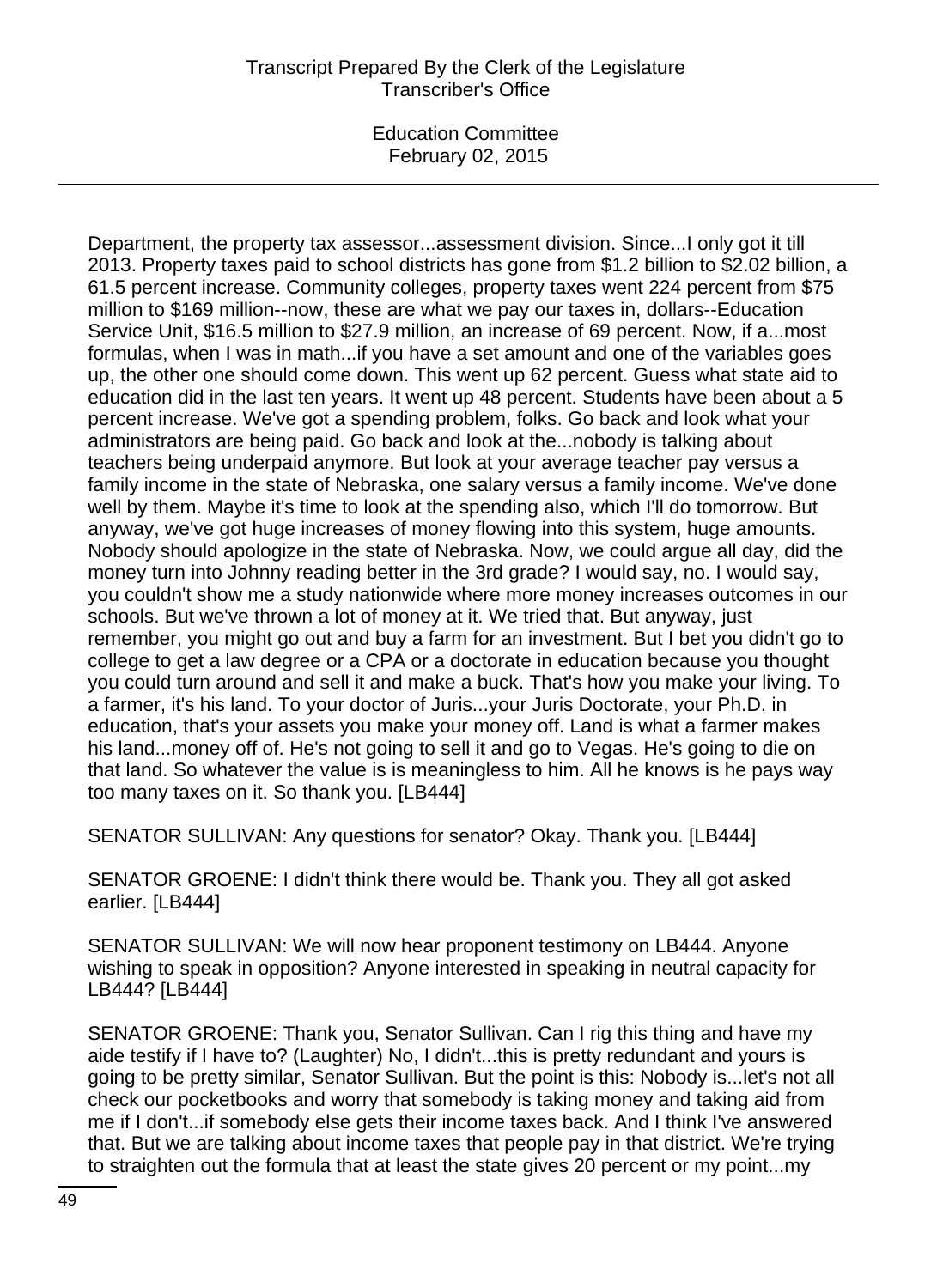deal was just 2 percent. My fiscal bill was \$8.3 million. It was basically what the minus...because they take it away from a lot of unequalized districts. But the point is, give them the aid. We're increasing it. This shell game of taking too much money in income and sales taxes and then giving a rebate back on property taxes is wrong. Let's fund it right. Let's take this money to a state responsibilities, the education and let the local people control their property taxes. By our state constitution, property taxes are a purview of the local governments. It's not the state's. It should have never been that way. I know there was a court case once where somebody brought that up and they lost and they said the state could do it. But I don't think that court case...it was on the fact that the government...the state said you should give property taxes towards schools. But I don't think there was a court case where the state said, you have to pay \$1.05 and you have to pay 95 cents. Now we're talking a mandate and not a recommendation...a little bit different. So thank you. [LB444]

SENATOR SULLIVAN: Just a minute. Just a minute. Senator Pansing Brooks. [LB444]

SENATOR PANSING BROOKS: Thank you. Well, I just wanted to just add in that I don't think the...my law degree is in the same realm, because, you know, if you talk about our law firm, then that I would agree is more similar. We pay corporate and business taxes on our law firm for the privilege of doing business in this state and have the ability to then, you know, bring people in and...or sell part of the business if we chose to do it that way. There are ways to do that. So that's one thing. But I guess I'm interested in your take on...I understand that in a state, especially a unique state like Nebraska, we have two major metropolitan areas and then we have smaller communities across the rest of the state and some areas where there is not a very high population. So I'm going back to the telecom thing. I would think that most of the western part of the state would be in favor of Lincoln and Omaha paying to make sure that we cover the broadband capabilities and have ubiquitous coverage across the state which would mean Lincoln and Omaha would be paying a lot more money to cover that portion of the state to bring in business, to educate the children, to make sure the schools have internet connections or...and any businesses. So in a state like this where we are not in a high population state with major metropolitan centers all the way across, there is an inherent inequity. So what is your perspective on...I mean, either we could talk about secession and then that does no good for our state. So my feeling is that there are weaknesses and great attributes in each part of the state. And we have to help each other out. That's part of the joy of being one of the 50 states, is that we can work together. We can...we are stronger together than we are apart. And the western part of the state will grow from the fact that Lincoln and Omaha will help pay for that broadband which we already have all over and we have great coverage. And some of the western part of the state has to help with the great poverty and the great needs that we're having in our cities right now. And otherwise, if you don't want to do that, we have to totally come to some sort of different agreement in our government, where the western part deals with itself and the two cities deal with itself. Do you have some thought on that? [LB444]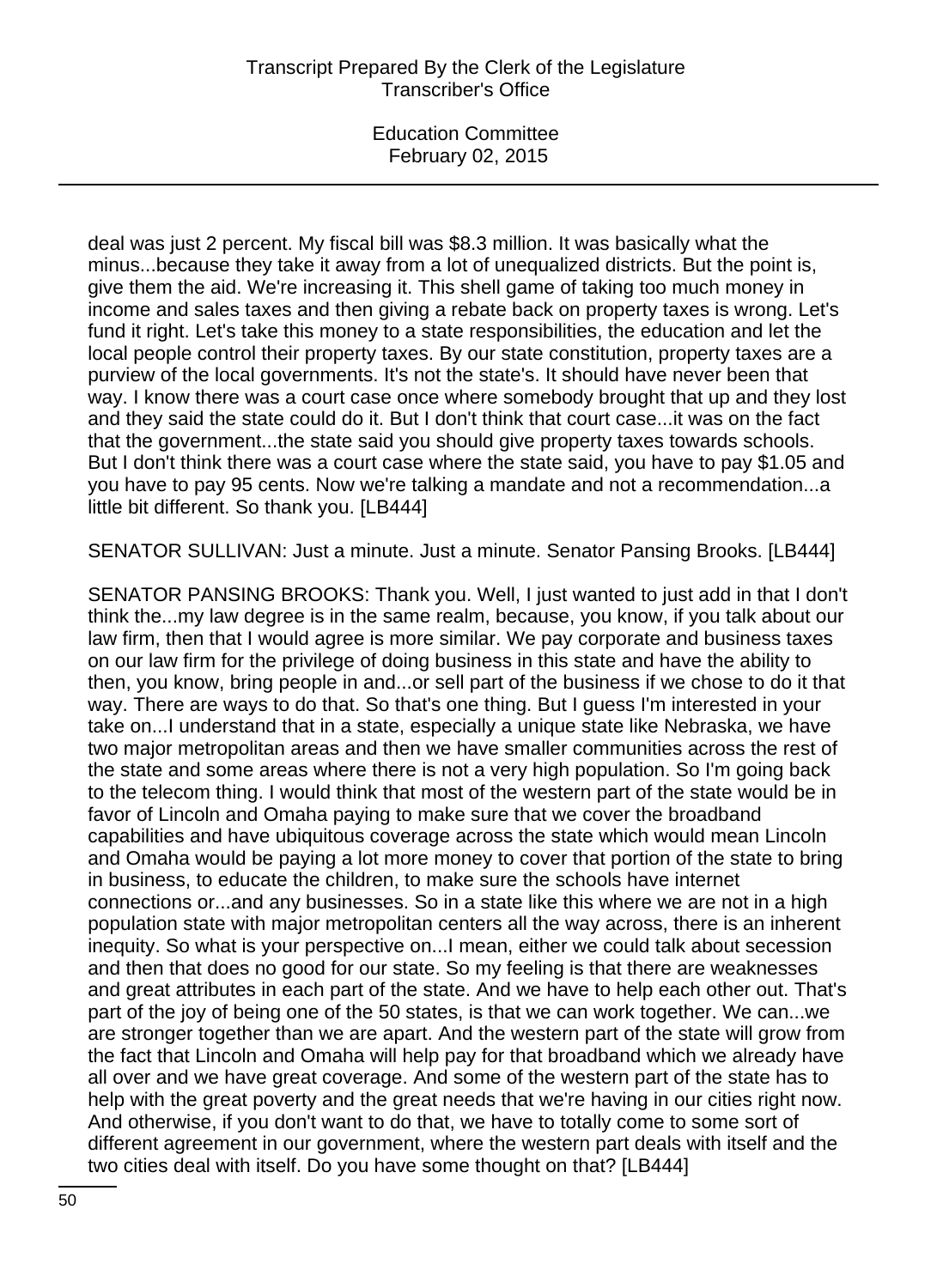SENATOR GROENE: Well, on the broadband thing, I've got a cabin up in the middle of nowhere on the Loup River and I've got this little "hotbox" and I got all the internet I want. So I really don't know why we got to lay all this cable. But that's somebody making a buck. But anyway, that is not...to my district and the farmers I know, this broadband thing is...I don't think it's being pushed by the end user. I think it's being pushed by the folks who can make a buck laying the line. And that's just being blunt. But that's not a big problem out there. Everybody has access to the internet out there. [LB444]

SENATOR PANSING BROOKS: That's not what I hear in the Panhandle, but okay. [LB444]

SENATOR GROENE: Well, I live in the district. [LB444]

SENATOR PANSING BROOKS: Okay. [LB444]

SENATOR GROENE: And I've traveled that whole area where only the chicken hawks and the coyotes and a few brave ranchers live, and I've always had internet. I've always had GPS. And it's...but anyway, that's not...I don't think that's a fair trade-off. What is a fair trade-off is if I pay income taxes and I pay sales taxes, could I have some of it back for uses in the west? Would that be so much to ask, that I get 20 percent of it back that I've paid into the state of Nebraska to educate our children out there? We're getting none. You guys are getting my income and sales taxes. You're getting my kids. You're getting my granddaughter who's at Wesleyan. Folks aren't flocking out west. They're still flocking to the cities, even if you claim there's a...the poverty is so bad that nobody wants to live there. [LB444]

SENATOR PANSING BROOKS: I do want to live here. [LB444]

SENATOR GROENE: But just give our money back. We'll raise our children. We've done a pretty good job. But we want our...if we pay taxes, we want it back, because I don't see how that's too much to ask, because when you end it...I mean, when we come down here we pay all the taxes down here and we help out down here. We send our kids here. They go to the malls and do their Christmas shopping. We come down here, we go to your restaurants and help build your Pinnacle Arena. But I don't want to get into what...who does what. This isn't a feud. [LB444]

SENATOR PANSING BROOKS: It shouldn't be. You're right. [LB444]

SENATOR GROENE: This is, we have children. We pay income taxes. We pay sales tax. Can we have some of it back to a state-mandated need, constitutional-mandated need? Could we have some of it back? That's what we're asking here. We're not trying to take it from you, the cities. We're trying to just get our...a fiscal conservative is going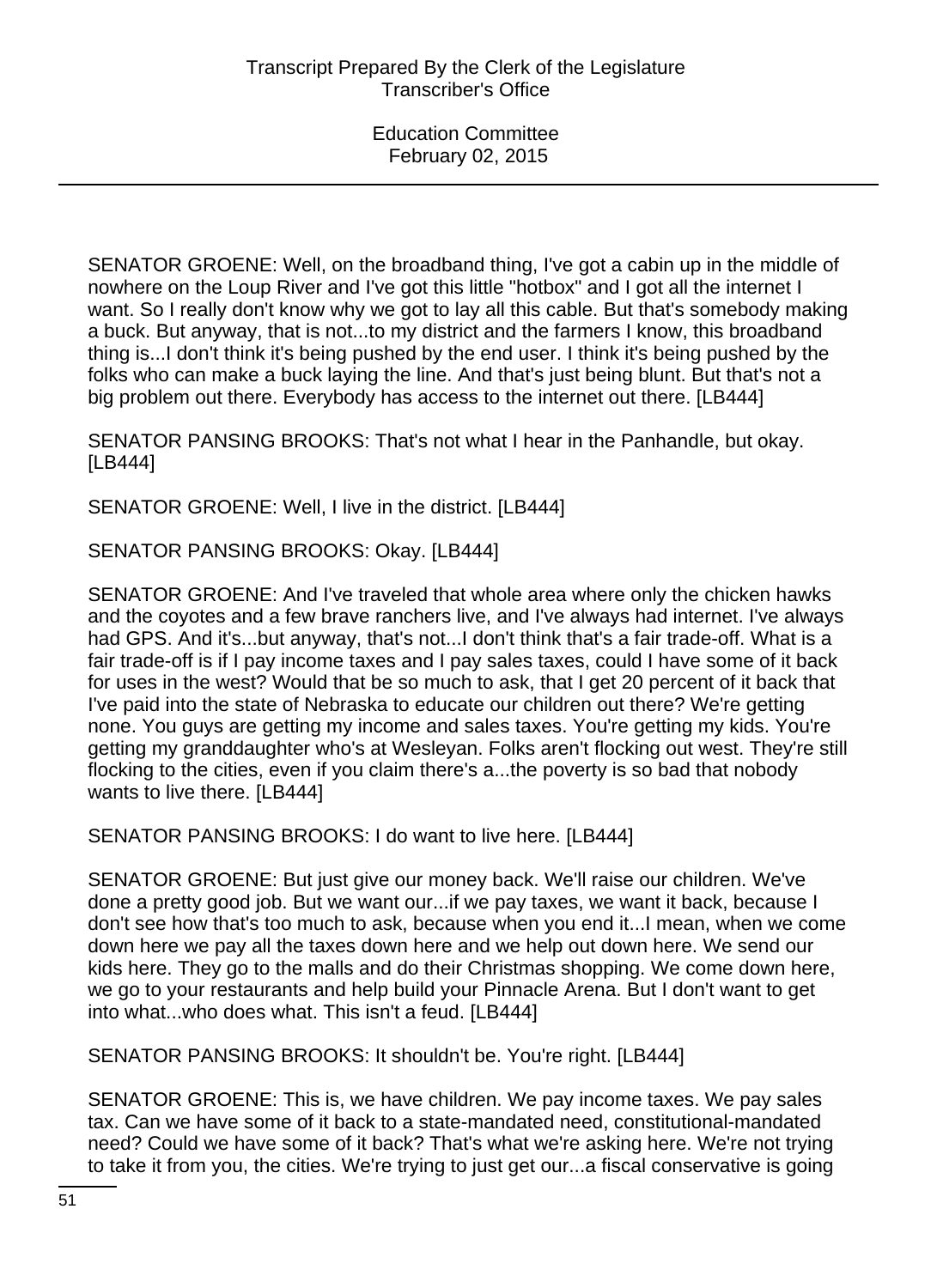to say it, but can I have my fair share too? Anyway... [LB444]

SENATOR SULLIVAN: Senator Morfeld, did you have a question? [LB444]

SENATOR MORFELD: I do. [LB444]

SENATOR GROENE: Oh, I thought I was done. I'm used to testifying as a person coming to Lincoln testifying. [LB444]

SENATOR MORFELD: Senator, I'll just say a few things and I'll leave it at that. You don't have to answer. I guess maybe it's more statements. I mean, first, you know, as somebody with a legal degree, I consider myself a recovering attorney more than a practicing one. But I still got it anyway. But, you know, I paid \$60,000 for that degree, so I did pay something for that degree, and that money went to the state university system which paid for other folks which paid for other certain taxes. And I pay income taxes just like anybody else on that. So I don't get a free ride. You know, as far as poverty, I was looking up in your district, the median household income is \$50,000 a year. Mine is \$33,000 a year in my district. And so I just...you know, I think that, you know, to a certain extent, you kind of do make it out to be city...urban versus rural. I don't think it needs to be that way. And there are certain investments in infrastructure that I think a lot of urban folks are willing to make out in rural areas. And perhaps you have the internet, but I would suggest that your internet needs are probably a little bit different than a business's high-capacity internet needs are to be successful out west. I don't think it's an urban versus rural thing. I think it's a resources issue. And again when, in LPS, the district that I essentially represent, that encompasses my district, is at \$1.05 at their levy max, and they only way they can get more money is to do an override or to get a bond which isn't a very long-term way of funding the general operations of a school, we have to look at, you know, again, what is the fair system? And how do we shift resources? So I just wanted to make those statements. You know, I don't think that your comments about attorneys or CPAs or... [LB444]

SENATOR GROENE: Well, no, see, I'm not...I wasn't attacking them. [LB444]

SENATOR MORFELD: And I'm not finished. I mean, I think that farmers work very hard. I also think that people that work in factories in my district also wake up early and work very hard. And if I look at the overall tax burden equalized by the different sales tax exemptions and other things--and I've done the calculations, I've looked it--it's fairly similar in the end. But I'll leave it at that. And I appreciate your effort, though, to try to equal it out. [LB444]

SENATOR GROENE: Now, the old golden rule, I said that on purpose about Ph.D.s. The educators didn't bite, because they've been tried and trapped before. But now imagine a farmer sitting there saying, my livelihood is this land. Without it, I'm making \$9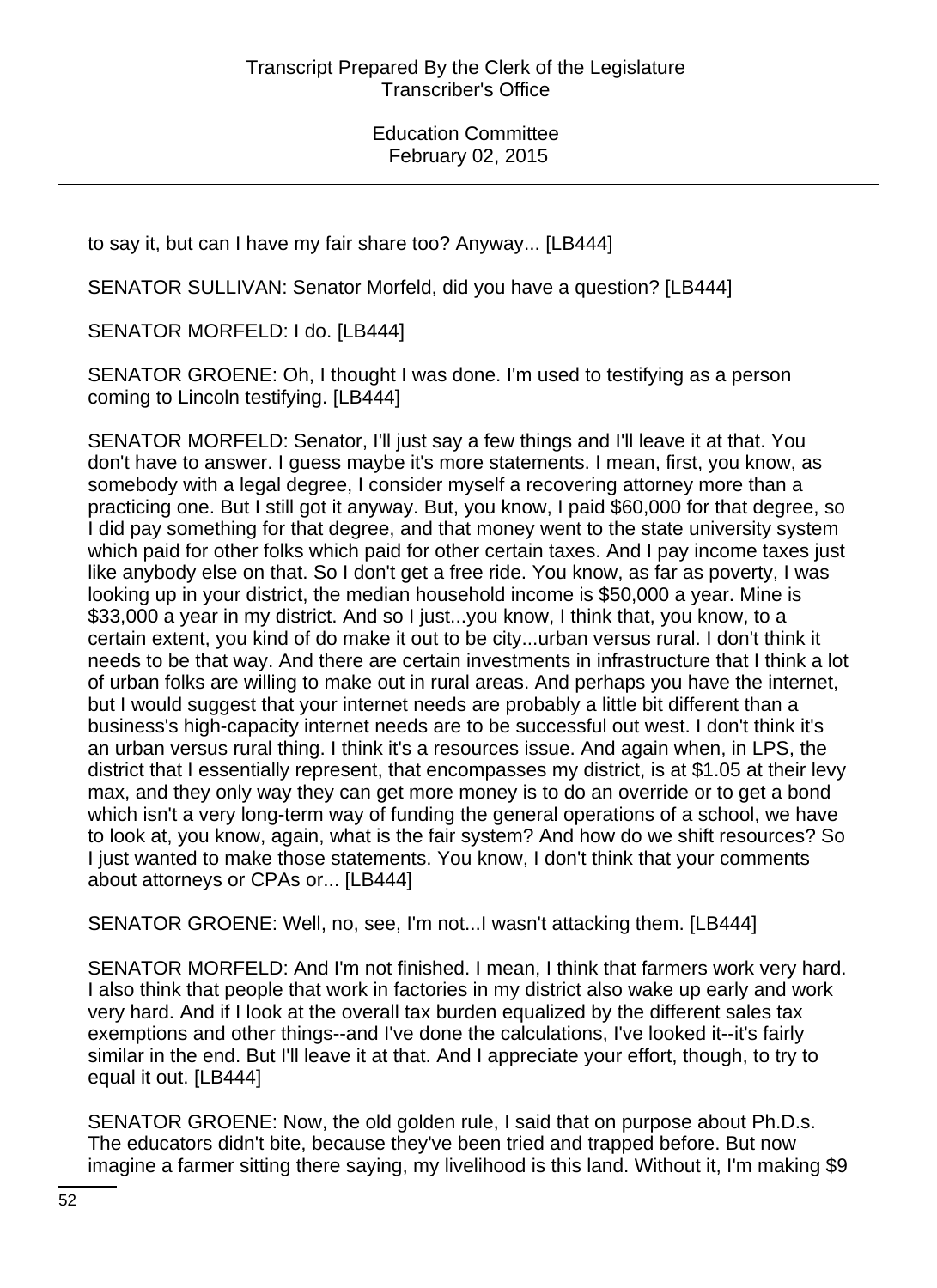Education Committee February 02, 2015

an hour in town. Without your Juris degree, you're making \$9 an hour in town. That land, to them, is your Juris degree. Are you paying a tax...a fee on your Juris degree? No, it's just the...that's the point I was trying to make. It isn't a gold mine that they're going to sell and go off to the mountains and get a condo or a chateau. That is their livelihood. It's how they make their living. So this idea that because land has been selling for so much that somehow a farmer is now wealthy beyond means and he's making...living like a king, he is not. That is his assets. And if he doesn't work...just like if you don't get up, you don't find clients, you're not going to make a buck. He's not a going to make a dime if he don't get up at sunrise and work that land. It's the asset he creates his wealth with. And he is being taxed twice. You lose all your clients, your taxes go down. He loses a drought, he still pays his taxes. There is a big difference. There is a huge difference. And poverty...I've only seen the last...I've been in agriculture all my life. The last seven or eight years, those guys have done well. But before that, I would have took their net wealth on land and went into town and--anywhere in town--and compared the net wealth and the house they lived on, and you would have thought they had a net wealth of maybe \$0.5 million dollars, not the money they got, or a couple hundred thousand. They don't live high on the hog. Come to us small towns and drive through the neighborhoods and see how many of those houses you see. I drive around Lincoln since I'm here. There's a lot of people doing well. And they're not paying the amount of taxes that farmer is living the same lifestyle. So anyway, it's a fairness issue. [LB444]

SENATOR SULLIVAN: Senator Groene, I just wanted to...did you want to comment on the amendment? [LB444]

SENATOR GROENE: On my amendment we forgot to put an effective date. [LB444]

SENATOR SULLIVAN: Okay. All right. Okay. Okay. [LB444]

SENATOR GROENE: So that whole big thick thing is just saying it's going to take effective after this biennium budget cycle. [LB444]

SENATOR SULLIVAN: Right. Okay. Okay, very good. All right. [LB444]

SENATOR GROENE: And that's the end of it. But anyway, I hope these three bills get pulled together and we come up with something. But we need some...we need to get fairness out here and the state do what it's mandated to do in the state constitution. [LB444]

SENATOR SULLIVAN: (See also Exhibit 2) All right. That closes the hearing on LB444. And I will turn this over to the Vice Chair. [LB444]

SENATOR KOLOWSKI: Thank you, Madam Chair. Senator Sullivan will now present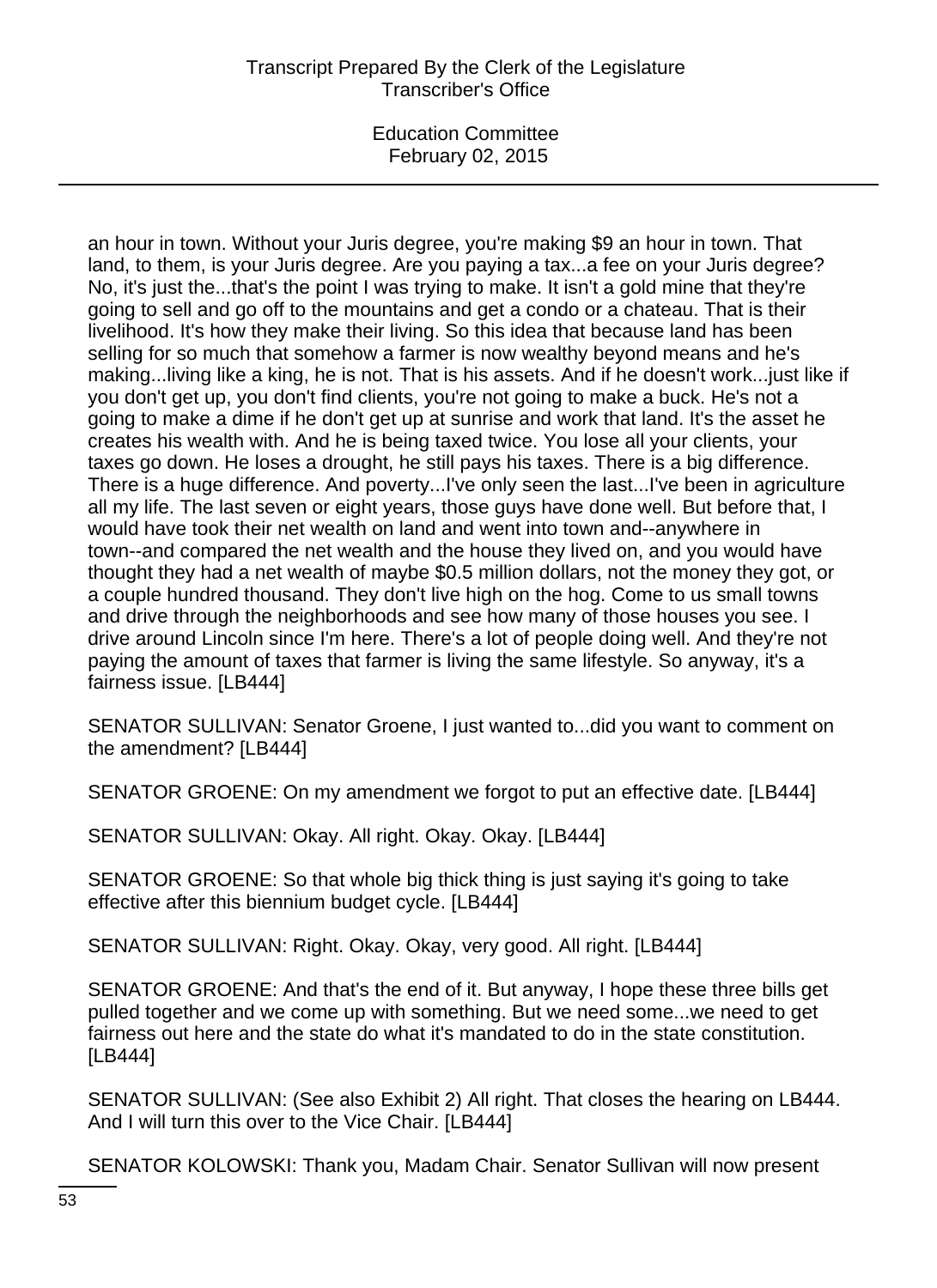#### LB522. Welcome. [LB522]

SENATOR SULLIVAN: (Exhibit 1) Thank you, Senator. I'm Senator Kate Sullivan, K-a-t-e S-u-l-l-i-v-a-n, here to introduce LB522. And I think you would probably agree with me that when it comes to either property taxes or school funding in education we've got some pretty strong feelings, (laughter) and rightfully so. But also I think you can probably see that the two are inextricably tied together. But I will also tell you in this whole scheme of things and all the discussions that we've heard, I don't think there's a silver bullet to achieving property tax relief. And I will also say, as you probably agree with me as well and others in back of me, that, yes, the TEEOSA formula as we know it and as we have seen it evolve over 20-plus years is complicated. But all of that being said, I'm here today offering a proposal for property tax relief through TEEOSA. I wouldn't say that it's necessarily complicated. But as I will lay out for you in hopefully not too lengthy an introduction that it is complex. I have always continually heard, and I probably said it myself six years ago when I entered this body, that the TEEOSA formula is broken, needs to be thrown out. We need to start over again. Now, I did take to heart Dr. Breed's comment that probably over time we need a more thoughtful discussion of a very complex problem or situation. But here and now, we have 245 school districts that are very different. And over time, the TEEOSA formula has been changed since its inception to try to respond to those varying circumstances that also have evolved over time. I think it's important to, though, look back to--as has been mentioned several times this afternoon--to when it became reality, LB1059, and the concept of equalization that recognizes the value that local school districts have at their disposal to fund their schools. And when that's not enough, additional support is provided by the state so that we rise up to our constitutional responsibility. And when it was...came into being, we did have huge variations of levies across the state, much higher than we do now. And we were recognizing that the state needed to provide additional support to our schools. Did the formula ever anticipate that we were going to see this dramatic increase in ag land values? Did we anticipate that we were going to continue to see the depopulation so dramatically of rural Nebraska? So here we are today still with wide variation in levies but not necessarily because we've got school districts as wild-eyed spenders. They have budget limitations and spending limitations to live with. But they do need to meet the requirements of Rule 10 whether they are large or small. And, quite frankly, we have seen state support for our schools cut back. We went through the Great Recession a few years ago. We went through fairly significant tax cuts before I came into this body. That in and of itself has created imbalance, because I think the goal of LB1059 was to provide a balance in terms of property taxes going to fund schools and state support and maybe there being somewhat an equal balance. Well, right now if you look at the pie, so to speak, we've got probably about 35 to 37 percent state support, well over 50 percent local support, and then the remaining being...coming from federal dollars. I don't think we should throw out the formula. But I do think that in this effort that probably is going to take more than one year to solve, that we need to look at components of it and changing some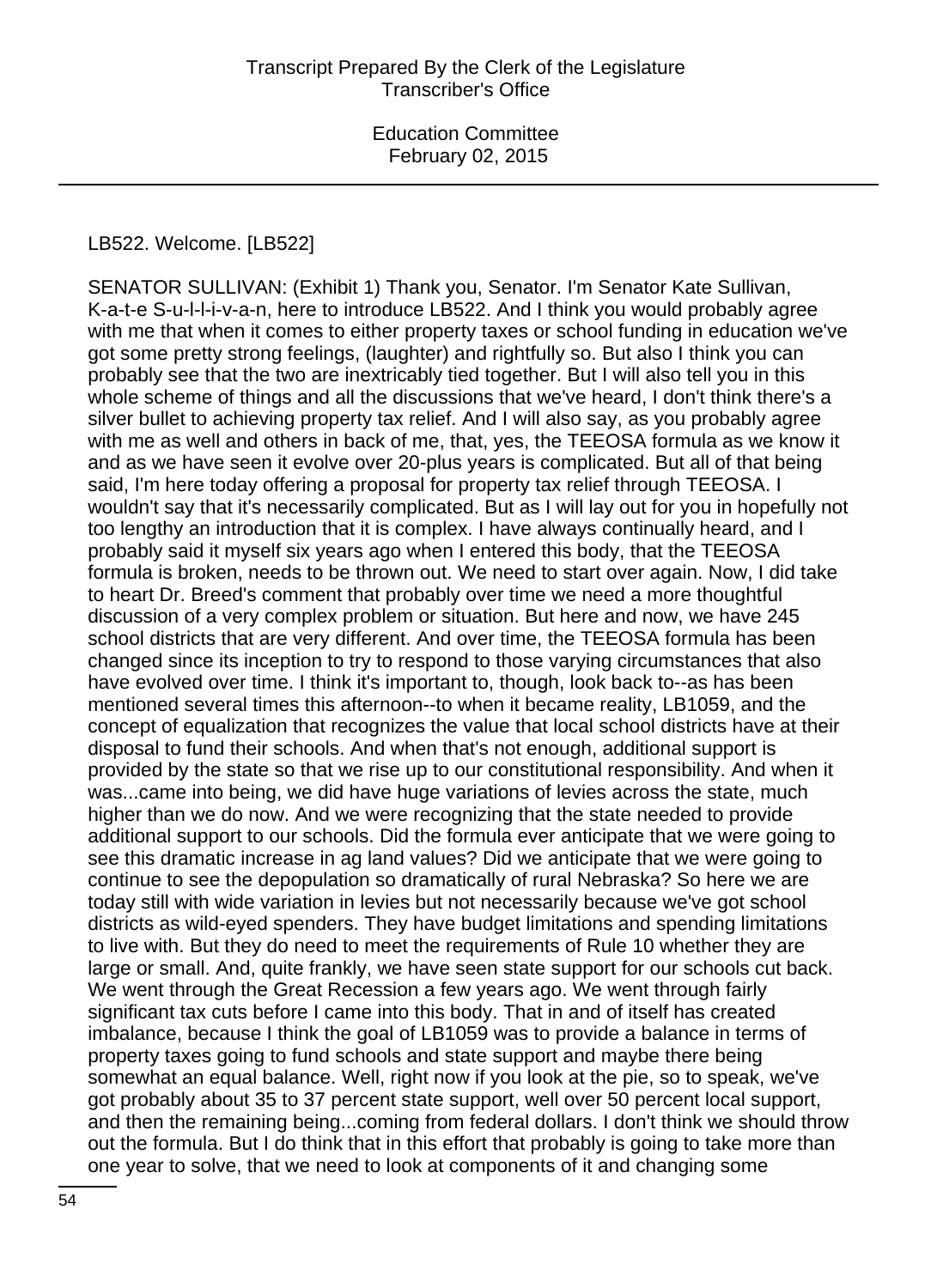Education Committee February 02, 2015

components of it that in my estimation do two things. Yes, they can provide a semblance of property tax relief. But secondly, they can direct the state to provide more state support for what we identify as educational priorities for all children irrespective of their zip code. I also wanted you to know--and it's been mentioned; I think Senator Brasch said that she's going to be talking to the Revenue Committee--some components of LB522 that I'm presenting to you will also be presented to the Revenue Committee, because I truly think that both committees sort of need to hear the same story. And at the end of the day, it may require us, all of us in the Education Committee and in the Revenue committee, to have some conversations. I sit on the Revenue Committee, and I will shoulder the responsibility in having some of that conversation. But it could be, with all the proposals that we are hearing in the Revenue Committee as well as here, that we're going to have to have some joint conversations so that we can send out some good, solid bills that we are in agreement with on what we send to the floor. So I wanted to tell you a little bit more about what the components of LB522 are. And I will say right off the bat that I'm talking about implementation not for this current year but for the...starting in the '16-17 school year. First and foremost, we've had a lot of conversation about the allocated income tax fund. In LB522 I am proposing to eliminate that and instead look at 10 percent of the statewide individual income tax revenues, 10 percent of that, and then distributing that on a per formula student basis to all school districts. That's one component. And then I'm looking at several other components of the existing formula, making changes to those--and I can go into those in detail; they're sort of outlined for you in the bill as well as the fiscal note--but making changes to the net option funding, the local effort rate, the minimum levy adjustment, to how we handle allowances and also apportionment. In looking at all of those things, what I've tried to do is do a little bit for everyone, because I recognize that that's...we're going to have to strike a balance. And we're going to have to recognize what you have seen are strong feelings on either end, whether it's rural and urban, equalized, nonequalized. But at the end of the day, one could say that, yes, I am putting perhaps less emphasis on equalization but more emphasis on trying to provide state support for all students wherever they live. And I would call to your attention what TEEOSA stands for: Tax Equity--that's the equalization part of it--but Educational Opportunities...Tax Equalization and Educational Opportunities Support Act. I think LB522 addresses that. It also, I think, has been mentioned as being a feature of some of the other bills you've heard about today. It puts in some levy limitation or at least removes components that encourages districts to levy up to get more state aid. But it doesn't eliminate some components such as averaging adjustment that are very important to some of the larger districts. It also sends out 50 percent of the dollars that we devote for allowances in the form of aid. That's going to help the nonequalized school districts. There's also one aspect that just carves out details that pertain to the Learning Community. And it basically in that scenario says that we figure their aid independently so that as a whole we don't end up shortchanging the total Learning Community amounts that are sent to them. I would be remiss if I didn't tell you what the total price tag on this was. You can see it on the fiscal note. It adds about \$106 million total additional state support for funding our schools. I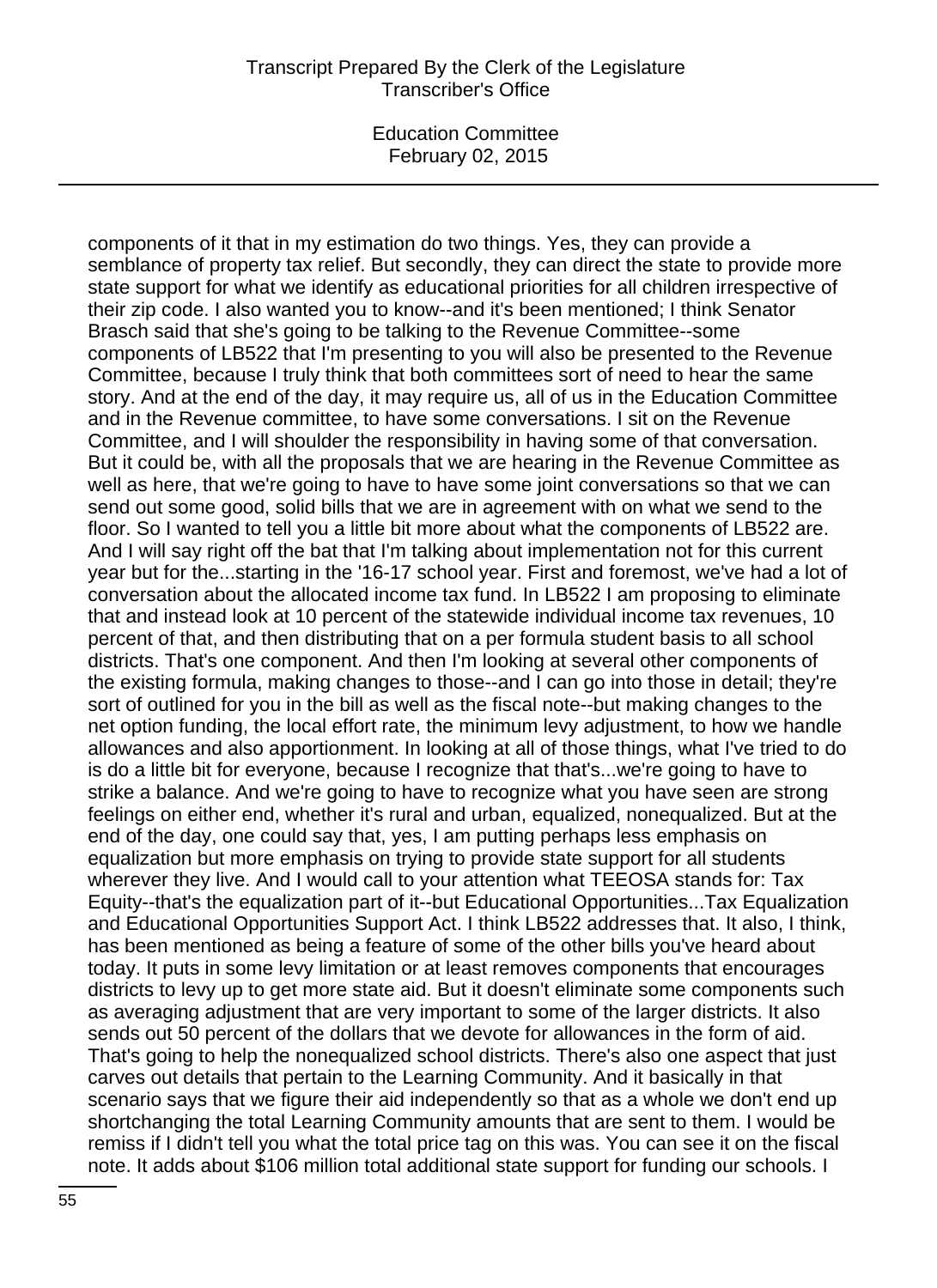Education Committee February 02, 2015

thought I could leave it at that. But then I thought, well, that means that somebody else has got to give up something in the whole scheme of balancing a budget. So I'm also going to the Revenue Committee with the very...what will be a very unpopular notion of adding about a 4 percent increase to our income tax rates. That would equate with the increase that's represented in LB522. This is no easy task. And I don't think that we will arrive at a solution easily. But I really think, whether it's a tax increase or a tax cut, tax relief, tax increase, we have to look at the total picture. We have to have a thorough discussion. And we have to look at educational priorities and how they go out to all our children no matter where they live. And I think that's what LB522 proposes to do. I think it deserves our careful consideration. So with that, I will end. But I just also wanted to call to your attention that there is an amendment that's in your folders, because this was just a mistake on my part in when we were drafting the bill and looking at it. I told you at the onset that what I was doing was eliminating the allocated income tax and replacing it with the 10 percent distribution statewide. Well, in the original bill, I forgot to take out the allocated income tax rebate. So that's what the amendment does is take that out. So again, I offer this as one of the many suggestions that we have. I don't know. Maybe you don't feel as I do, but I almost feel that when it comes to all of these discussions about property tax relief and education, we almost as an Education Committee have a target on our back, because they're all looking to us to help come up with some of these solutions. I know we can do it. But it's going to take kind of a group effort. So there you have it. [LB522]

SENATOR KOLOWSKI: Thank you, Senator Sullivan. Questions, please? [LB522]

SENATOR BAKER: Thank you, Senator Kolowski. Senator Sullivan, walk me through your thought process on moving state apportionment into the TEEOSA. [LB522]

SENATOR SULLIVAN: Well, first of all, we're actually figuring it a little different, because apportionment right now has been distributed based on the census. [LB522]

#### SENATOR BAKER: Yes. [LB522]

SENATOR SULLIVAN: And now we are changing that to be based on a per formula student basis. So the reality is that we'll probably, depending upon how many private schools are in a particular school district, it might not work as well. But it's a more accurate reflection of the "load" that that district has to carry in educating its students. [LB522]

SENATOR BAKER: Overall, you've added \$106 million. I appreciate that. Do you think that moving the apportionment into the formula, that will create some winners and losers and...in terms of the apportionment? [LB522]

SENATOR SULLIVAN: Yes. I can't disagree with that. [LB522]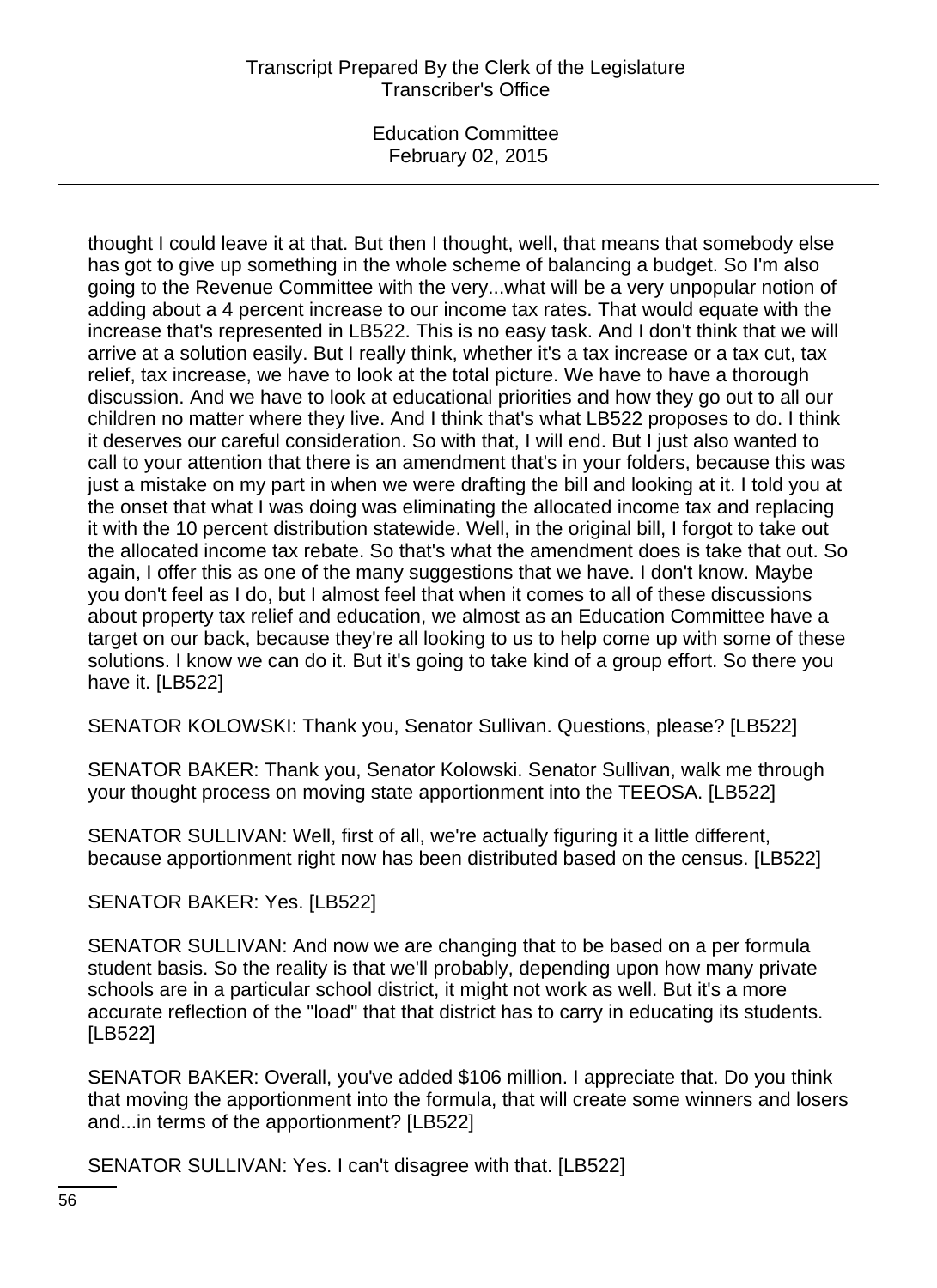SENATOR BAKER: Yes. [LB522]

SENATOR SULLIVAN: That's very often what happens in a lot of these moves. My case in all of this, and it kind of reflects a little bit of what Senator Pansing Brooks said, that I'm challenging us to look at the state as a whole in dealing with educational priorities and how we fund them. [LB522]

SENATOR BAKER: And you've suggested lowering LER, local effort rate, by 5 cents but you didn't say anything about lowering the levy limit, correct? [LB522]

SENATOR SULLIVAN: Right. [LB522]

SENATOR BAKER: Okay. Thank you. [LB522]

SENATOR KOLOWSKI: Senator Groene, please. [LB522]

SENATOR GROENE: Are you taking income tax allotment now and then turning it into basically a foundation per student? [LB522]

SENATOR SULLIVAN: Some would say that, um-hum. [LB522]

SENATOR GROENE: Okay, because I've heard the term "foundation"...now, would that go against as part of equalization aid or would it be on top of it? [LB522]

SENATOR SULLIVAN: No. [LB522]

SENATOR GROENE: So it would be part of the equalization formula. [LB522]

SENATOR SULLIVAN: Yes, yes. [LB522]

SENATOR GROENE: But the nonequalized districts would get some foundation aid, basically. [LB522]

SENATOR SULLIVAN: Yes, yes. Yes. [LB522]

SENATOR KOLOWSKI: Senator Morfeld, please. [LB522]

SENATOR MORFELD: So, Senator, it seems to me that LB521 kind of relies... [LB522]

SENATOR SULLIVAN: LB522. [LB522]

SENATOR MORFELD: ...or excuse me, LB522, relies on LB521. The success of it,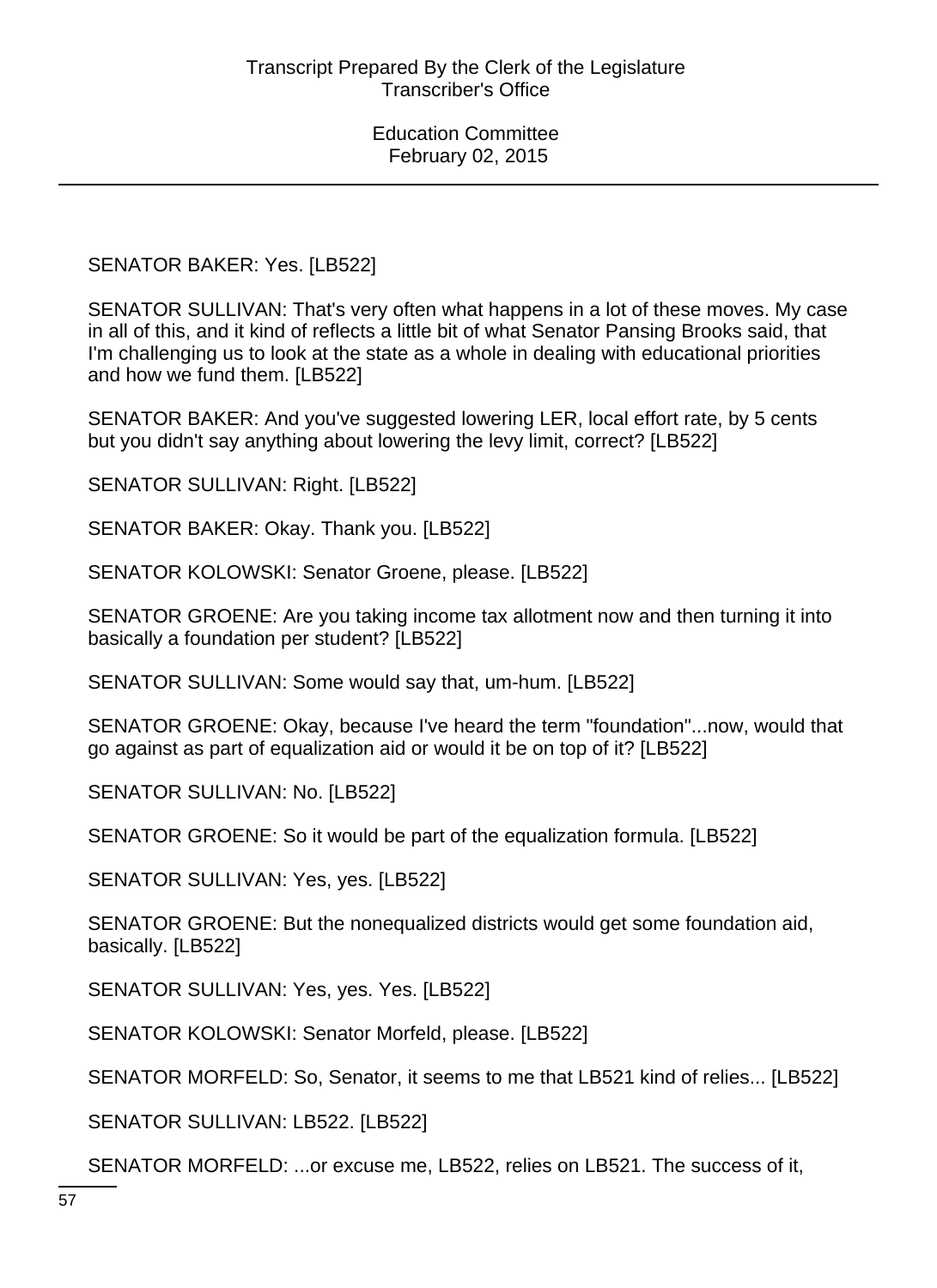anyway, relies on it being passed and being able to... [LB522]

SENATOR SULLIVAN: What's LB521? (Laugh) I'm still learning my numbers. [LB522]

SENATOR MORFELD: Oh, I'm sorry. No, you're fine. The one that's going to Revenue Committee...maybe I have it down wrong. [LB522]

SENATOR SULLIVAN: Oh, sure. Oh, absolutely. Yes. Yes, yes, yes. But I did that... [LB522]

SENATOR MORFELD: So they kind of rely on each other. [LB522]

SENATOR SULLIVAN: Oh, I did that intentionally. [LB522]

SENATOR MORFELD: Yeah. [LB522]

SENATOR SULLIVAN: They are significantly different. I mean, LB522 is pretty much contained in LB521. [LB522]

SENATOR MORFELD: Certainly. [LB522]

SENATOR SULLIVAN: But both committees needed to hear the conversation. [LB522]

SENATOR MORFELD: Absolutely. So...but LB521 goes to the Revenue Committee. [LB522]

SENATOR SULLIVAN: Yes, it does. [LB522]

SENATOR MORFELD: And maybe I'm still learning the process a little bit. [LB522]

SENATOR SULLIVAN: Yes. [LB522]

SENATOR MORFELD: But that's what's going to increase the income tax in order to make up for some of...some changes in here, correct? [LB522]

SENATOR SULLIVAN: Well, yes. Well, it's...yes, yes. [LB522]

SENATOR MORFELD: So if LB521 fails, do you think LB522 should fail as well? [LB522]

SENATOR SULLIVAN: No. (Laugh) [LB522]

SENATOR MORFELD: Okay. Okay. [LB522]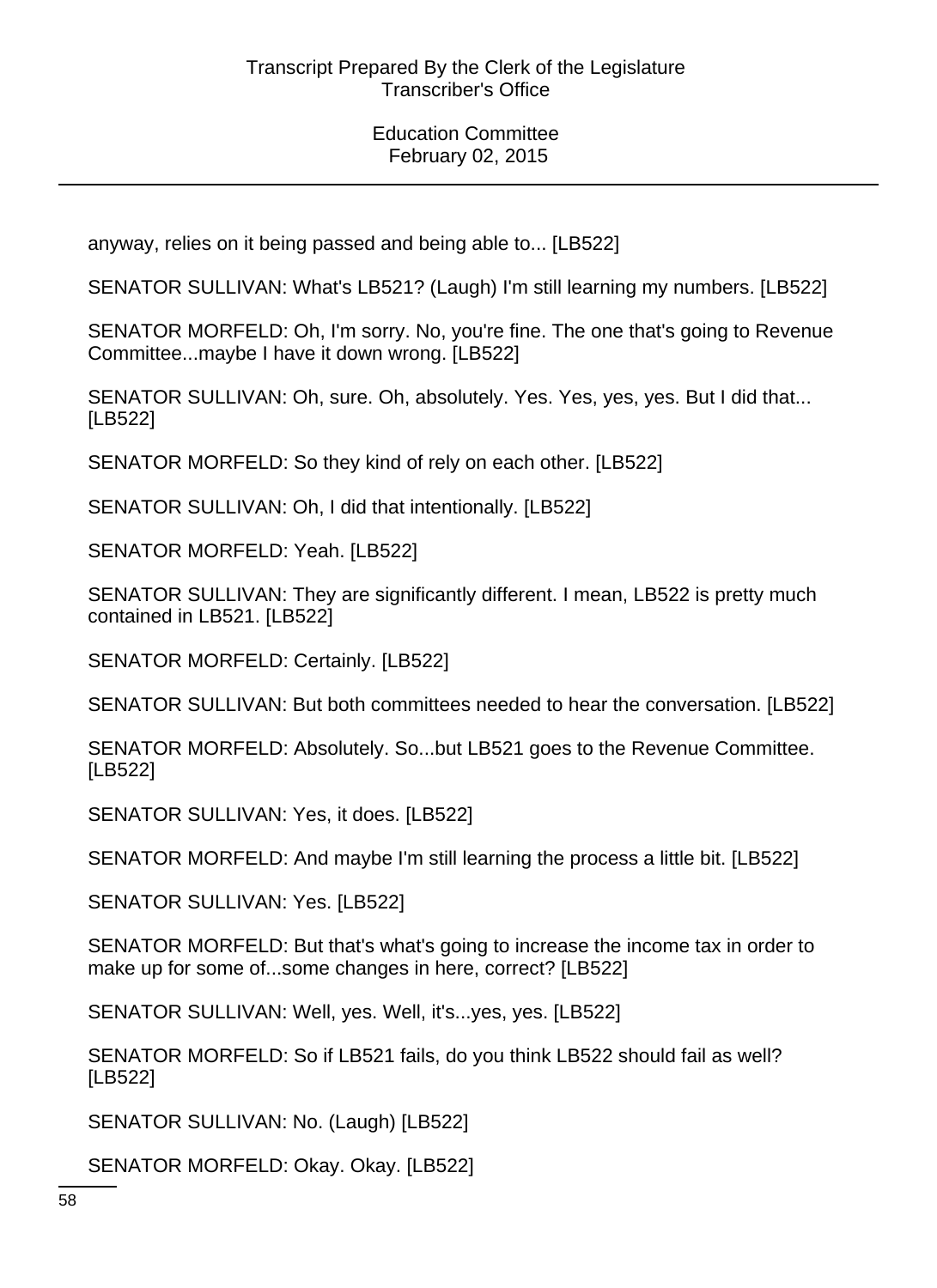SENATOR KOLOWSKI: Senator Groene. [LB522]

SENATOR GROENE: Just curious why you didn't go after the reserves instead of a income...property tax rebate, actually have it in the formula, because you... [LB522]

SENATOR SULLIVAN: Well, first of all, I always look at the Cash Reserves as being a one-time fund. I'm looking at this formula as providing sustainability over time. And the other thing that I should mention that is another component of the revenue bill and another reason I didn't want to take any more dollars out of the Cash Reserve Fund is that another component of the revenue bill is to take whatever is in the property tax credit and run that through TEEOSA. It gets a little complicated, but to show that--oh no, excuse me, let me back up a little bit; it's the apportionment funds; excuse me--that that's...if we do those apportionment funds the way that we're talking about changing how we deal with that, it's going to require some transition funding over from this fiscal year to the next to the tune of about \$11 million. And I'm proposing that come out of the Cash Reserve to set up those payments. Now, what I started to tell, and I'm sorry for the confusion, the revenue-related bill proposes to take--and this is not a requirement of any new dollars--it just simply says to run the TEEOSA...the property tax credit through TEEOSA. And what that does is, it actually shows then on a property tax statement how a school levy would drop because that property tax credit is being given back to the local taxpayer. In all of these conversations, I think what gets lost--and we've heard it today--is, how does the taxpayer feel they are either not receiving relief or they are receiving relief? And somehow, we need to bring that taxpayer into a little bit more of a discussion so that they can actually see, if there is relief being realized, how it shows up on their property tax statements. [LB522]

SENATOR GROENE: All right, finish... [LB522]

SENATOR KOLOWSKI: Senator Groene, please. [LB522]

SENATOR GROENE: ...(inaudible) finished. The fiscal note only concerns state expenditures. [LB522]

SENATOR SULLIVAN: Yes. [LB522]

SENATOR GROENE: Does yours offset that \$106 million to the property tax people which you're...how much of an offset do you think would happen in an unequalization district? I mean, yes, the equalized ones, if they went to \$0.95 figuring...I think you went to \$0.90 figuring your needs instead of... [LB522]

SENATOR SULLIVAN: Well, you know, again there are components of this bill. How it translates out to real property tax relief at the local level I can't tell you. You change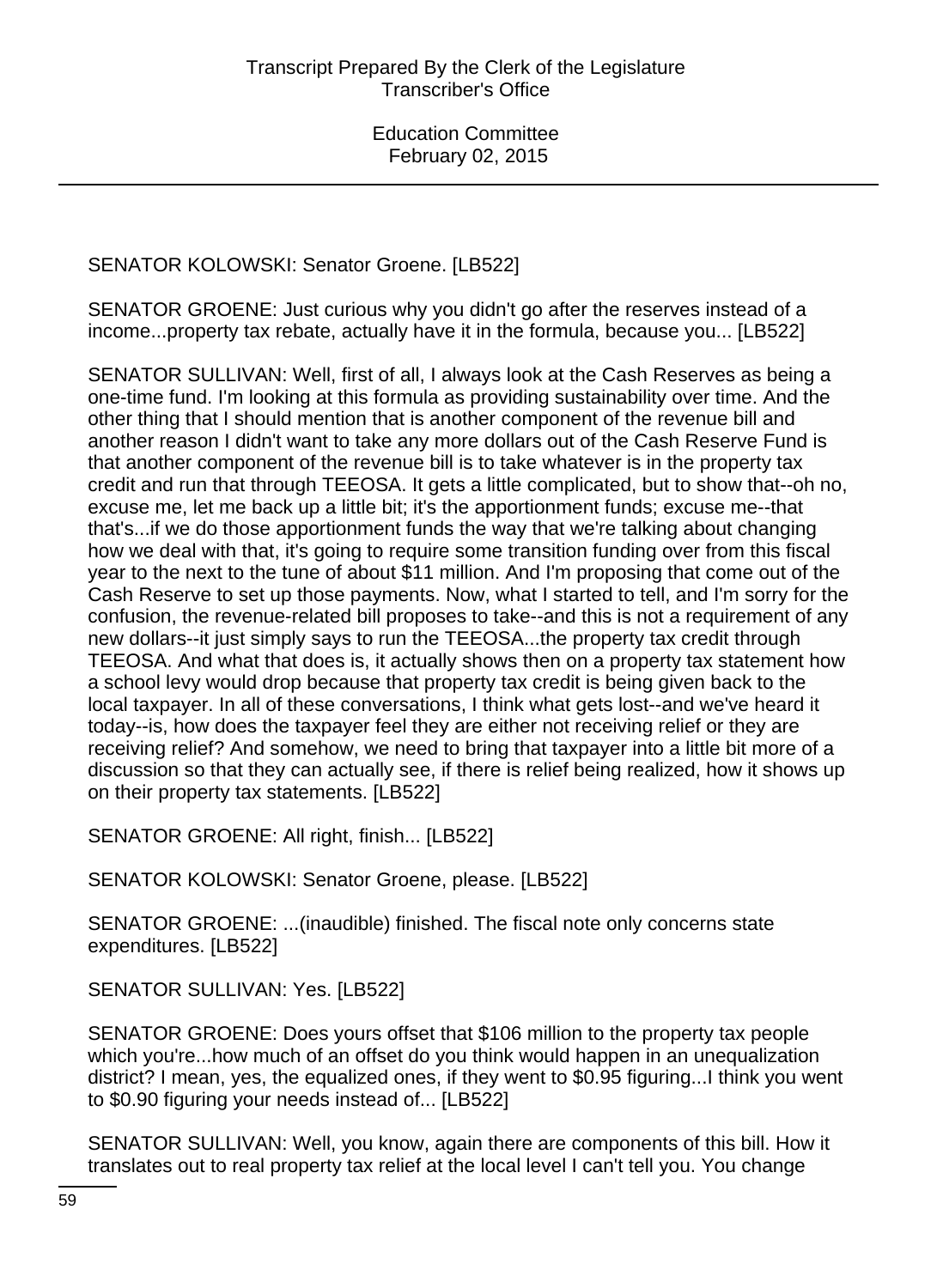things like you drop the local effort rate by 5 cents. That puts more state aid in. That says a district has less resources. At the end of the day, will a school district drop its levy? That's where the balance comes in. I am not limiting local control. And I think that's also a balance we need to keep in mind, because when we went through the visioning process this last year, one of the things I heard loud and clear from people all across the state is that they value local control. Now, some will say, we don't feel like we have local control because of all the limitations that you've put on our spending or whatever. But then again, I think any changes that we make to the formula need to be respectful of this value that Nebraskans have. [LB522]

SENATOR KOLOWSKI: Senator Pansing Brooks, please. [LB522]

SENATOR PANSING BROOKS: Thank you. Thank you, Senator Kolowski. Okay, Senator Sullivan, I guess I'm just...I'm...of course, thank you for, again, trying...this is obviously a momentous effort to try...and I also meant to say that to Senator Groene, that these are momentous efforts to try to do something to help the whole state and move us forward. I guess one of the things I'm interested in is, does it get rid of the minimum level? Is that correct? [LB522]

SENATOR SULLIVAN: Yes, it does. Mine does also. Um-hum. [LB522]

SENATOR PANSING BROOKS: Okay. Okay. And so can you speak to that a little bit just as a far as...it...that seems to be something that is not quite as...I mean, that's not as fair for the cities that are at the top of their level and I'm just interested in your take on that whole thing. [LB522]

SENATOR SULLIVAN: Well, first of all, just as I said, that we're not...we don't want to be in a position of encouraging districts to levy up or use that as an excuse so that...just so that they can get more state aid. Now, we are given...with the drop of the local effort rate to...it's \$1 now. We're dropping it in this scenario to 95 cents. So that gives school districts that are up against their levy a little more wiggle room to go up. [LB522]

SENATOR PANSING BROOKS: Okay. Just one more thing on top of what Senator Morfeld was saying, if LB521, the revenue, doesn't pass--he's asked it the opposite way--then what happens on the...because then we don't have the 4 percent, is that correct, in this bill? [LB522]

SENATOR SULLIVAN: Well, last week in Revenue, we heard all kinds of ideas... [LB522]

SENATOR PANSING BROOKS: Okay. [LB522]

SENATOR SULLIVAN: ...that were providing property tax relief at the expense of more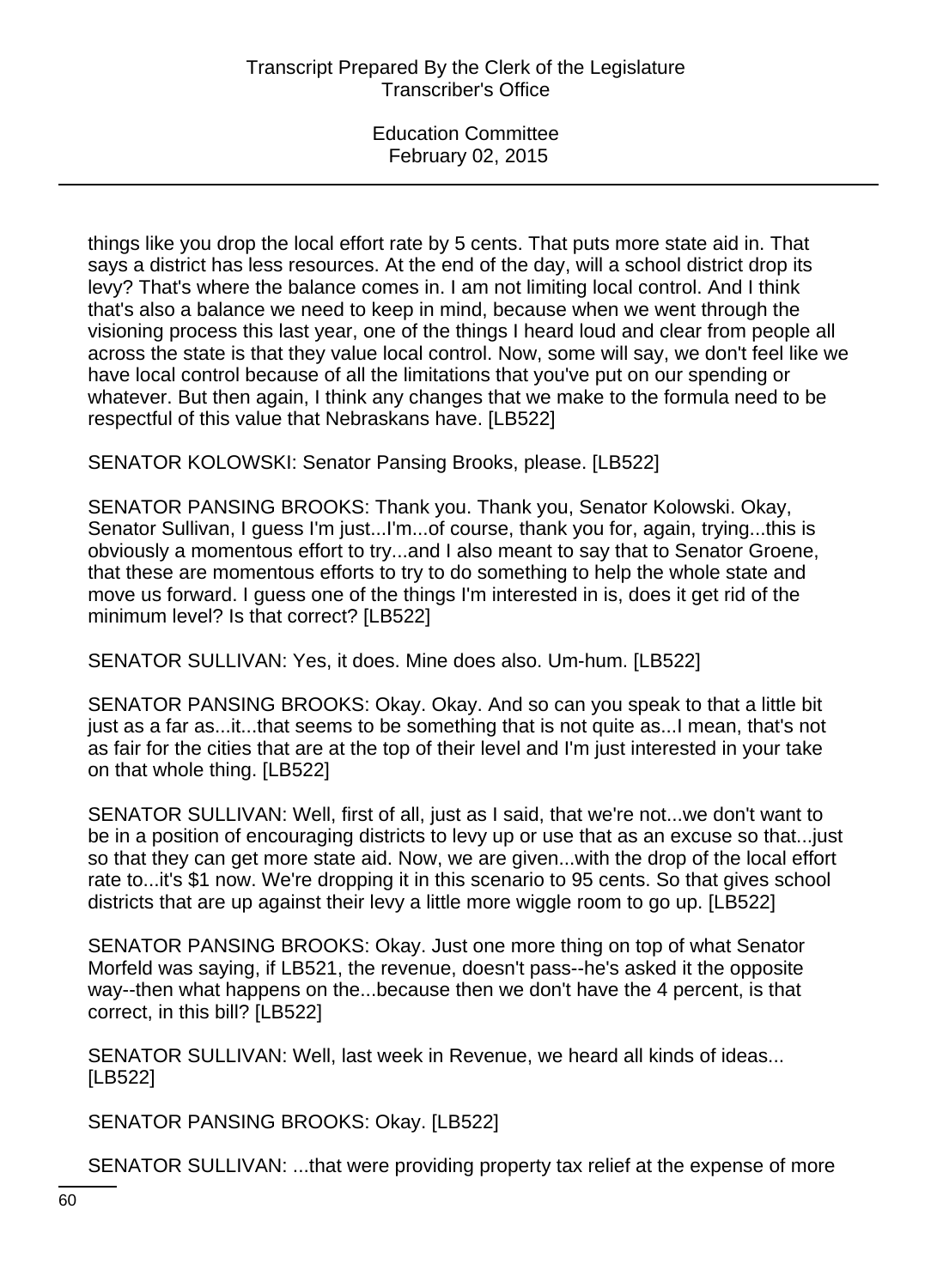state dollars. Not once did I hear how they were going to compensate for that. And I'm no mathematician, but I don't get it. I mean, if you're going to try to provide relief over here and you want to provide the same level of services, I think there's got to be an increase somewhere. [LB522]

SENATOR PANSING BROOKS: Yes. I think so, too. Thank you. [LB522]

SENATOR KOLOWSKI: Any other questions? [LB522]

SENATOR PANSING BROOKS: That's just what...oh, well, I agree with you. That's what I was saying is that I think that if we don't do that, we're going to lose out. [LB522]

SENATOR GROENE: One more. [LB522]

SENATOR KOLOWSKI: Yes, sir. Senator Groene. [LB522]

SENATOR GROENE: You think we could just support...if none of the money changes hands, if a local district wants to drop their mill levy that we let them...allow them to do it without losing state aid, just do something simple? Nobody is paying for anything, but the local school district is managing the money better. [LB522]

SENATOR SULLIVAN: And in all fairness to the local school districts and listing...I mean, I live out in rural Nebraska, too. And we hear every day the burden of the higher taxes. But I also have seen school districts really try hard to reign in their spending and lower their levies. But they've got some requirements to meet, too. They've got to have salary increases for their teachers. They've got to meet the requirements of Rule 10. And so it's a challenge for everyone, large or small. [LB522]

SENATOR KOLOWSKI: (Exhibit 2) Senator, of course last year with LB438, the Speaker's bill, we got into a different mode, a different direction, different interpretation of some of the accountability that's responsible...districts are responsible to for...so they on one side will continue with the local control. And they want that. But we also now have added words, and I like to use them, with accountability. And that's an expectation that your district will be performing at a certain level judged by the State Department of Education. Otherwise assistance would be given over time. So I think it's important to the concept that we have this...we talked about the rural/urban dance in the last bit of our discussion, but we also have the local control/state standard dance going on that has to be acknowledged as well. And I just hope we don't step on anybody's toes while we're dancing so much. (Laugh) So thank you. Anything else, Senators? Any additional questions for Senator Sullivan, anyone from our committee? All right. Thank you. We have one letter of support for the record on our proponent side. Sandra Rosenboom from the Crete Public Schools has sent that in. And do we have additional members...additional people that would like to speak to the proponent side of this,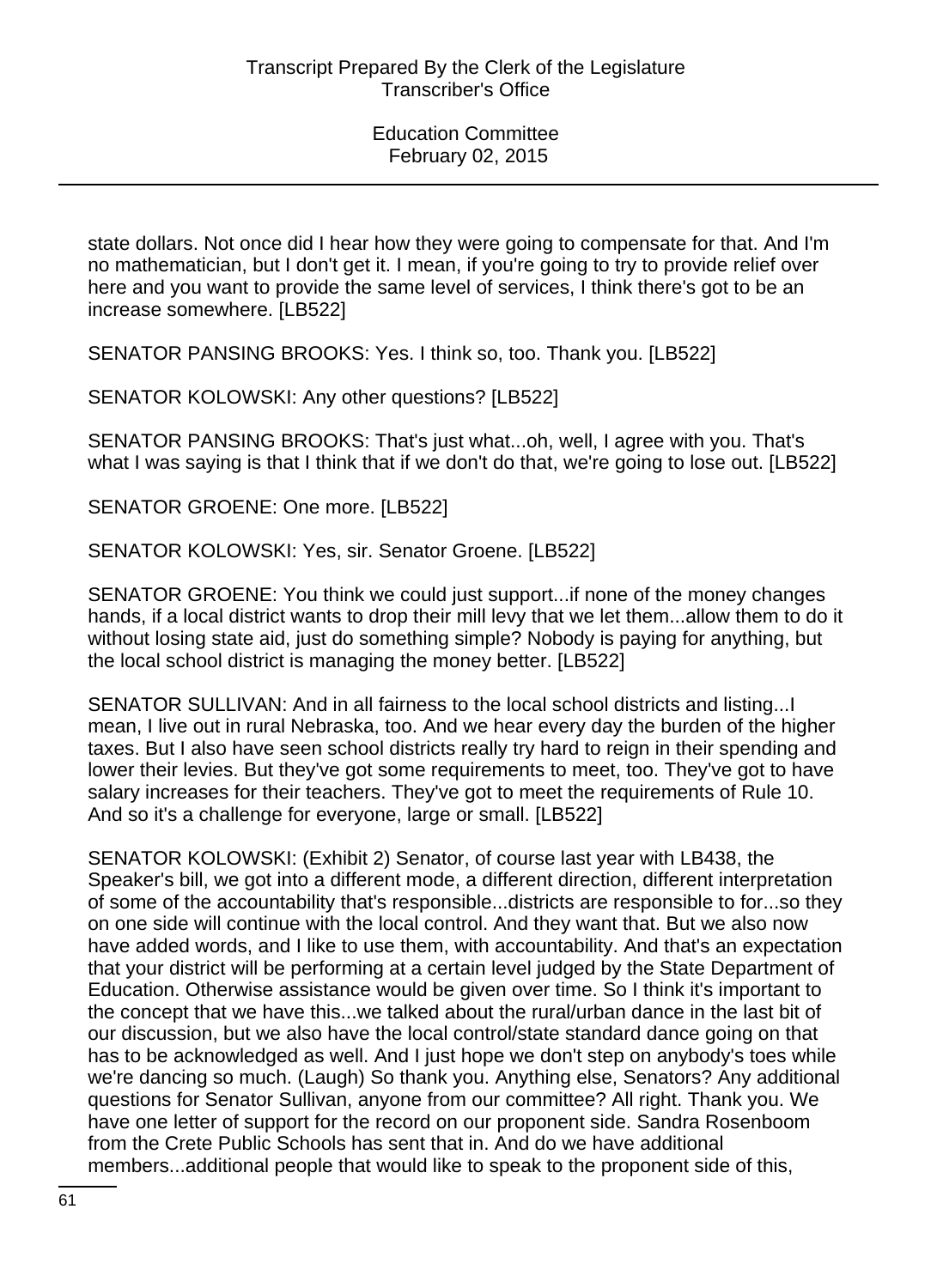please? Proponents, please come forward. Dr. Habben, please. [LB522]

JON HABBEN: Thank you, Senator Kolowski and members of the committee. I appreciate seeing... [LB522]

SENATOR KOLOWSKI: Spell your name again, please. [LB522]

JON HABBEN: I did it again, didn't I? I'm going to have to wear a tag. [LB522]

SENATOR KOLOWSKI: Yes. [LB522]

JON HABBEN: J-o-n, Jon, Habben, H-a-b-b-e-n, Nebraska Rural Community Schools. [LB522]

SENATOR KOLOWSKI: Thank you, sir. [LB522]

JON HABBEN: I do appreciate seeing the comprehensive effort in the bill, because I think everybody knows that trying to pull this stuff together is not a one piece here and...kind of a discussion. Too many things go too many different directions. They have to intertwine. You know, we talked about all of the issues on the revenue side of the formula. And you begin to think, gosh, how extensive of a study do we need to do to figure out how to balance that thing amongst significantly disagreeing parties? And that's probably an excellent thing to do. On the needs side of the formula, it's been a little harder to read how that has worked simply because of what has happened on the revenue side of the formula. But I don't think this is a, "throw the thing out." I don't think this is a, "act like it's broken so badly that we need to get it hauled out and start all over." I think we're better off in the discussion about how to make adjustments to the formula. Now, a lot of times when we're talking about rural, these last couple of years, there's a tendency to say, well, rural schools, well, you guys don't get any state aid. Well, yeah, there are rural schools that get state aid. There are rural schools that are over \$1 and up against the \$1.05 and up against the spending limitations. And, you know, those schools, they don't have anywhere to go. I mean, it's either a valuation increase or it's some kind of a circumstance where they can reduce programs. But they don't really have any place to go. The nonequalized district--and we have most of them, in fact nearly all of them, in our association--the nonequalized district does have the ability to raise its levy. But the catch with that is--and we've already talked about it--how far have those property taxes gone up for the last half-dozen years? And whether the levy is low or not, you know, what kind of a circumstance does that create? And in my opinion, it creates a very negative one. But I do appreciate the idea that several factors are a part of this bill and try to address several components among seemingly different school districts to stretch TEEOSA further and to protect those districts that are in that levying more than \$1 particularly simply because of their circumstance. We have to be very careful that that district that is sitting there at \$1.05...what do you do with that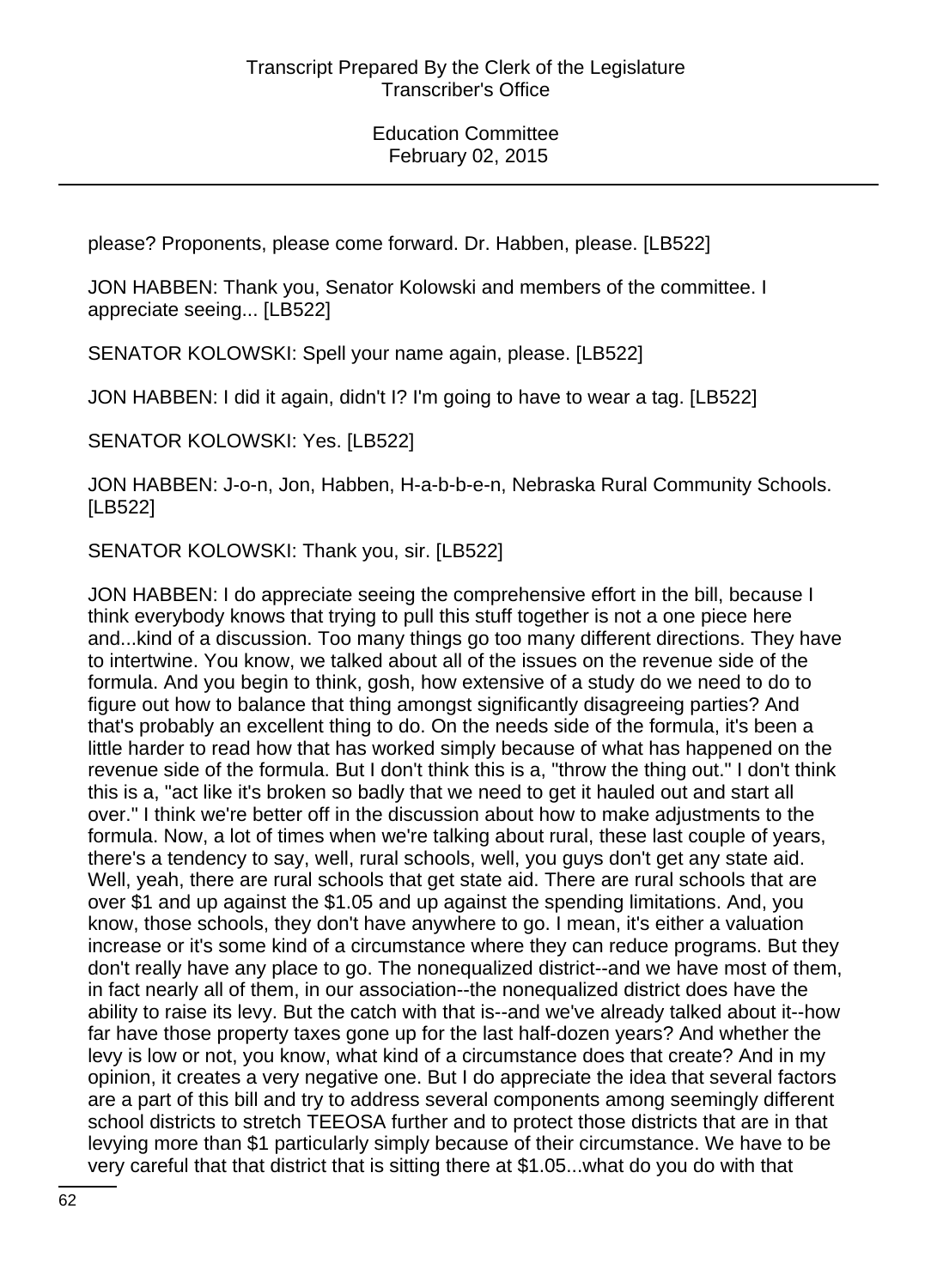district? How do you treat that district with the formula? That matters. Of course it does. It matters whether it's urban or whether it's rural. It matters. So we can't lose sight of the fact that this formula does have attributes to it. This formula does try to work out the difficulties in attempting to finance educating kids. It's just changed so much in terms of the circumstance that it is reaching fewer schools, fewer kids, and it's not doing the broad-based job either in tax equity or in opportunity that it was originally designed to do in 1990 and 1986 and with Senator Raikes's last effort. So I'm glad to see an attempt at a comprehensive bigger package. I think we need to look at this sort of thing. And I think we need to make a strong attempt at finding a way that isn't just simply labeled as us versus them. Thank you. [LB522]

SENATOR KOLOWSKI: Thank you. Any questions, please? Seeing none, thank you very much. Additional proponents, please? Any opponents? Good afternoon. [LB522]

ED ZIMMER: Good afternoon, Senator Kolowski. Members of the committee, my name is Ed Zimmer, E-d Z-i-m-m-e-r, and I've been a member of the Lincoln Board of Education for 19 years. I'm here today representing Lincoln Public Schools and the Greater Nebraska Schools Association. The 24 member school districts of GNSA meet Nebraska's constitutional responsibility to provide kindergarten through 12th grade education for over 200,000 of the 307,000 Nebraska public school students. And our mission in GNSA is to advocate for educational excellence for all Nebraska schoolchildren by ensuring equitable funding. GNSA actively advocates for the continuation of existing laws and for new laws that reinforce the use of the equalization formula for determining state aid to education. An equalization formula must be based on the general concept that student needs minus local resources equal state aid. Therefore, I must testify in opposition to LB522. Others will testify on behalf of GNSA focusing on the many and important details of LB522. I'll simply introduce their testimony by underscoring that in each of these details, LB522 tends to move away from equalization as a basis for state aid to public education in Nebraska. I'll cite just two examples. Moving 50 percent of the allowances addressing poverty, English language learners, transportation costs, and other needs doesn't remove any of those needs or their costs. If we have areas in Nebraska where valuation does not accurately reflect local resources, then we need to address that inaccuracy rather than distort the formula by artificially reducing real needs. Similarly, LB522 creates a new direct aid concept, student support aid, which is a grant system that allocates an amount of state aid per student without regard to needs or local resources. We estimate this change alone would move approximately \$180 million of state aid outside the equalization formula. Several representatives of GNSA schools will offer testimony today. While one of the unique features of GNSA is the broad and collaborative participation by school board members and school district administrators...so that's why you're hearing from both today. The board members of the districts within GNSA embrace our local role within Nebraska's excellent public education system. We willingly bear the responsibility of levying the majority of property taxes upon ourselves and upon our neighbors. We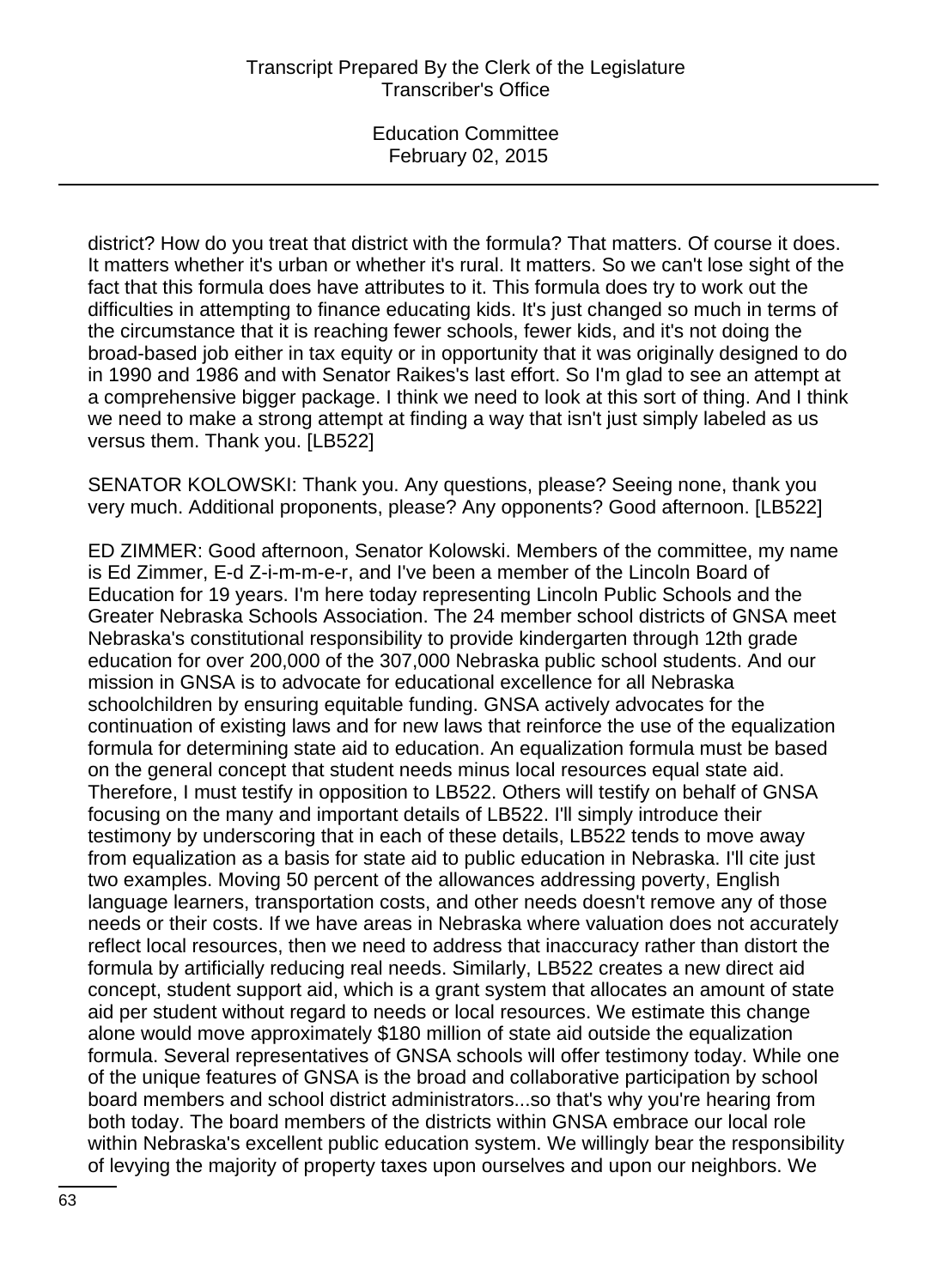rely on you to provide the state's crucial portion of public education aid in a reasonable, predictable, and equitable manner. We appreciate that LB522 addresses serious issues in our state, but we must urge you to find solutions within the essential fair concept of equalization. Thank you very much for your time. I'll answer any questions I can, knowing I'll be followed by experts who can correct my mistakes. [LB522]

SENATOR KOLOWSKI: Thank you, Mr. Zimmer. Questions, please? Seeing none, thank you. [LB522]

ED ZIMMER: Thank you. [LB522]

SENATOR KOLOWSKI: Additional opponents, please? Good afternoon. [LB522]

LIZ STANDISH: (Exhibit 3) Good evening, I think. [LB522]

SENATOR KOLOWSKI: Good evening... (Inaudible) [LB522]

LIZ STANDISH: We're there. Senator Kolowski, Senator Sullivan, and members of the Education Committee, my name is Liz Standish, spelled S-t-a-n-d-i-s-h. I'm here today representing Lincoln Public Schools where I serve as the associate superintendent for business affairs. I'm testifying in opposition to LB522 as it moves away from the concept of equalization by proposing to place demographic aid and flat aid distributions regardless of local resources, circumventing the formula. It also proposes a tax shift from local property to statewide income tax. This will be the focus of my testimony. I did also bring a colleague school district's letter, so that's not related to mine. That was just a deliver for them. So I'd like to thank Senator Sullivan for proposing state aid changes a year in advance. As a school business official, this is greatly appreciated from a planning perspective. That is a practice that's very much something we'd like this committee to take a look at in the future for any changes in TEEOSA. In addition, Senator Sullivan recognizes the need for additional funding to support the concepts in LB522 and has proposed the companion bill she described to do so. Fully funding the formula and the recognition of that is also greatly appreciated. We've discussed that the demographic variables, the allowances in the formula, they are counted 100 percent in needs minus resources equals equalization aid. But then in an effort to circumvent the calculation that includes resources, they are distributed as aid. So the aid goes out to school districts that are not equalized. For school districts that are equalized, it then is offset by equalization. So this is a mechanism simply to distribute allowances that are currently in formula need to nonequalized school districts absent the recognition of resources. This direct aid concept is furthered to a flat grant system, a foundation system in student support aid. And that equals 10 percent of the statewide aggregate income tax. And I want to make a special note here, because we've had several conversations today about allocated income tax and aggregate income tax. Aggregate income tax would be statewide income tax pooled together, then distributed as a flat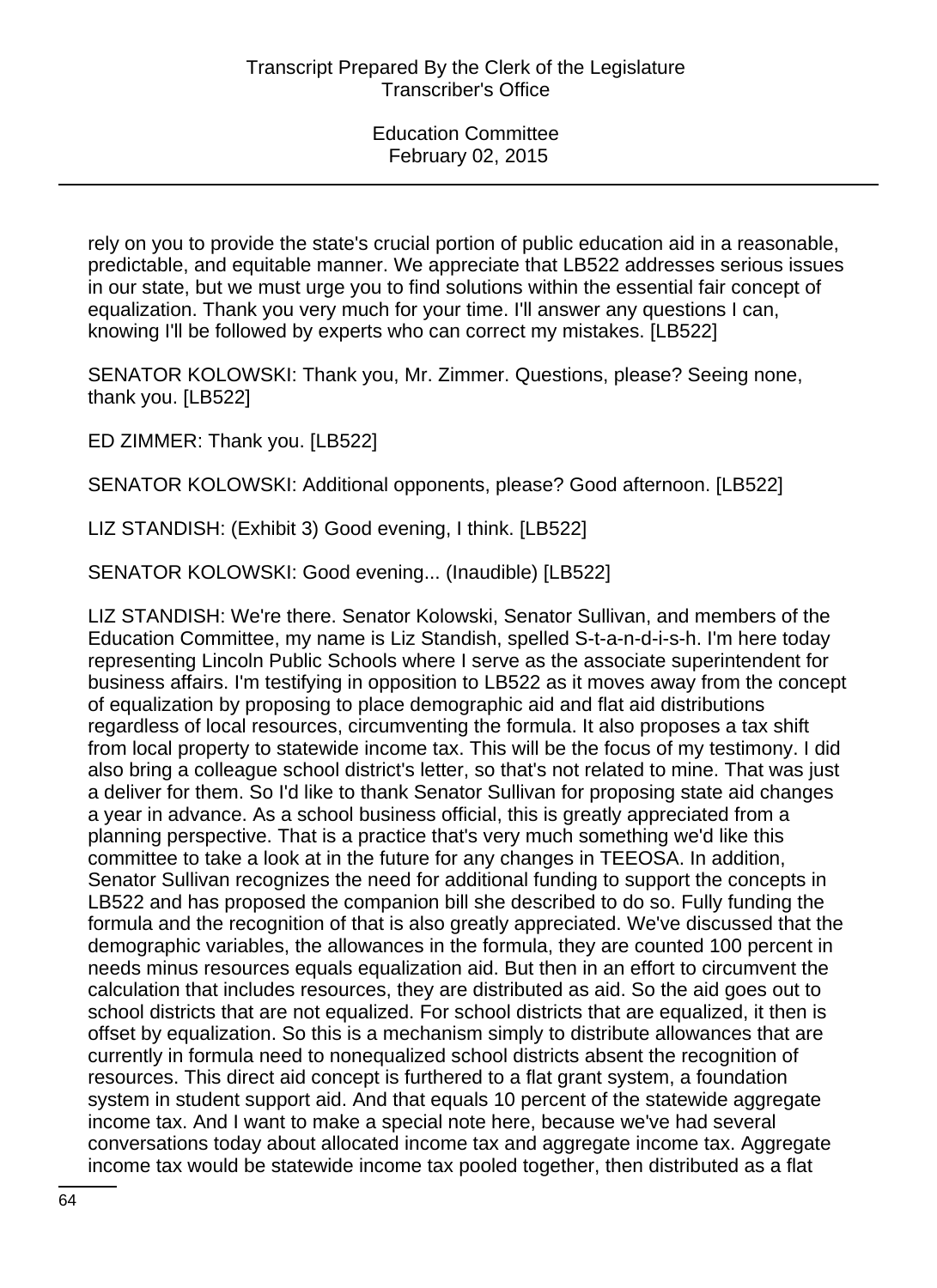Education Committee February 02, 2015

grant, versus the concept of allocated income tax, which would be where we fill our tax returns or tax filings, we designate our school district, and that's a recapture back to the local community. This is an aggregate income tax, so the rising income tax within school districts who might not see property relief related to this package would experience the increase in income tax. We estimate that the direct aid or flat grant system or foundation aid would be almost \$600 per student. LB522 proposes to remove the minimum levy adjustment. This is to offset to make sure that these various aid distributions can reach every school district even with low levies supporting their budgets. LB522 changes apportionment. It moves away from census students. We do believe there is an important mission within public schools to serve every student in their boundary. Any student in the boundary of the Lincoln Public Schools would come to the door of Lincoln Public Schools, and absolutely we'd have a seat for them. And so census students is the place for apportionment. There is that geographical tie to where students reside and the obligation the school district serves. We're also concerned that there's clearly a transitional element here, which means that school districts would lose money by bringing this as a resource into the formula. Any time you go and capture a new resource and bring it into the formula, equalized school districts are going to be hurt by that. There is a recognition, which we appreciate, of the transitional concept, a recognition, as Senator Sullivan described, that's funded by the Cash Reserve. But I think inherently that tells us that there would be an impact for equalized school districts, keeping in mind that most of the equalized school districts are very close to the levy lid of \$1.05 if not already there. So there wouldn't be a place to go recruit that need. Equalization is a center point of school funding in Nebraska. And we believe that this 25-year history with LB1059 representing that a child living in a property-wealthy area has access to education as a property-poor area, and that that equalization element of the formula must be recognized and preserved. And with that I'll close my comments and be happy to answer any questions you might have. [LB522]

SENATOR KOLOWSKI: Thank you. And what is the Lincoln levy at this time? [LB522]

LIZ STANDISH: General Fund levy is \$1.05, total levy is \$1.24. [LB522]

SENATOR KOLOWSKI: \$1.24? [LB522]

LIZ STANDISH: \$1.24, yes. [LB522]

SENATOR KOLOWSKI: Thank you very much. Senators, questions, please? Seeing none, Liz, thank you very much for your testimony. [LB522]

LIZ STANDISH: Thank you. [LB522]

SENATOR KOLOWSKI: Appreciate that. I did receive, as we all have, another opponent's statement from Superintendent Baker, the Elkhorn Public Schools, and that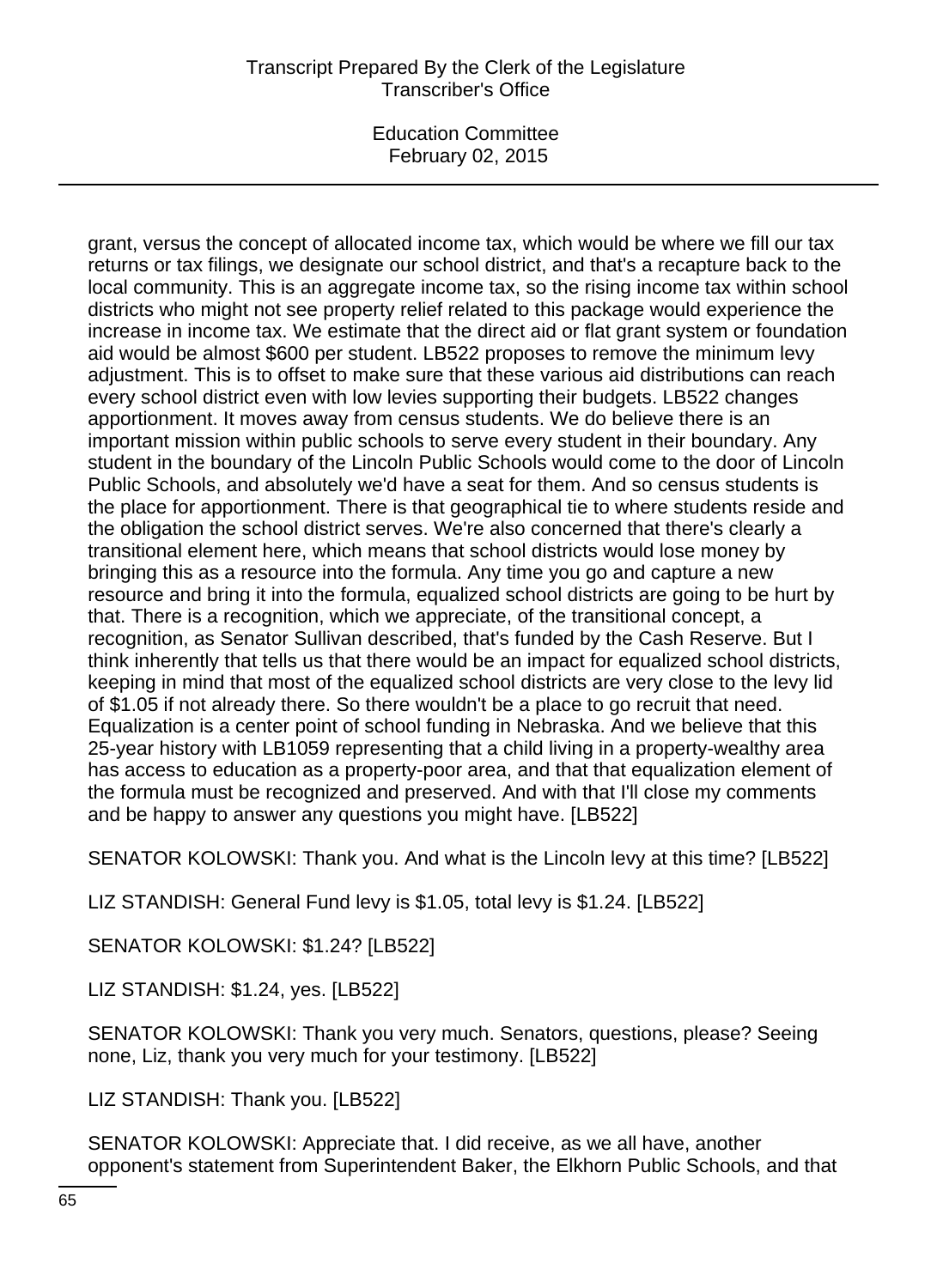has been received by all of us. Thank you. Mark, welcome. [LB522]

MARK ADLER: (Exhibit 4) Thank you. Senator Kolowski, Senator Sullivan, and members of the Education Committee, my name is Mark Adler, spelled M-a-r-k A-d-l-e-r, and I'm the superintendent serving the Ralston Public Schools. I'm here today representing the Greater Nebraska Schools Association. The 24 member school districts of the GNSA are responsible for educating over 200,000 Nebraska public school-aged children. Further, the GNSA member schools are working hard to educate two-thirds of the students in Nebraska that qualify for free or reduced-price lunches and English Language Learner services. As an organization, we come to you today in opposition of LB522. We want to thank Senator Sullivan for her work in proposing legislation that will continue to cultivate conversations about equitable funding for all Nebraska students. LB522 proposes sweeping changes to the TEEOSA formula, many of which we are not totally sure of the exact outcome. My message today will be focused on the proposed changes to the allowances within the TEEOSA formula. Such changes concern the GNSA as we serve such a diverse student population. As you heard earlier today, LB522 takes 50 percent of the each of the allowances in the formula need and distributes the funding as aid. This applies to poverty, ELL, focus schools, summer school, transportation, elementary site, distance education, and telecommunications. One hundred percent of the allowance is counted in formula needs and paid in needs minus resources equal equalization aid. To adjust equalization, 50 percent of the allowance is distributed as aid and counted as a receipt. Aid is distributed to all school districts regardless of local resources. Currently, the student characteristics are recognized in nonequalized school districts through formula needs and accounted for in needs minus resources equal aid. All of this sounds very complicated and in many cases is complicated. Our organization was created and continues to stand firm on the concept of equalization. The proposed changes to the allowances in LB522 move further from equalization. We are also concerned that these changes may not provide a level of funding appropriate to educate students in poverty and diverse backgrounds once the needs are paid in aid and become a receipt. Many of the member schools in the GNSA are taxing their local patrons at the maximum levy allowed by law. Deep changes in the allowances to TEEOSA may provide reduced funding with no opportunity to replace that lost funding through local resources. As I close, I want to thank all of you for the service and leadership you provide to schools and students all across Nebraska. The GNSA stands ready and willing to be a partner in the research and development of equitable funding for all students across Nebraska. I want to thank you for your time, and I'd be happy to try answer any questions that I can. [LB522]

SENATOR KOLOWSKI: Thank you, Dr. Adler. Any questions, please? Seeing none...oh, I'm sorry, Mr. Groene. Senator Groene, please. [LB522]

SENATOR GROENE: Could somebody in your organization get me, over the last 10/20 years, what the per capita spending per student is in your school districts? [LB522]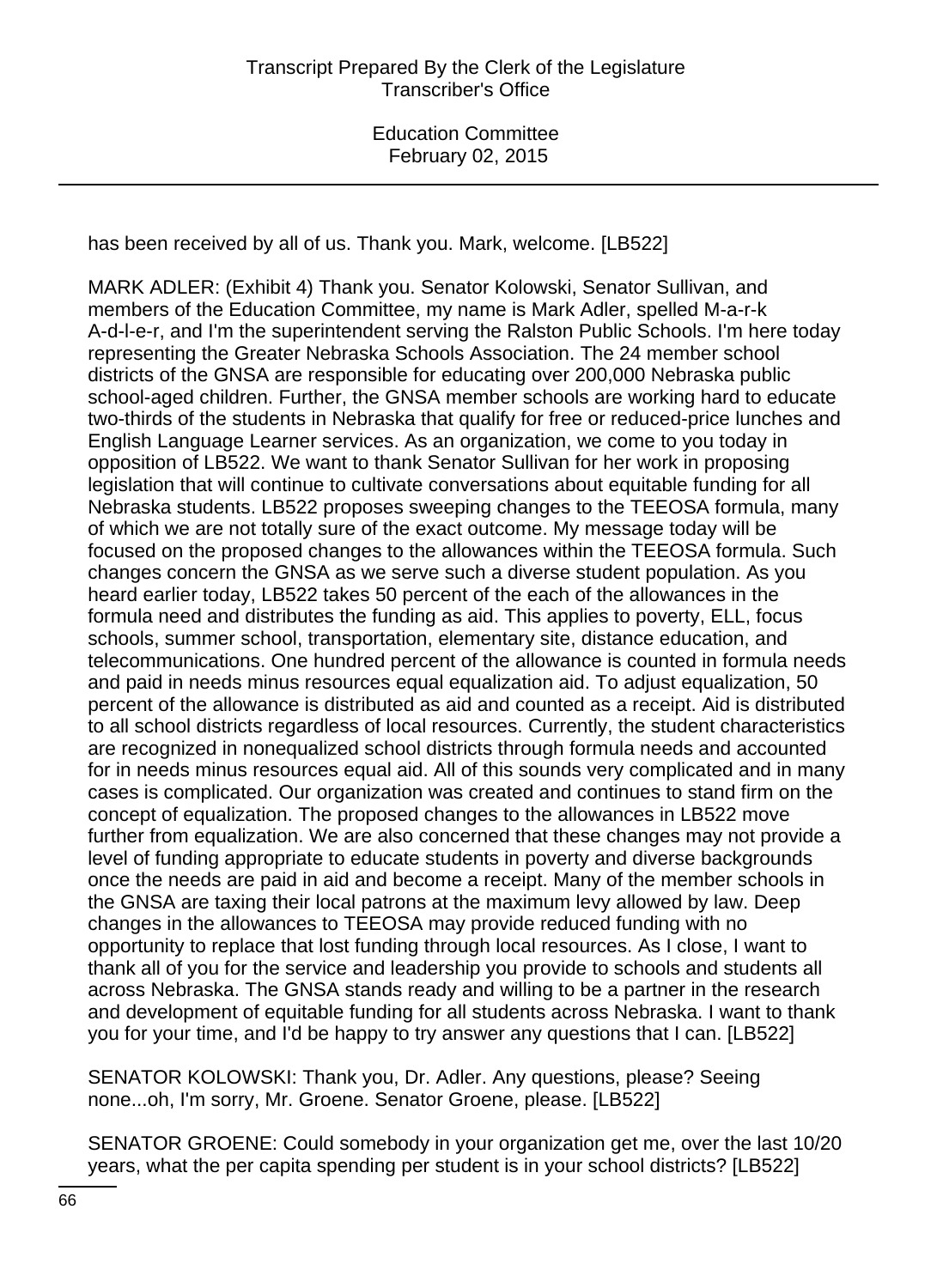MARK ADLER: The per capita spending, I won't be able to... [LB522]

SENATOR GROENE: Well, it's just aid plus your resources divided by your enrollment is basically what I'm looking for. [LB522]

MARK ADLER: Right. Are you...Senator, are you talking about the average spending per pupil? [LB522]

SENATOR GROENE: Yeah. [LB522]

MARK ADLER: The schools in the GNSA are some of the lowest spending in Nebraska, I think ranging from around--I'm going to guess--about \$6,800 per student to the top, approximately \$10,500 per student. Don't take that exact, but somewhere in that neighborhood. [LB522]

SENATOR GROENE: I understand that, but I'm trying to figure out where this 70 percent increase in property taxes have gone and the 48 percent increase in TEEOSA the last ten years. And I wanted to see per student in the last ten years where that's gone. I thought maybe, could...somebody could get that for me. [LB522]

MARK ADLER: We'd be happy to try to get that. I think I understand your question and, absolutely, we will do our best to provide that. I can't answer that off the top of my head. [LB522]

SENATOR GROENE: Just trying to follow the money... [LB522]

MARK ADLER: Yes, sir. [LB522]

SENATOR GROENE: Thank you. [LB522]

SENATOR KOLOWSKI: Other questions, please? Thank you very much. [LB522]

MARK ADLER: Thank you. [LB522]

SENATOR KOLOWSKI: Additional opponents, please? Welcome, Mr. Lindsay. [LB522]

JOHN LINDSAY: Thank you, Senator Kolowski. Senator Sullivan, members of the committee, my name is John Lindsay, L-i-n-d-s-a-y, appearing on behalf of Omaha Public Schools. I'll start to echo sentiment that was raised earlier: thank Senator Sullivan for looking out in to the future to make changes rather than doing it when schools are already trying to figure out what their budgets are for next year. We do appreciate that and appreciate her coming up with some new ideas to...that should be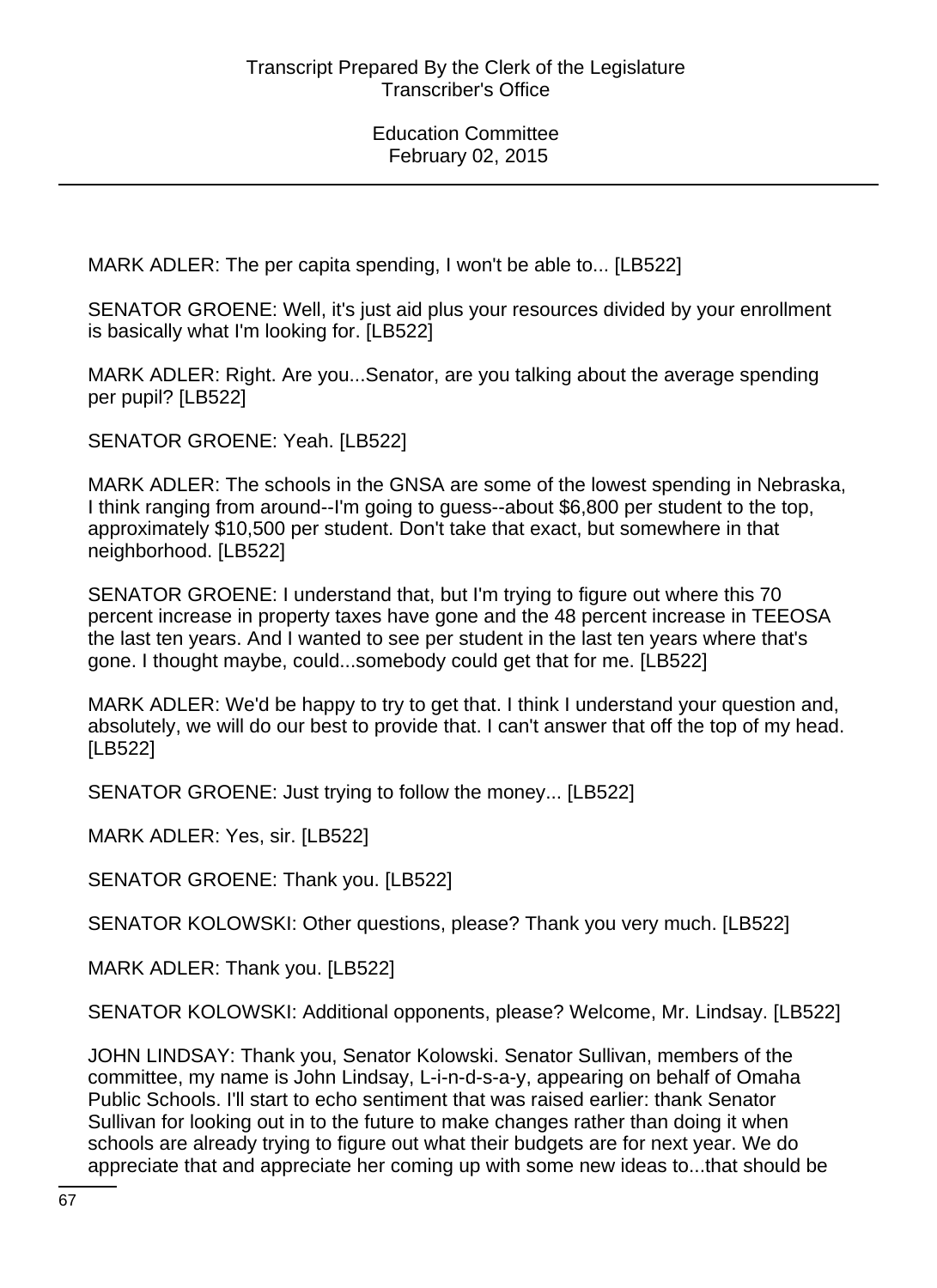going through the grinder in trying to figure out what makes sense for Nebraska's schools. We would agree with some of the comments of prior testifiers, especially with those comments about equalization and any move away from equalization. Two particular things what...I'd like to note. One is the moving apportionment funds from a calculation on census data. And I think, as was previously mentioned, public schools have to provide services to children in their districts in cases regardless of whether there is enrollment. And there should be some recognition that...with respect to the number of students or children that there are there. For example, in metro Omaha area I don't have a number of students, but there are 38 Catholic schools in the metro Omaha area. And oftentimes from those schools there are services provided by many of the--or all, I would guess--of the public school districts in the metro area. Secondly, I'd like to touch on the averaging adjustment. This bill moves...makes a significant change in the averaging adjustment. The averaging adjustment came about as an attempt to help school districts which are high-taxing, who have a high tax rate but are low spending on a spending-per-student basis. And it has been tied historically to the property levy rate. In current law, it ranges from 50 percent of the difference in average spending at \$1.01 up to 90 percent at \$1.05. And it's to recognize that when you're at \$1.05, you're capped. You have nowhere to go to increase spending for students. So at that point, you will continue to fall further and further behind the curve. What...the change in this bill is to allow that averaging adjustment to be 90 percent of the difference for any school district that is below the averaging adjustment threshold which is calculated on districts above 900 students. But to get 90 percent of that difference regardless of what the levy for that district is, meaning that if a district...two districts with below average spending of the same amount, they're both going to get the same averaging adjustment, even though one may be at 50 cents per \$100 of valuation and one at \$1.05 per \$100 of valuation, which is...raises questions of fairness with respect to those property taxpayers in those two different districts with paying such enormous differences in their rate of property taxation. We would look forward to being part of the discussion as the committee determines which direction to move in the TEEOSA. We would ask that at least those considerations that we've set forth and some of the other testifiers have set forth be taken into consideration. Be happy to try to answer any questions. [LB522]

SENATOR KOLOWSKI: Thank you, Mr. Lindsay. Questions? Senator Groene, please. [LB522]

SENATOR GROENE: You said you...thank you, Senator Kolowski. You said, sir, that you're trapped at \$1.05? [LB522]

JOHN LINDSAY: Yes. [LB522]

SENATOR GROENE: You just had a elementary school...a big school fund and the people voted for it. Cannot you put before the voters an override of the \$1.05? [LB522]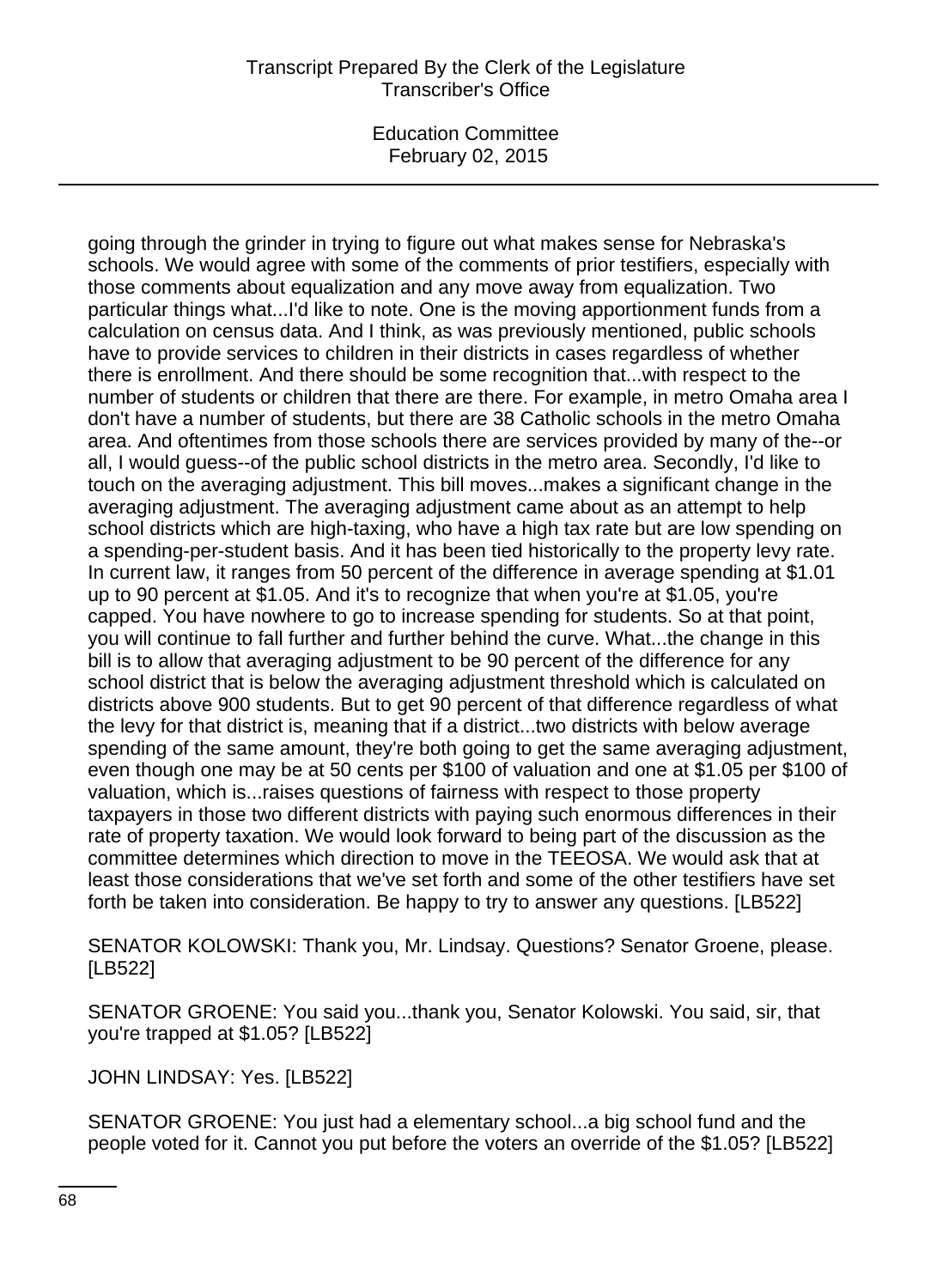JOHN LINDSAY: We could. We don't think that it would stand much chance at passage. But more importantly, the question is, looking again at...from the property tax rate payer's view of, why is it that if two property owners in different parts of the states, and I would say in...maybe a county apart or a couple of counties apart, why is it that one has to override and go to \$1.07, \$1.09, \$1.10, whereas the other one continues to get that adjustment maintaining a levy significantly below that. So it becomes a question of fairness to the rate payers who by...because of geography pay a higher rate on their property taxes. [LB522]

SENATOR GROENE: But it's also...the other side of that is, income and sales taxpayer says, why is that other school district getting more of my income tax and sales taxes than my district is? So it goes both ways, doesn't it? [LB522]

JOHN LINDSAY: Sure, and I understand it. Yeah, I understand the argument. [LB522]

SENATOR KOLOWSKI: Additional questions, Senators? Thank you, Mr. Lindsay. Additional opponents, please? Seeing none, anyone of a neutral category? Also seeing none, Senator Sullivan. [LB522]

SENATOR SULLIVAN: Thank you, Senator. And I'm...well, you are beginning to see the differences of opinion. I'm fully aware that my proposal moves us away from equalization. It doesn't throw it out the window. But it simply, perhaps in some respects, recognizes that other part of the TEEOSA acronym: Educational Opportunities for all students in the state based on the priorities that the state determines are worthy of funding. So I want you to keep that in mind. Secondly, yes, there are huge variances in the levies. But also take into consideration the fact that this LB522 is trying to achieve some semblance of property tax relief, not just for the rural taxpayers either, but it has impact for taxpayers across the board. Thirdly, I think it's important to recognize this concern over how we distribute the dollars for allowances. We set precedents for that two years ago when we changed how we treated the instructional time allowances and teacher education allowance. Fifty percent of the dollars went out in aid. That doesn't necessarily mean that the equalized school districts are losing that. It simply means that 50 percent of the dollars is going out in allowance, 50 percent is going out to aid. Bottom line there is that then there are some additional dollars going to the nonequalized school districts, because it goes out as aid. There's a tug of war and a perception of somebody winning and somebody losing. But I think the challenge that I am presenting here is to try to look at what we have heard from so many people across the state, the need for property tax relief, but also trying to look at it from a big picture. I also wanted to clarify, not...and I apologize for not having all my numbers right on my bills. LB522 is the bill that I'm presenting here to you today. LB521 is the bill that I'll be introducing to the Revenue that contains all of these components. LB523 is the one that also goes to Revenue for the income tax increase. Now, I don't want you to also think of it in terms of either/or because I think, from a policy standpoint, I'm hoping that we can